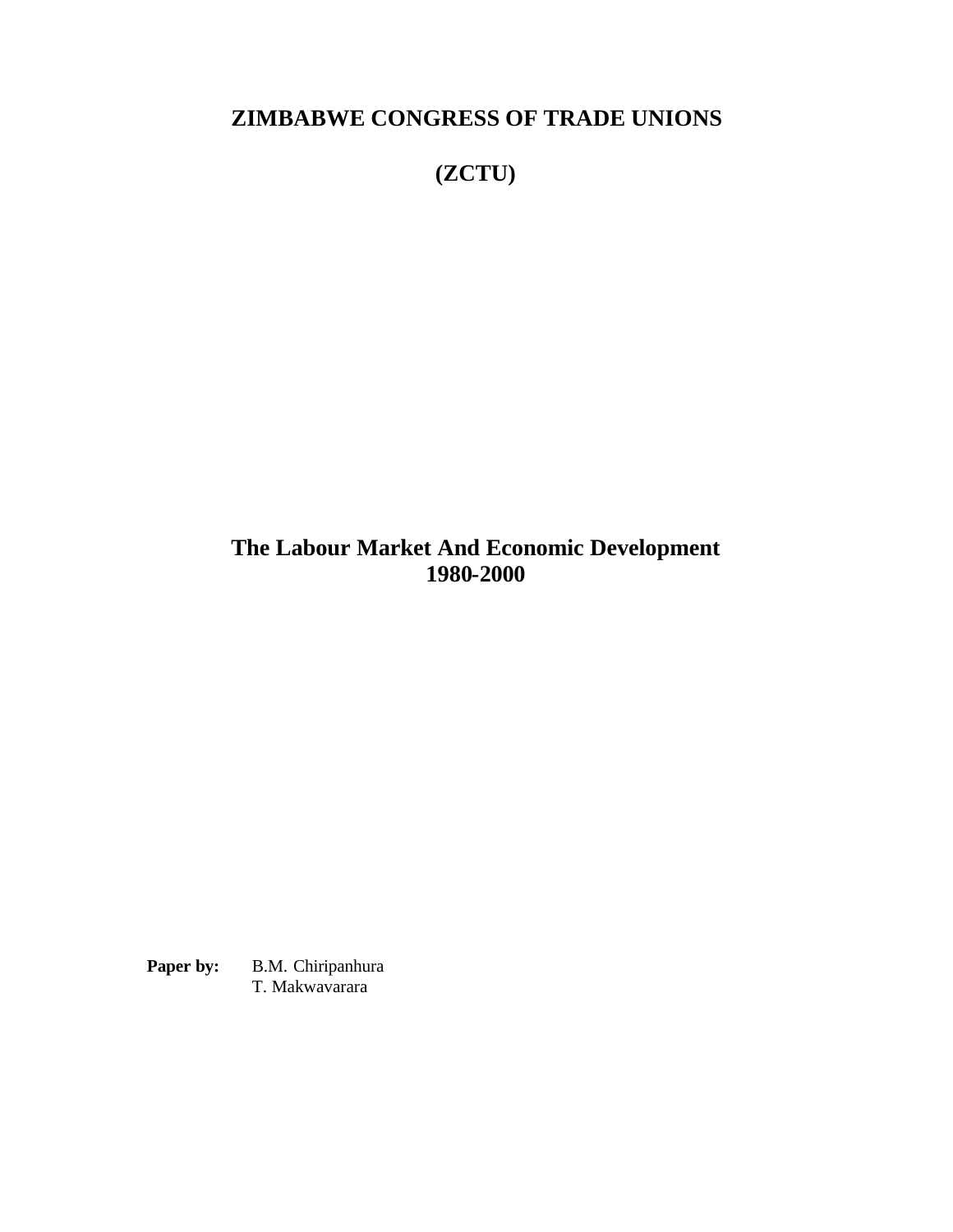# **LABOUR MARKET AND ECONOMIC DEVELOPMENT, 1991-2000.**

## **1. Introduction**

The problems of unemployment and underemployment are evident in most African economies. The structure of the economies is fundamentally entrenched in dualism and enclavity. At independence in 1980, Zimbabwe inherited an economy that exhibited both extreme characteristics of a relatively developed economy and economic backwardness and neglect of the majority of the people. This dualism (separate development) had arisen from the policy of white supremacy that underlined the colonial era. The relative strength of the economy lay in its diversified formal sector, with no overwhelmingly dominant sector. Industry had developed to the extent that by 1980, the manufacturing sector consisted of some 1,260 separate units producing 7,000 different products. In fact, by the advent of independence, the manufacturing sector was already contributing the most (25%) to GDP, as well as to employment (18%). The formal labour market was also segmented such that while the workers in the private sector were governed by the Industrial Conciliation Act, those in government service were under the Public Service Act, while local authorities were governed under the Urban Council's Act.

The economy before independence was characterised by racial inequalities. Access to resources and social services was done along racial lines, with the minority whites getting the lion's share. They had the monopoly to white collar jobs. One clear effect of racial inequalities is captured in Table 1, which traces the inherited wage structure in Zimbabwe.

| <b>Sector</b>      | Professional & technical | <b>Clerical</b> | Skilled | Semi-skilled | Overall   |
|--------------------|--------------------------|-----------------|---------|--------------|-----------|
|                    | (Males)                  | (Males)         | (Males) | (Males)      | (Persons) |
| Agriculture        | 3.7                      | 4.8             | 8.5     | 8.2          | 24.5      |
| Manufacturing      |                          |                 |         |              | 7.3       |
| <b>Finance</b>     |                          |                 | 3.5     |              | 3.5       |
| <b>Public</b>      | 2.3                      | 2.3             |         | 3.4          |           |
| <b>All Sectors</b> |                          |                 |         | 3.9          | 10.4      |

### **Table 1: Ratio of European to African Wages, 1981**

**Source: World Bank:1987, Annex 1, Table 6: 25**

Table 1 suggests that the ratio of European to African wages was highest in the sectors with the highest proportion of unskilled workers (agriculture) where the ratio was a high as 25:1 and lowest in the skilled sectors (financial services) with a ratio of 4:1. Skewed access to means of production, namely land, skills, entrepreneurship and capital created a highly inequitable distribution of income, as suggested in Table 2.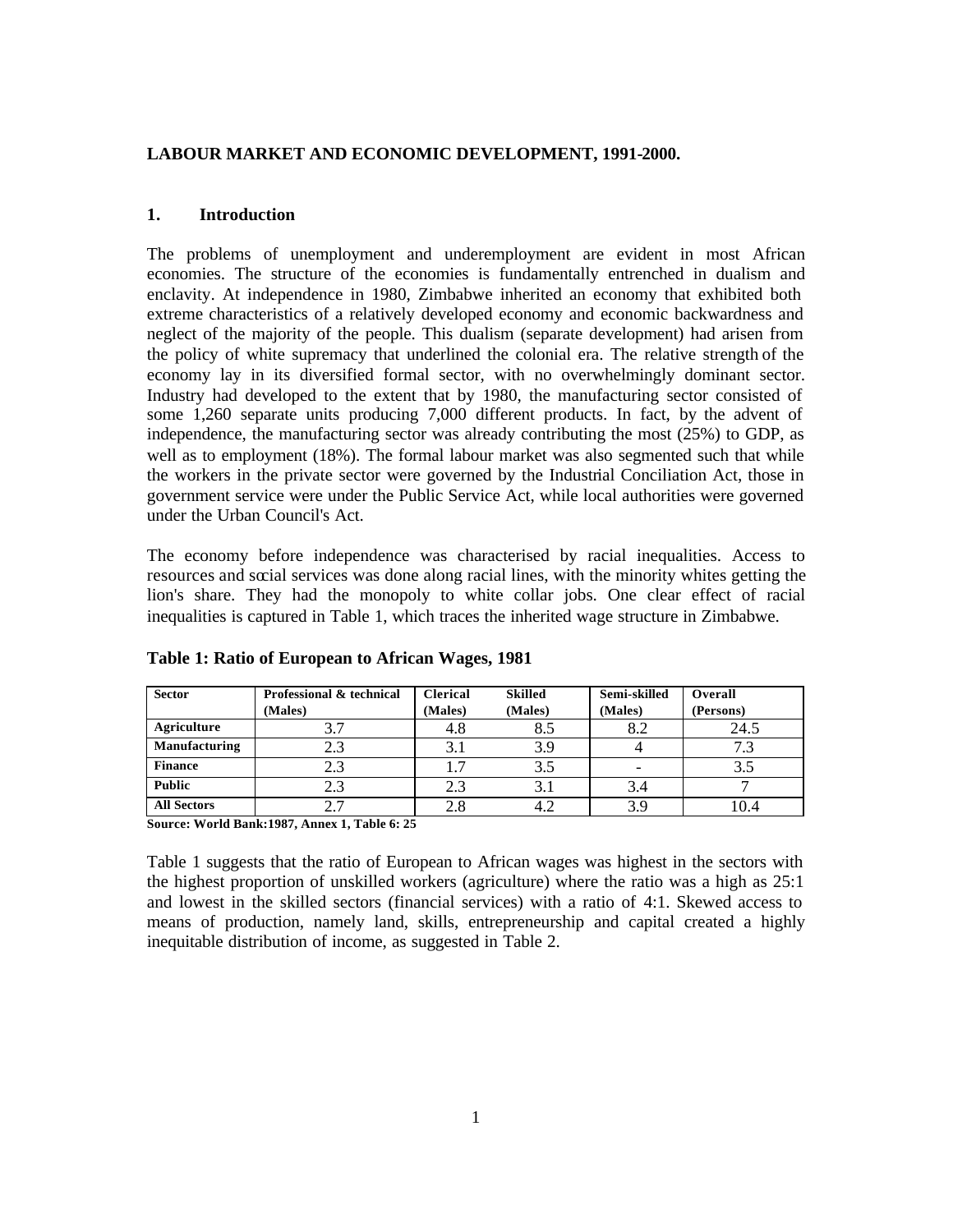| Group     | <b>Proportion of Population</b> $(\%)$ | <b>Share in Wages/Salaries <math>(\%)</math></b> |
|-----------|----------------------------------------|--------------------------------------------------|
| African   |                                        |                                                  |
| European  |                                        |                                                  |
| Coloureds |                                        |                                                  |
| Asians    |                                        |                                                  |

**Source: National Manpower Survey, Vol.1,1981**

Table 2 shows that, whereas blacks constituted close to 98% of the population, they accounted for a disproportionate 60% of income. At the other extreme, whites who constituted 2% of the population received 37% of the total income in 1981. As Harris (1977) aptly observes, "...white capitalists and landowners receive satisfactory profits, and white workers satisfactory wages. The returns are secured out of the relative deprivation of black industrial workers and peasants."

Given the highly inequitable distribution of resources and opportunities during the colonial era, the post-independence government intervened extensively in the labour market to correct these distortions. Government intervention was premised on the observation that, at independence the unions were fragmented and weak. In 1980, there were as many as 6 national trade union centres, with most of them associated with some political party. The ruling party, ZANU (PF) did not have strong trade union connections, and hence the tendency by government to be suspicious of trade unions and to be paternalistic in its approach to them.

At the advent of independence in 1980 in Zimbabwe, another central concern of government was that of addressing the inherited inequalities of the past in human resource development. The majority of black children did not have access to education and training. The major weakness of the Rhodesian VET system is that it was preoccupied with racial exclusion by a predominantly white industry. The VET system that was established after independence was centrally controlled to ensure that blacks had access to it and to address the skill drain that occurred after independence. Through the Manpower Planning and Development Act of 1984, all issues of human resource development were centralised through the repeal of the Vocational Education and Training Act of 1978 and the Apprenticeship Training and Skilled Manpower Development Act of 1968. The Vocational Education and Training Act of 1978 had created the Manpower Development and Training Authority (MANDATA), which at independence was given authority over apprenticeship training, which in the past had its own autonomy under the Apprenticeship Training and Skilled Manpower Development Act of 1968. In summary, the Manpower Planning and Development Act of 1984 replaced MANDATA with the National Manpower Advisory Council (NAMACO), it provided for the establishment of government VET institutions, registration of private training institutions and established the Zimbabwe Manpower Development Fund (ZIMDEF).

According to the Act, NAMACO was established primarily to advise the Minister responsible for manpower development on matters concerning the development of the nation's manpower. The mandate given to NAMACO under the Act is very broad, cover ing issues such as the establishment of new schemes for manpower development, advising the Minister on ways to improve existing training programmes, including the introduction of new courses, course content, suggestions on on-the-job apprenticeship among others. In addition to establishing the NAMACO Council that is tripartite, sectoral advisory committees (there are at present 16) made up of employer and employee representatives were also created to enable NAMACO to advise on industry specific requirements. The Act also provides for the recruitment and assignment of apprentices to employers, regulates apprenticeship training among other functions.

Clearly, therefore, the Act centralised most of these functions and vested the powers in the Minister. By so doing, the Act effectively created a highly centralised, bureaucratic and inflexible system that focussed narrowly on serving the formal sector. As Munetsi (1993) observed, "...academic considerations were substituted for racial considerations, as TVE was generally restricted to formal qualifications, in terms of both entry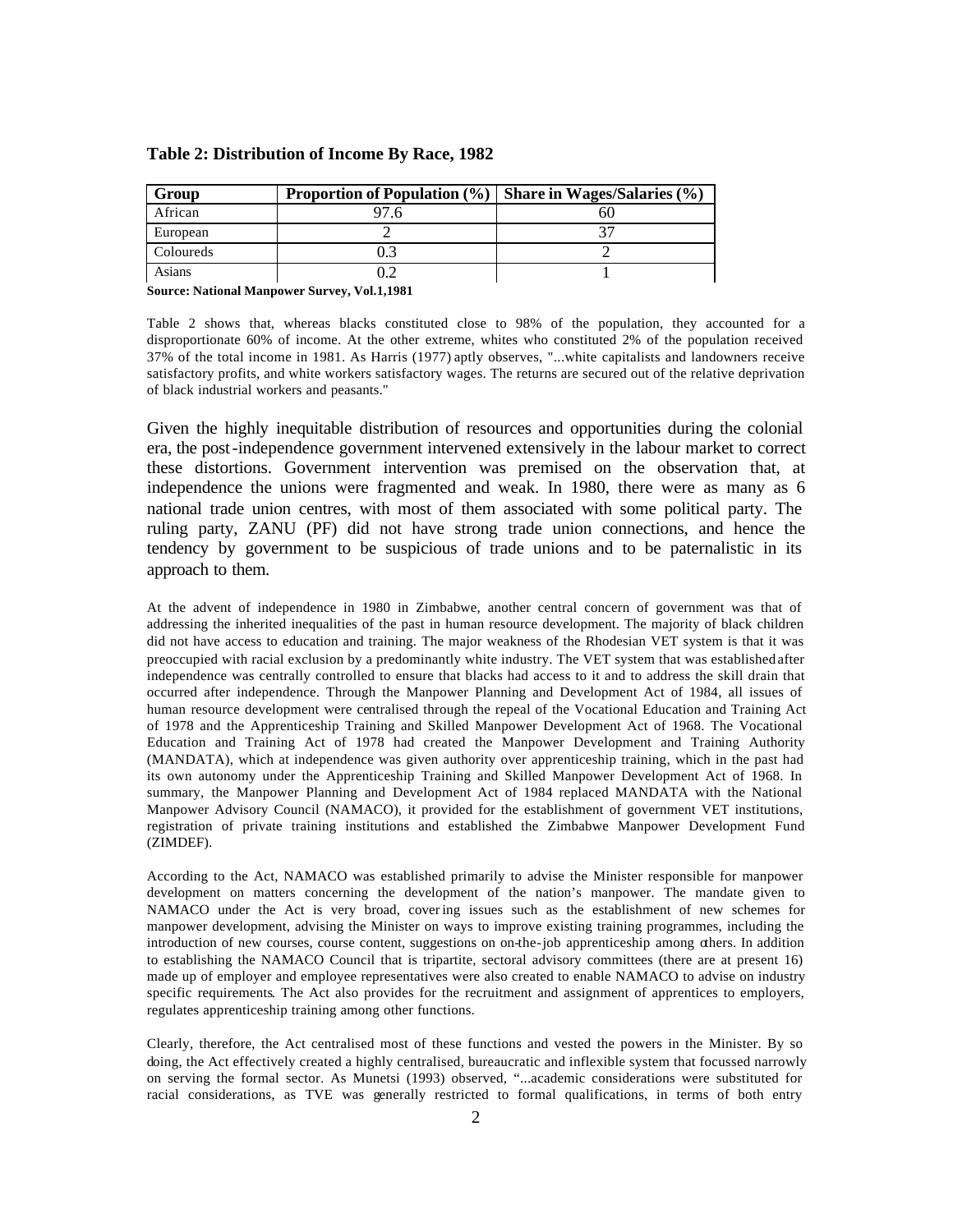requirements and final qualifications," (1993: 84).<sup>1</sup> In this regard, it became difficult for other areas, especially the non-formal sector to be catered for. This runs in the face of government policy, which sought to promote activities in the non-formal sector in order to alleviate the unemployment problem. The centralised recruitment of apprentices was such that prospective apprentices had to apply to the Registrar of Apprenticeship at the Ministry of Labour.<sup>2</sup> After the initial selection, at least twice as many candidates as there were places were sent to interested employers. This centralised system was meant to make the opportunity for apprenticeship training more universal, to stop racist practices and was in line with 'socialist planning.'

Government intervention was aimed at uplifting the standard of living of ordinary Zimbabweans, to ensure security of employment and after 1982, to contain inflationary pressures. The focus of government policy was outlined in its first policy statement of 1981, aptly entitled: "Growth with Equity. "Hence, the adoption of an orthodox structural adjustment programme in Zimbabwe in 1991 entailed a fundamental shift from the comprehensive intervention system to one largely driven by market forces. The expectation was that Economic Structural Adjustment Programs would raise investment levels, thereby facilitating higher growth rates, employment creation and uplifting the standard of living of the majority of the people (GoZ, 1991).

To achieve these, the Economic Reform Programme (ERP) had as its main components; competition enhancing measures including trade and exchange rate liberalisation, domestic (including labour market) deregulation and financial sector reform and institutional reforms pertaining to fiscal reform. The fiscal reforms encompassed fiscal and parastatals deficit reduction, privatisation and commercialisation of public enterprises. It also included measures to mitigate the social costs of adjustment through the Social Dimension of Adjustment Programme.

These reforms were supported by a World Bank Structural Adjustment loan (SAL) of US\$125 million and an IDA Structural Adjustment Credit (SAC) of US\$50.81 million and an enhanced structural adjustment facility from the IMF. "So in essence, the World Bank (WB) and the International Monetary Fund (IMF) became primary lenders to Zimbabwe and quite naturally they made such assistance available on their terms. Their objectives were to help African countries than to 'discipline' them and above all, reorient their policies to the market economy", (United Nations Alternative African Framework/Structural Adjustment Programmes: 1991).

This document seeks to follow the impact of these stabilisation and structural policies (ESAP and ZIMPREST) on the labour market. It also seeks to explore the extent to which these measures were implemented during the phases of stabilisation and structural policies. However, before going into the aspect of explaining the theoretical paradox and comparing the theory postulates to what has happened in the labour market under reforms, it is convenient to start by reviewing the economic reforms that have been implemented in the country.

## **1.1 Structure of the Economy**

Notwithstanding the relatively developed nature of the inherited economy at independence, the Zimbabwean economy has a dark side to it: the underdeveloped, deprived and marginalised non-formal sector<sup>3</sup>. The economy can thus be described as characterised by enclaves and dual development. The enclave nature of the economy refers to the fact that the most dynamic and efficient part of the Zimbabwean economy, which accounts for the greater part of gross domestic product and employment, is the formal sector (see Appendix table E). It accounts for about one fifth (one million) of the potential labour force, while the majority of the labour force constituting

<sup>&</sup>lt;sup>1</sup> Academic considerations manifested themselves in the strict entry requirements that emphasized academic qualifications. The views of Munetsi are most interesting in that he is the deputy director responsible for vocational and technical education in the Ministry of Higher Education.

 $2$  We should note that the administration and control of all vocational and training institutions (tertiary education) were transferred to the new Ministry of Higher Education in 1988.

<sup>&</sup>lt;sup>3</sup>The non-formal sector consists of the informal sector, the communal sector and the subsistence rural sector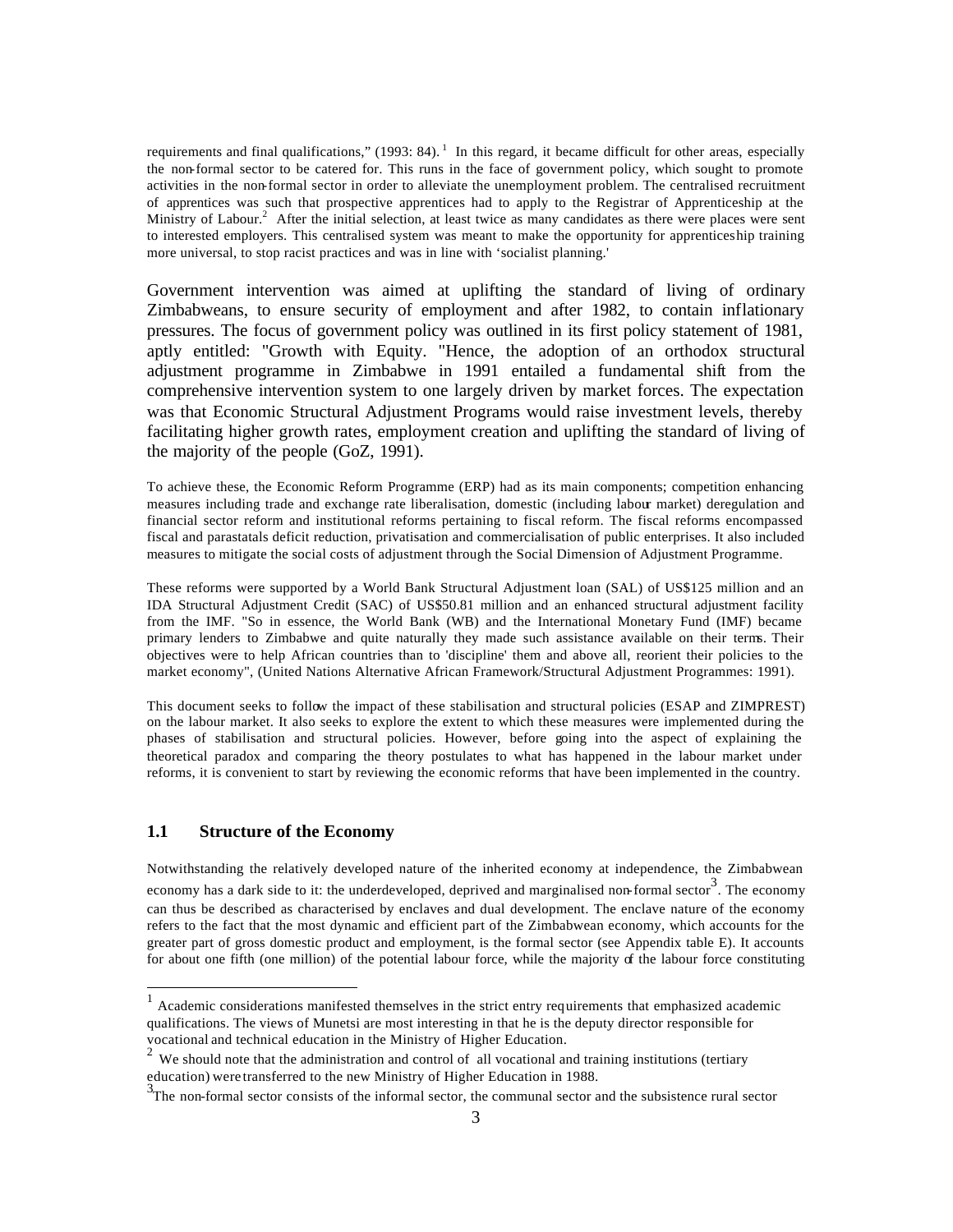about four fifths, is either underemployed in the informal and communal sectors, or openly unemployed. The greatest challenge facing the economy is that of youth unemployment. With the rigid and somewhat irrelevant education system churning out huge numbers of youths into the labour markets, very few of these manage to get employment in the formal sector. It seems their salvation is in skills training and eventual joining of the informal sector.

Not only are the enclave and dependent nature of the Zimbabwean economy mutually reinforcing in marginalising and peripheralising the informal sector; it also imparts dualism to the economy. The dualism is implicit in the notion of enclavity. However, it requires separate identification since it underscores the fact that, while the formal sector is predicated on the behavioural and organisational rules and imperatives of the market, the informal sector relies on a combination of market and traditional modes of economic behaviour and resource utilisation. These reinforce the prevalence of low productivity and low incomes in the sector. Because of existing difficult times, the sector is survivalist in nature, mainly because of lack of enabling laws for the smooth operation and proliferation of the informal sector, especially in the urban areas. In spite of this, the sector has shown to be very resilient, something that has been clearly manifested during the economic reform period in Zimbabwe (1991 to date).

The informal sector does not only rely on the formal sector for its inputs, but it also sells its output to that sector. Unfortunately, it trades in a manner that leaves very little room for any dynamic expansion. In effect, the informal sector can, and sometimes does act as a buffer for cyclical trends in the formal sector by providing a 'dumping ground' for retrenched labour and a waiting station for job seekers. Most activities in the informal sector are characterised by slow growth and low wages. The number of technically efficient enterprises in the informal sector is small. As compared to the formal sector, the informal sector shows gross underemployment, and technical and allocative inefficiency, which implies the informal sector has too many people working too hard to produce very little and for incomes that are much too low. The vibrant formal sector benefits do not trickle down to the informal sector, and the latter is trapped in a low income, low productivity trap.

Market liberalisation saw the deregulation of the labour market, a situation that has culminated in many retrenchments over the years. The retrenched people found their way into the informal sector, and it has thus been expanding fast since then. It currently employs over 1.7 million people. It is bound to continue growing, given the current economic depression.

### **Box 1**

Report on the labour market in the eyes of ordinary people

The people involved in the participatory process across the country raised a number of issues pertaining to the labour market. Their observations are captured below:

**Situation before the introduction of ESAP:**

- There were many job opportunities, and people could afford to change employment easily;
- Very few people were losing their jobs. There was very little of retrenchment (chigumura), and it used to be common for the aged, usually above 65 years;
- Wages were generally satisfactory, and adequate to provide for the family. Those retrenched used to be transported with their belongings to their rural homes;
- The level of poverty was low;
- Basic commodities were affordable to the majority; and
- There was little underemployment, and workers used to work full day.

They analysed the current economic situation and observed that:

- There are very few job opportunities in the economy;
- Companies are closing down through liquidations, and they are also retrenching people under the pretext of restructuring and focusing on core activities;
- The formal sector is shrinking fast, and the informal sector is growing at a very fast rate;
- Workers are no longer being remunerated fairly, and many earn below the poverty datum line given by the Central Statistical Office as  $\overline{$6,300.00}$ ;
- The level of poverty has increased. Workers are no longer being paid for over time work;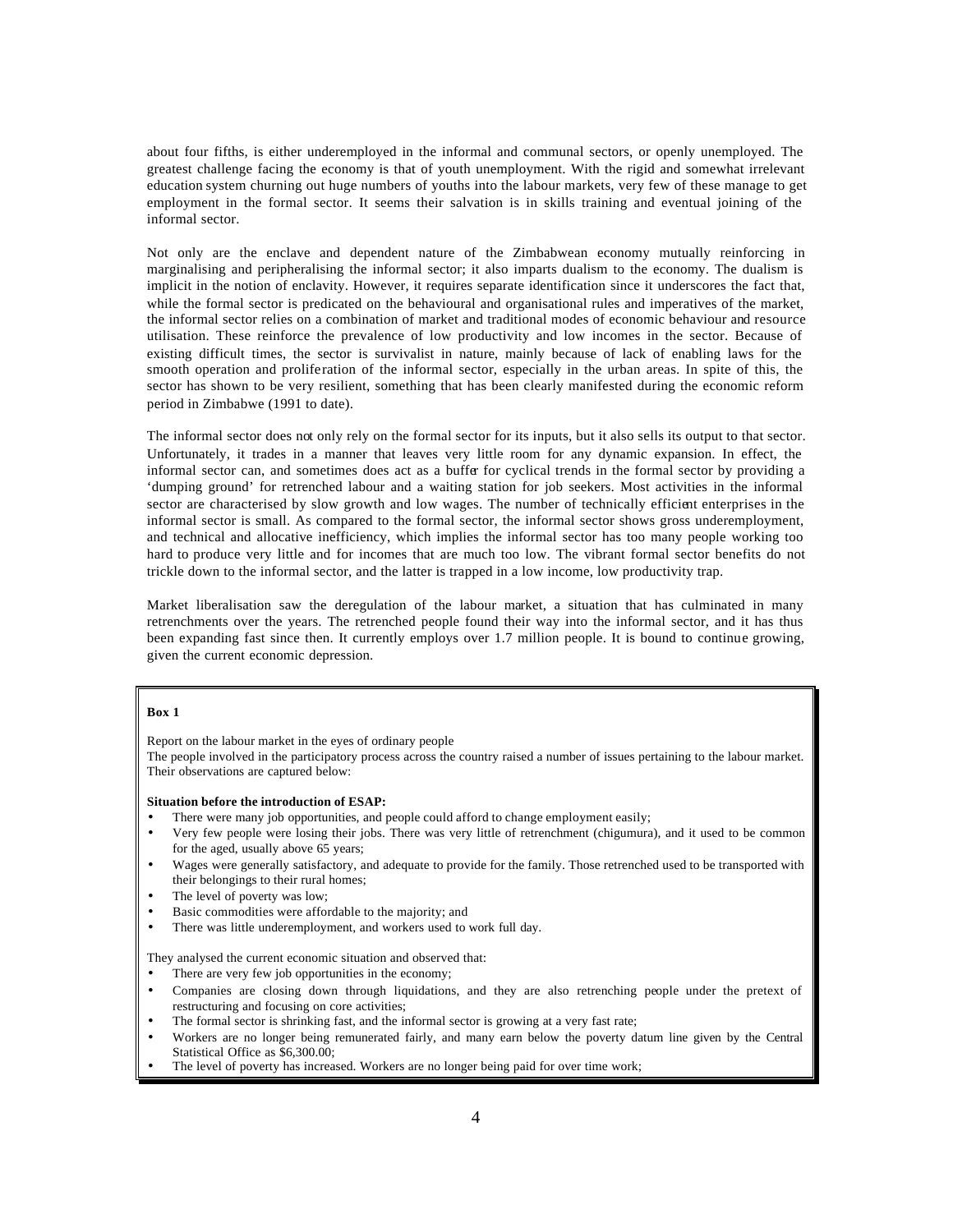- The cost of living is very high, and declining real wages make it possible for families to afford all basic commodities, as well as access to social services;
- Workers are opting to hold more than one job, and are involved in informal sector activities to supplement the declining domestic income;
- There is an over supply of some skills, resulting in underemployment, e.g. holders of Bachelors' degree in Industrial Technology are teaching, say form ones;
- The government is no longer setting minimum wages. Employers and workers are left to negotiate wage increases, and this has resulted in the low pay levels; and
- Employers have become difficult in awarding bonuses

The participants made suggestions of how they feel the current problems, brought by ESAP, can be dealt with. They proposed the following:

- The government must put in place regulations that protect workers i.e. employment security, and stop retrenchments. It must embark on rural industrialisation and public works to raise the level of employment;
- The government must attract investors to the country so that the economy can grow, and more jobs created. It must put macroeconomic fundamentals in order and uphold the rule of law and protect property rights so as to attract investors;
- Employers must pay workers fairly. They must pay workers for over time;
- The government must introduce regulations that govern price increases, especially on basic commodities;
- Workers' pay must be in line with the cost of living. Wages must be increased to a level that ensures a minimum acceptable standards of living, possibly as determined by the poverty datum line; and
- Government should set funds aside to support the development of small businesses and projects for the rural people. Access to the funds should not be only for those in towns, or those close to the ruling party only.

Revisiting the dualism: this originated from the imposition of the capitalist mode of production onto a non-capitalist system. This situation became self-perpetuating and concretised over time into what is currently depicted in the economy. The enclavity evolved from the institutionalisation, exploitation and marginalisation of the majority of the labour force before independence. The majority of the people were disentitled of their land, had restricted access to human capital development (through education and training), and there was advertent disregard of the importance of the non-formal sectors. This system was formalised during the colonial period, thereby formalising the long-term development of an enclave economy. This perpetuated the built-in constraints that shaped future development as well as the labour absorptive capacity. We should realise on the outset that, the unemployment problem is a political economy issue which economic reforms have failed to address, and hence cannot be addressed through market forces and the notion of the trickle down effect.

The economy, because of its relative diversification and level of development in the region, has the potential for exploiting the benefits of globalisation. However, the dualism and enclavity are militating against the realisation of this potential. The economy needs to grow at an annual rate of 5% in order to absorb the growth in the labour force, leaving the unemployment and underemployment at the current levels (Mhone, 1999). This has not been realised despite the targets set since the reforms. One might start wondering why the absorptive capacity has not been realised. This is because of the existence of the structure, and a number of inefficiencies that characterise the economy. The Structure-Conduct-Performance paradigm states that the structure of any entity determines the efficacy of its conduct. From the conduct follows performance, accordingly. Thus, if there are problems with the structure, as has been explained above, the conduct and performance will in turn be problematic.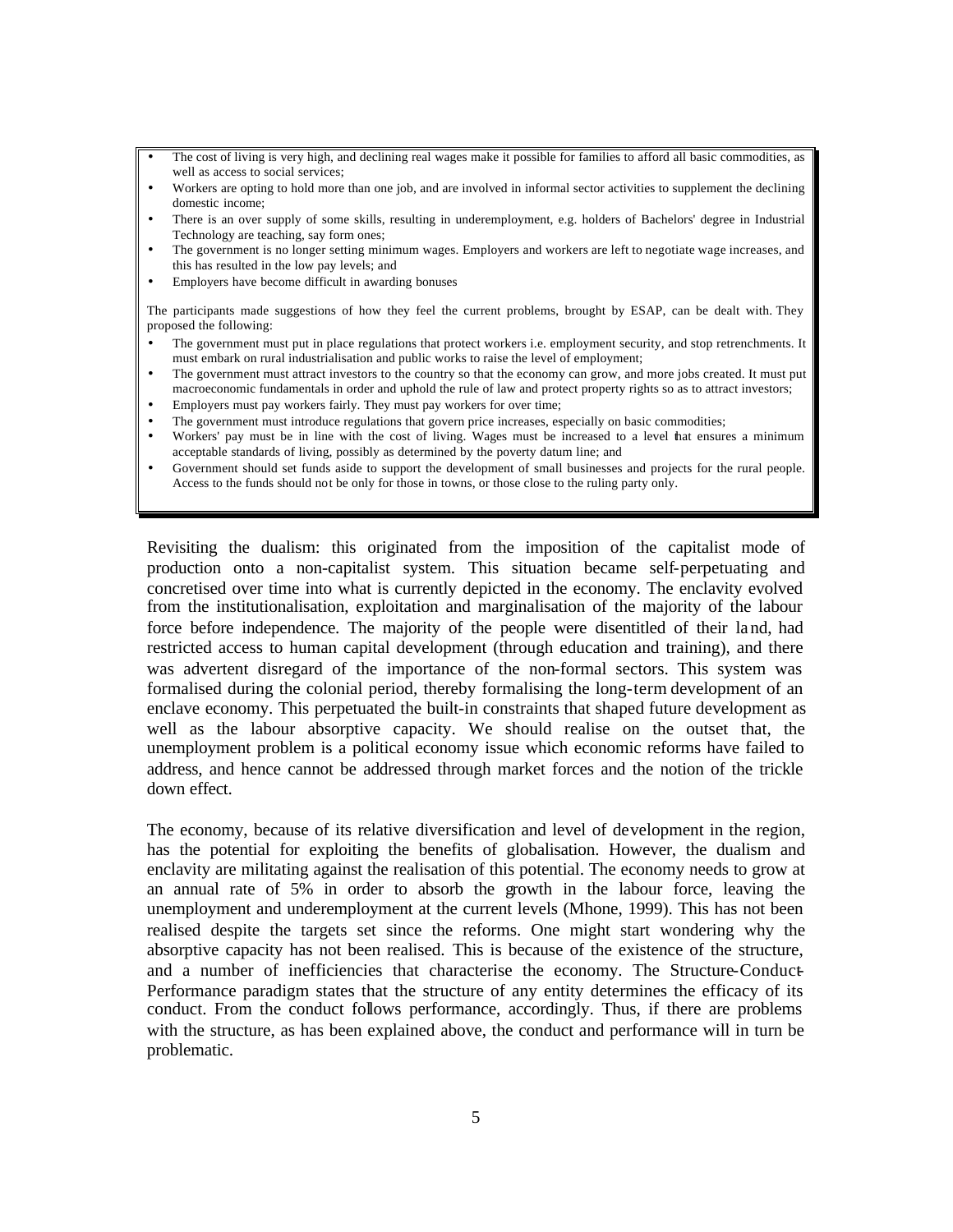Given the existing structural bottlenecks within the Zimbabwean economy, the conduct and performance are already fettered. On the structural bottlenecks that undermine development, Mhone (1999) argues that in the presence of allocative, distributive and microeconomic (technical) inefficiencies, development is stymied. Allocative inefficiencies imply the existence of under-utilised resources, especially with respect to unemployment and underemployment. The despite labour being generally a renewable resource, the current type of labour that is wasted through unemployment and underemployment is wasted forever, and will never be recovered. A more inclusive growth path will unlock the structural bottlenecks in all markets and unleash a more dynamic and sustainable growth path. Distributive inefficiencies refer to the pervasive economic and social ine quities that resulted in preferential access to resources. It is from here that the entitlement of a few and the disentitlement of the majority emanated.

The land issue is the most controversial with respect to inherited inequities and distributive inefficiency. About 70% of fertile arable land still lie in the hands of less than 1% (about 4,000 farmers) of the population, mainly whites, while 70% of the black population make a living on two-fifths of the land in agro-ecological zones with poor soils and unreliable rain. The communal areas are overpopulated, overgrazed and ecologically degraded. Laws such as the Water Act that were passed during the colonial period ensured that large scale farmers had a monopoly over water rights, resulting in the current situation were 85% of irrigation schemes are in large scale commercial farming areas. Government expenditures on research, infrastructure, marketing and storage were biased in favour of large-scale commercial farms. The inherent inefficiency can be resolved through active, systematic and strategic government involvement in the redistribution of resources in a sustainable way, that is, in the manner that the colonial system did it for the few beneficiaries. Given the agro-based nature of the economy, the manner in which the land if being redistributed under the 'fast track' land redistribution programme has raised a lot of concerns. Of importance is the necessity of guarding against perpetrating gender imbalance in resource redistribution, which is biased against women, and ensuring that those really needy (like the squatters) get access to the land.

Microeconomic inefficiencies refer to distortions at the enterprise level that militate against economic efficiency and international competitiveness. It is reflected in the low productivity of the communal, informal and parts of the formal sector. A very interesting example is the vertical, hierarchical structure of firms in Zimbabwe, which undermines efficiency and effectiveness. The issue is that the labour market on its own, cannot resolve this triad of inefficiencies. Thus, in their presence, growth benefits only a few. In any event, promoting the extensive use of unskilled labour is no longer suitable in a world economy where competition is increasingly skill-driven (All, 1990: Carnoy *et.al* (ed), 1993). Thus, sustained growth is increasingly associated with the building of technological capabilities, the provision of incentives especially for research and development, and the establishment of requisite institutions.

### **1.2 The Structure of the Labour Market.**

The population of Zimbabwe is estimated at 12,5 million, and is projected to increase to 13,3 million by 2002. The population is estimated to have grown at a rate of 3,1% annually since independence. The growth is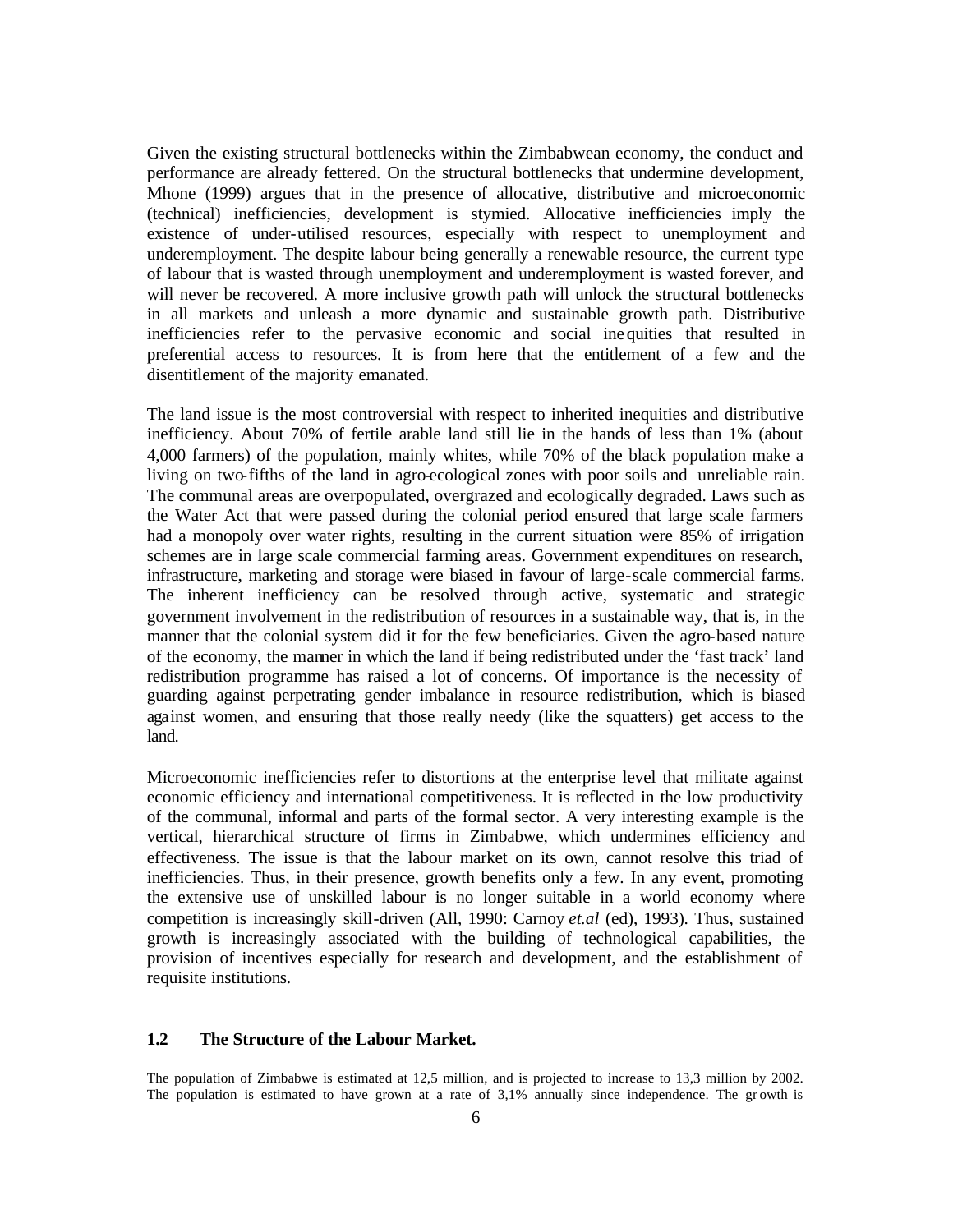explained by the reduction in the mortality rate due to improvements in health care recorded during the first decade of independence and the increase in life expectancy. Life expectancy reached a maximum of 61 years in 1990. It has declined because of HIV/Aids, and is now estimated at 48 years. Of the total population, the majority (over 50%) are children below the age of 18 years. The population pyramid has a broad base. The dependency ratio as at 1992 was 103, which is considerably high. The interpretation of this figure is that every 100 people in the age group 15 to 64 years have to look after 103 people in the age groups below 15 years and over 64 years of age. The sex ratio is such that for every 100 females, there are 95 males, indicating that there are more females than males in the economy. Paradoxically, resource ownership and income distribution do not reflect these sex ratios.

Because of the nature of the economy, the formal sector employs approximately 1,3 million people, (1999) which is only 10% of the total population. Given an economically active population of 5,9 million in 1993, the formal sector accounts for 24% of this. The remainder of the labour force is accounted for by the non-formal sector, and open unemployment. Because of the lack of up-to-date statistics, it is difficult to say how many people are in the non-formal sector of the economy, as well as giving the accurate level of unemployment. The official unemployment figure as at 1993 was 22%. A more recent labour market survey indicated that the rate of unemployment was 6 (including communal farm workers) and 9 (excluding communal farm workers) for the whole country. In this survey, the unemployment rate was defined as the percentage of unemployed persons in the economically active population and this rate is measured on the basis of broad or strict definition, hence the reason why the rates given seem to be far below the unofficial rates. There is also the vice of child labour in the economy. The official figure is those 1,1% of the total number of children below the age of 14 years in 1992 were wage employment. This is a conservative figure, given rising poverty and the impact of the Aids pandemic.

There are rising deaths due to the pandemic. The age group mostly affected by the pandemic is that which is active in the economy, the 16-49 years age group. Such a development is detrimental to the economy, and is retrogressive to human resources development. There is an increasing number of Aids orphans, and these are not being adequately catered for by the social welfare system. Generally, there is rising illiteracy among the disadvantaged youths. This will negatively impact on the quality of the labour force and the economy in the long run.

The population distribution is geographically in favour of Manicaland province, Harare, Midlands and Masvingo provinces, respectively. The most educated section of the population is concentrated in the major urban areas. The rural areas have the majority of the illiterate population, and this is engaged in subsistence agriculture. On the whole, agriculture remains the major employer in the economy.

The education system remains the major source of skills in the economy. The system is quite elaborative, with the highest stage of formal education being the advanced level. There are many vocational education institutions and other post high school educational institutions. After independence, the educational sector was the country's major success story as the level of education and education facilities increased, especially in regard to the black majority. There are also apprenticeship programmes, both formal and traditional, through which skills are acquired. However, with time, these are becoming more and more inaccessible because of the rising poverty among the population and the government's policies of cost sharing and recovery.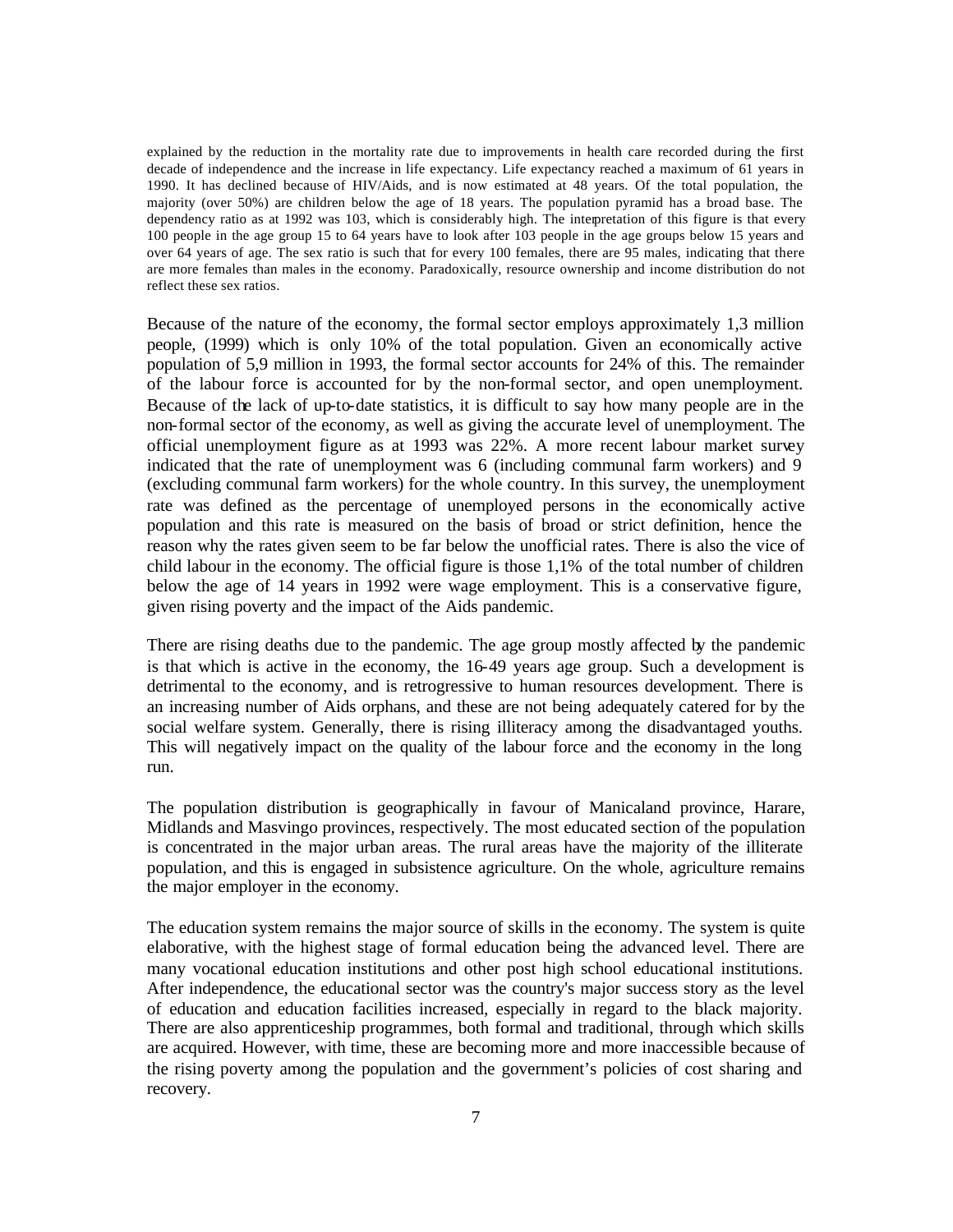There have been different employment experiences for different groups in the economy. The disabled have generally been marginalised, both socially and economically. As such, they have formed lobby organisations to further their cause. They and the youths, have always borne a disproportionate portion of the problems that have been made worse by adjustment. There has been an increase in the number of unemployed youths over the years (Kanyenze, 1998). The problem became more acute after 1990, when the majority of the people who had failed to attend school because of the war, chronologically completed their ordinary level education. This coincided with the introduction of the economic reforms. Since then, the unemployment situation has been worsening with further negative impact from negative economic growth rates that have been characteristic of the Zimbabwean economy.

This analysis shows the cross section of the labour market in Zimbabwe, as well as the problems that are experienced within the labour market. It is however difficult to come up with annual official figures on unemployment, participation rates, the absorption rate of labour, and the number of job placements available, among other statistics. As a result, the labour market information in the country is not up to date, and in some cases the information is just not there. There is also the problem of quality of the inf ormation. This creates problems of reliability of official sources of data. The lack of frequent labour market surveys by the Central Statistical Office means that information comes in irregularly, which negatively affects analyses. Such is the nature of the labour market in Zimbabwe.

### **2. Overview of Labour Market Policies in Zimbabwe.**

### **2.1 Post independence pre-reform period, 1980 - 1990**

The post independence era was characterised by regulations and direct interventions by the government into all markets. In the goods market, the government had adopted some parastatals and these were maintained. Those in the agricultural sector had the sole responsibility of buying and marketing agricultural produce. They had the monopoly of exporting these commodities too. There were price controls of basic commodities to make them more affordable by the majority. The exchange rate was controlled, and foreign currency allocations were common. It was an offence to possess foreign currency, and any earnings in hard cash were supposed to be liquidated into local currency. The tight system of foreign currency allocation made it difficult for companies to import vital raw materials and spare parts. As a result, many companies were operating well below capacity by the end of the decade. The situation was worsened by the strict regulations in the labour market. As a result, business was finding it hard to manage, and survive.

Trade unions, like political parties, worked hard in fighting colonialism in the country. It is not surprising that some of the prominent liberation struggle leaders had a trade union background. Due to different political beliefs, the trade unions that existed before independence were mainly inclined with some political parties. The existing divisions weakened the trade union movement. Given the nature of labour relations that existed before independence that discriminated against the black majority, and the inherent fickle trade unionism, the government felt obliged at independence to actively get involved in the labour market, like in any other markets. The aim was to protect the lowly paid. It also took the policy of affirmative action in employment to ensure that the indigenous people had a chance to get high posts in both the public and private sectors. This saw many indigenous people getting top posts in companies, and entering some professions formerly a preserve of the white minority.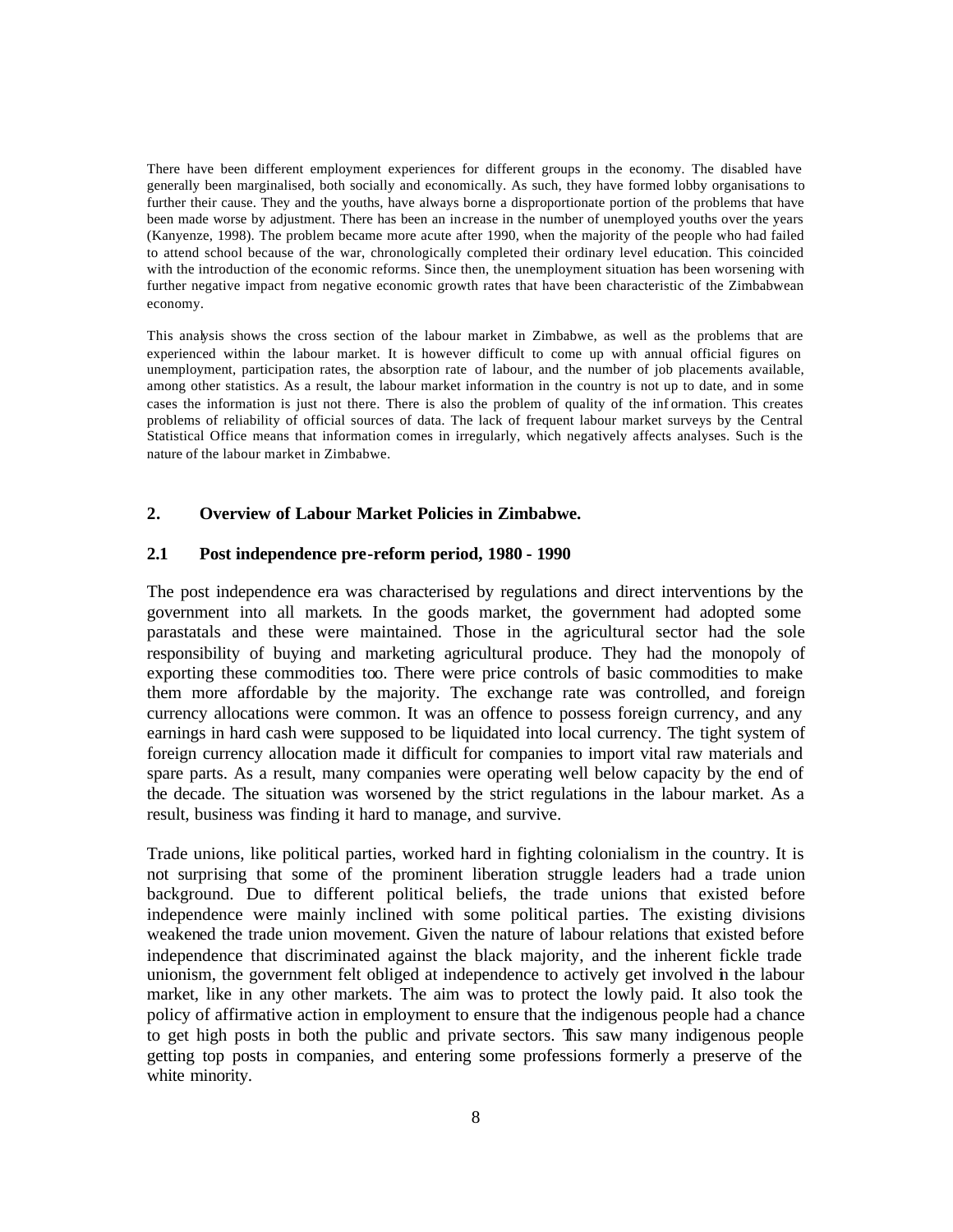Industrial relations in 1980 were governed by the Industrial Conciliation Act as amended, the Employment Act, and the Minimum Wage Act. The regulations specified conditions of employment. Before independence, there was no employment security, people were lowly paid, and generally the standards of living of the people were deplorable. Coupled with the high income differentials between the highly paid and the lowly paid, the government found it necessary to intervene in the labour market in order to promote employment security, as well as narrowing the income differentials. To be more proactive, the government introduced the principle labour law in the form of the Labour Relations Act (1985), superseding the other three sets of regulations. The law was protective of workers, and many employers complained of the extent to which the contract of employment was managed. The regulations made it difficult to unilaterally dismiss workers. There were rigid procedures that had to be followed, and the process was cumbersome. Reacting to changing economic situations and organizational restructuring were difficult, resulting in over-employment in companies. There was also minimum wage setting where the government determined the extent to which wages could be increased. It is in this regard that both employers and employees were affected adversely, with the ability to pay principle being rendered useless.

During this period there was no collective bargaining. There was institutional wage setting, with employment boards playing an important role in determining pay levels and conditions of service. The dispute resolution process was very long. The route followed was from a labour relations officer, a case would follow the line of appeal to the regional hearing officer, to the labour board, to the tribunal, and then to the supreme court. It is possible now to go straight to the tribunal with one 's case. It was a result of the rigidities in the labour market and administration system that the reforms in the sector were mooted, and executed after 1991.

Zimbabwe had inherited a well developed manufacturing sector, prosperous commercial farming, extended infrastructure and generally a sophisticated economy. "The great dilemma facing the government was therefore of addressing inherited disparities, while at the same time not negatively affecting the growth of the economy" (Ncube, 1998). Since her political independence came much later in 1980, Zimbabwe had a lot to learn from the experience of other countries especially those in Africa. Zimbabwe adopted a policy of reconciliation, this involved maintaining much of the policies of the colonial era while expanding the provision of social services.

Soon after independence, the government adopted the Growth with Equity (GWE) policy document in 1981. The main objectives and targets of GWE were to:

- ü achieve a sustained high economic growth rate;
- restructure the economy in such a way that would promote investment and exports;
- ü reform the fiscal and monetary policies in order to stabilise prices as well as balance of payments, and;
- ü also to create and maintain high levels of employment for Zimbabweans in all sectors and all levels of skill and responsibility.

Substantial achievements were made in areas of education, health, population control and the promotion of small-scale agricultural farming. The small scale farmers were motivated by the attractive prices that were on offer, and this also increased their numbers and thereby raised their market share from about 0% in 1980 to 70% by 1989. The standards of living of most Zimbabweans improved as shown by the decline in mortality rates (from 86 to 61 per 1000 births), a decline in fertility rates which in term led to a decline in the population growth rate. Immunisation tripled from 25% to 86%. The policies for education resulted in primary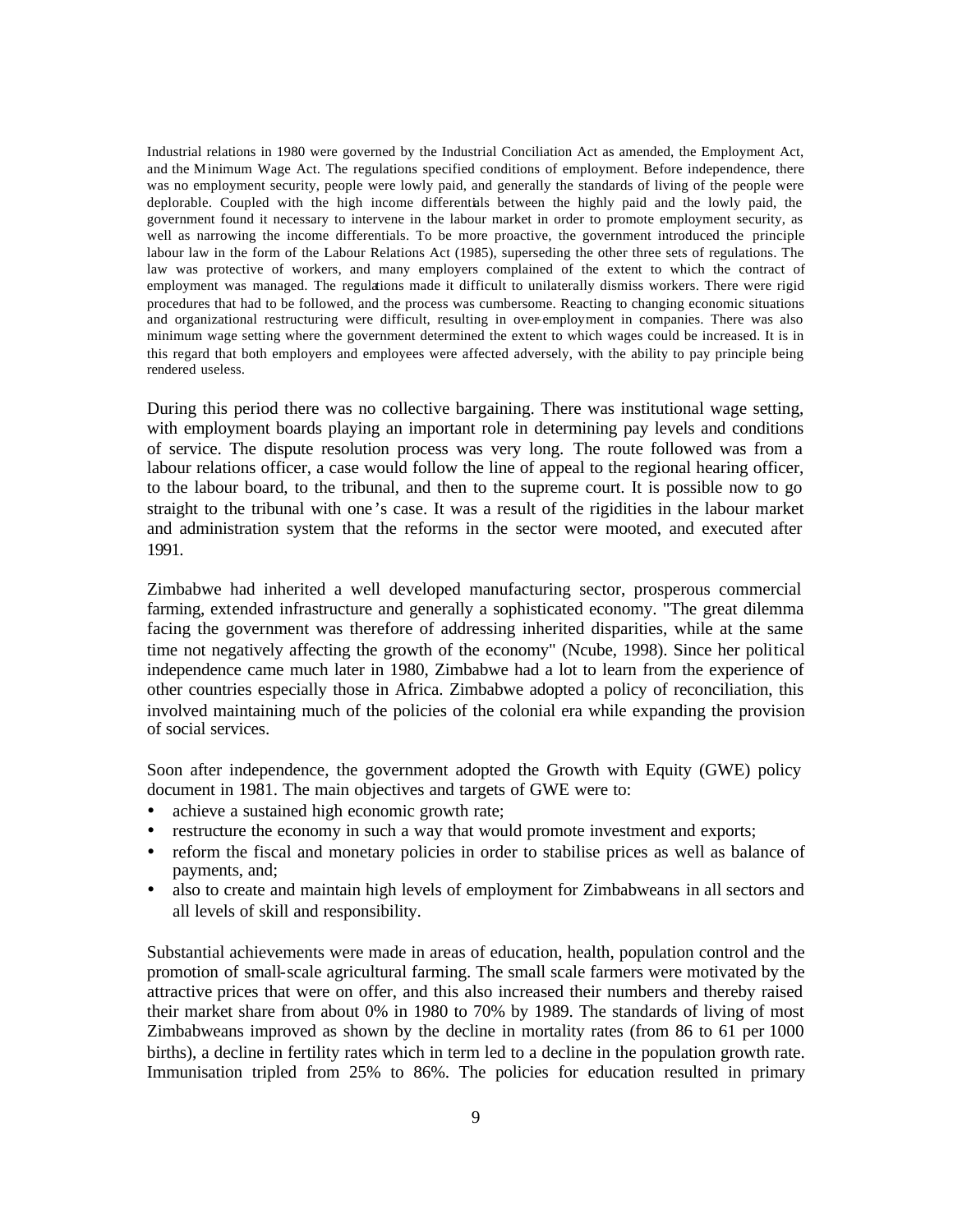enrolments rising from 1.2 million children in 1980 to 2.2 million in 1989, while secondary school enrolments increased from 74,000 to 671,000 during the respective periods.

The sectoral policies did not compliment each other. This is evident in the education sector that massively produced educated students for the labour market, while the formal sector could not absorb them. Furthermore, these successes were also overshadowed by low economic growth rates that averaged 2.7% annually, a rate that was way below the population growth rate of 3.1% per annum. Table 3 shows the "from boom to crisis" scenario of the economy after independence.

### **Table 3: Selected Economic Indicators:**

|                              | $1970-79(%)$ | 1980-1990(%) | $1991-99(%)$ |
|------------------------------|--------------|--------------|--------------|
| GDP annual average growth    |              | 3.9          |              |
| GFCF as % of GDP             | 21.1         | 15.7         |              |
| Inflation annual average     | 9.2          | 12.2         |              |
| Debt service Ratio           | 18.1         | 22.1         |              |
| Budget deficit as a % of GDP |              | 9.6          |              |

GFCF stands for gross fixed capital formation

|                                  | <b>Employment</b> |        |  |
|----------------------------------|-------------------|--------|--|
| Agriculture                      |                   | $-1.2$ |  |
| Manufacturing                    | 3.5               | 2.9    |  |
| Mining                           |                   | $-1.2$ |  |
| Electricity & Water              | 2.3               | 2.6    |  |
| Construction                     | 0.8               | 6.1    |  |
| Finance                          | 3.2               | 3.5    |  |
| Distribution                     | 0.4               | 3.3    |  |
| Transport and Communications     | 2.1               | 1.9    |  |
| Public Administration            | 7.1               | 2.3    |  |
| Education                        |                   | 11.7   |  |
| Health                           | 3.8               | 4.9    |  |
| <b>Private Domestic Services</b> | 0.5               | 2.7    |  |
| Other                            | 3.3               | 5.2    |  |

**Sources: Weeks, J and Mosley, P. (1996), Government of Zimbabwe, Quarterly Digest of Statistics (various issues).**

GDP declined from 4.1 to 3.9 in the first decade of independence while GFCF as a percentage to GDP also declined. This implied that there was less economic growth, less investment to create more employment opportunities while at the same time, inflation increased from 9.2% to 12.2%. The end result was that employment became output constrained. Employment only increased in the non-tradable sector with exception of transport while in the tradable sectors, which are supposed to generate the much-needed employment, declined. Only in agriculture did employment increase from 1% to 1.2% during the respective periods.

The immediate effect of the Employment act was that, all powers to dismiss employees were vested in the Minister of Labour who would in turn act on recommendations from the tripartite Retrenchment Committee on whether to dismiss or not (it is important to note that the Employment Act was promulgated to discourage retrenchments following the introduction of minim wages).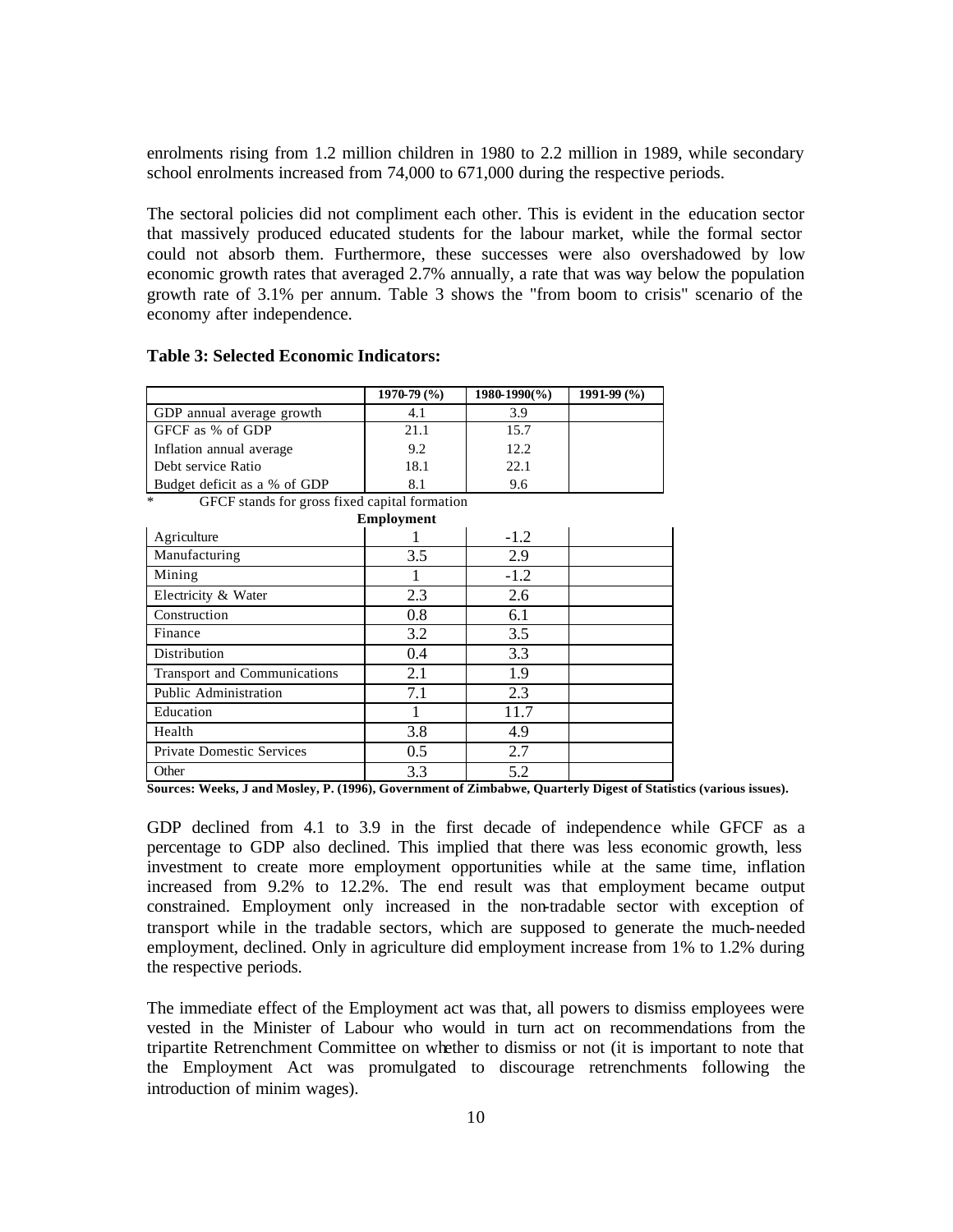The final outcome of these internationalist policies were less employment opportunities being created and hence rising unemployment such that by 1989, the rate of unemployment was about 26% (from about 12.5% in the mid-1980s). Furthermore, the policies that were in place during that era did not promote the informal sector, which under normal circumstances would mop-up most of the unemployed people into starting self help projects.

### **2.2 The Economic Reform Period, 1991 – 2000**

The economic reform period is divided into three phases. The first is the period 1991 to 1995, which constitutes the Economic Structural Adjustment Programme period (ESAP 1); the second period is the ZIMPREST period (1996 to 2000); and the last is the period after 2000, for which a stabilisation programme called the Millennium Economic Recovery Programme (MERP) was developed.

During the period 1991-95, a policy document called the 'Framework For Economic Reform' was developed. This outlined the objectives and process of implementation of the economic reforms. It had been realised by the policy makers that the Zimbabwean economy was slowly grinding to a halt in the early 1990s. This was fundamentally due to the rigidities posed by the interventionist policies of the government during the first ten years of independence. As such, reforms were necessary to revitalise the economy. The government chose to implement orthodox economic reforms supervised by the World Bank (WB) and the International Monetary Fund (IMF), whose neo-liberal ideological background was a full-circle turn from that followed by the government at independence and thereafter. The reforms entailed the liberalisation of markets (trade liberalisation, exchange rate policy flexibility, and financial sector reforms, among others), and opening up to international trade and competition.

The government set to deregulate the labour market among other things, giving back to employers the right to hire and fire. The Labour Relations Act of 1985 was under attack from the business community, labelling it a disincentive to both domestic and foreign investment because of its alleged over protection of workers (Madhuku, 1995). It was further alleged that the overprotection resulted in high labour costs and lack of effective production. As such, it was found necessary to liberalise the labour market.

In the context of structural adjustment programmes (SAPs), labour is treated as a commodity and its market is treated the same way as commodity markets, implying that the equilibrium quantity demanded (employment) be determined by the price (the wage rate). Therefore, countries implementing these reforms strive to get the 'price right' by removing barriers in the labour market. We should note that this approach narrowly conceives labour market flexibility in terms of the extent to which employment is influenced by the wage rate. Because of the changing work environment and the influence of the process of globalisation, employers applaud this approach as they desire to change production processes quickly in line with the changing environment, and at relatively little cost. Beyond the flexibility of wages, the labour market reforms demand the removal of any regulatory constraints (i.e. minimum wages, and other government or union induced interventions) in the labour market. The reforms have the effect of weakening union rights.

There is also a form of labour market flexibility that is internal to the firm. This involves the flexibility of working practices, with emphasis being put on issues of multi-tasking and multi-skilling. Local firms find themselves besieged by foreign competition, and they are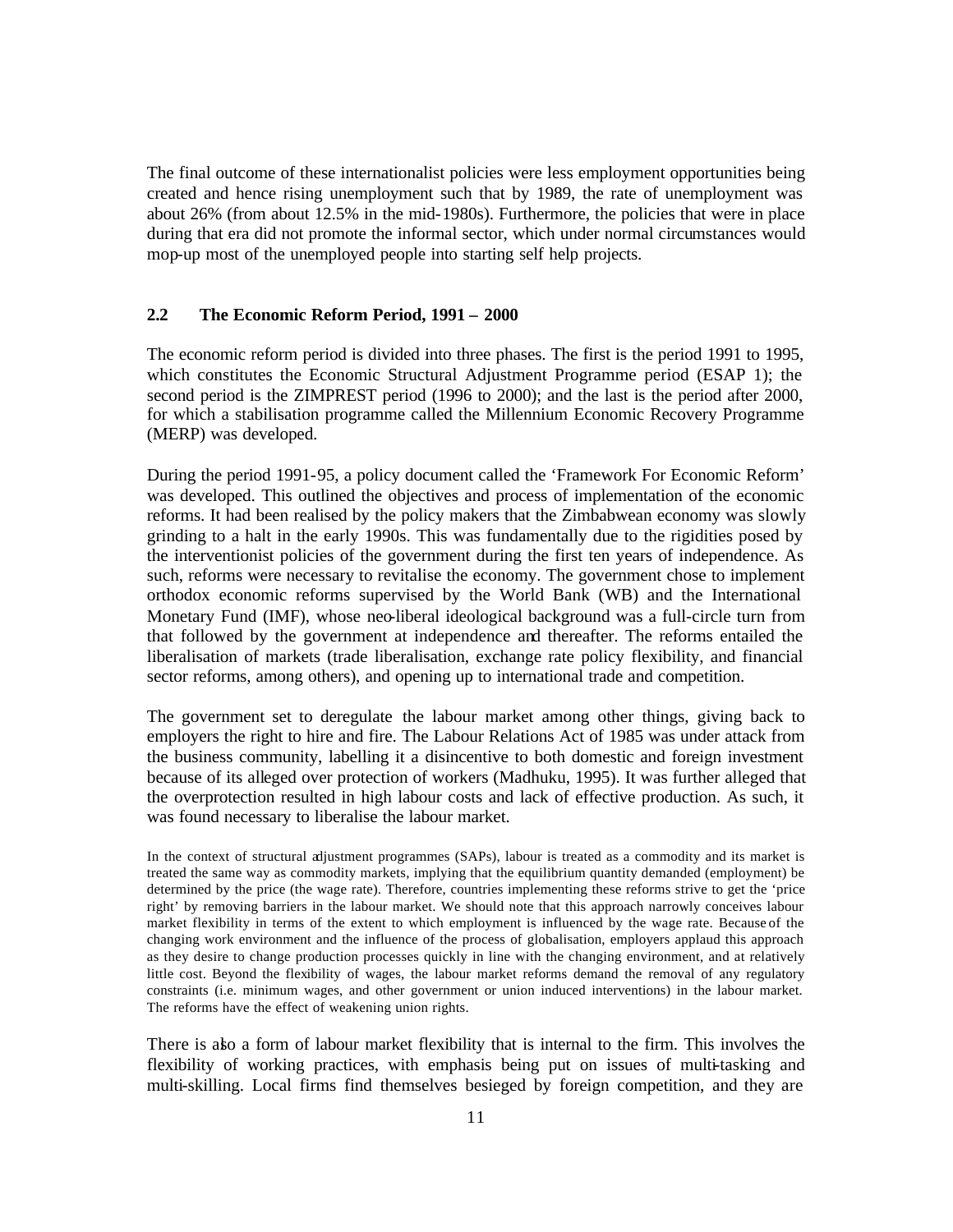forced to restructure internally in order to survive. This process culminates in retrenchment of some workers, and increased casualisation of labour. New technologies may be introduced to improve on efficiency and quality of goods. This invariably means adoption of new forms of work organisation.

The Economic Structural Adjustment Programme (ESAP) was introduced in 1991 with the inauguration of the policy document 'The Framework For Economic Reform,' which stated the policy objectives and targets of the reforms. The adoption of an orthodox structural adjustment programme entailed a fundamental shift from the comprehensive intervention system to one largely driven by market forces. The expectation was that ESAP would raise investment levels, thereby facilitating higher growth rates, employment creation and uplifting the standard of living of the majority of the people (GoZ, 1991). The deregulation of labour laws was meant to make the labour market flexible so as to encourage employment of more people.

The major reforms made to the 1985 Labour Relations Act were meant to deal with perceived rigidity areas. Some of them are as follows:

- In terms of section 20 of the 1985 Act, the Minister of Labour had excessive powers to specify the payment of a minimum wage in any industry. The deregulation specified that wages should be determined by the market, and reflected in the individual contract of employment. Howe ver, the Minister still has the powers, which he can invoke should he/she find it necessary.
- The prerogative of the employer to hire and fire, which had been taken away by the Statutory Instrument 371 of 1985 and was subject to ministerial approval, was amended through the introduction of retrenchment regulations and codes of conduct. Employers can dismiss workers in accordance with provisions of the registered code. Those without registered codes still have to apply to the Minister. Generally, the process of dismissal became easy for employers under the new Act.
- The initially cumbersome dispute resolution process was reduced. While it initially had four stages before getting to the courts, it was made possible that one could take his/her case directly from the labour officers to the tribunal, or to the courts. The two stages, of the labour relations board and regional hearing officers were abolished.

Labour market reforms were geared towards the decentralisation of regulations pertaining to the terms and conditions of employment.<sup>4</sup> In line with the adoption of a market-driven strategy, the law applying to retrenchments was changed through Statutory Instrument 404 of 1990. This statutory instrument provides that any employer wishing to retrench should: Give written notice of his/her intention:-

- i) to the works council established for his/her undertaking; or
- ii) if there is no works council or if the majority of the workers concerned agree to such a course, to the employment council or employment board.<sup>5</sup> In his/her letter of notice,

<sup>4&</sup>lt;br>The previous employment regulations were indeed onerous, requiring Ministerial approval for retrenchments. This had an adverse effect on employment (Fallon and Lucas, 1993). The dispute procedure was long and cumbersome, resulting in inordinate delays in dealing with grievances (see Kanyenze, 1993).

<sup>5</sup> A works council is a decision making body at the shopfloor level comprising of equal representation of workers and management. All Employment Boards have now been abolished, in which case, all sectors that had boards have to form employment councils.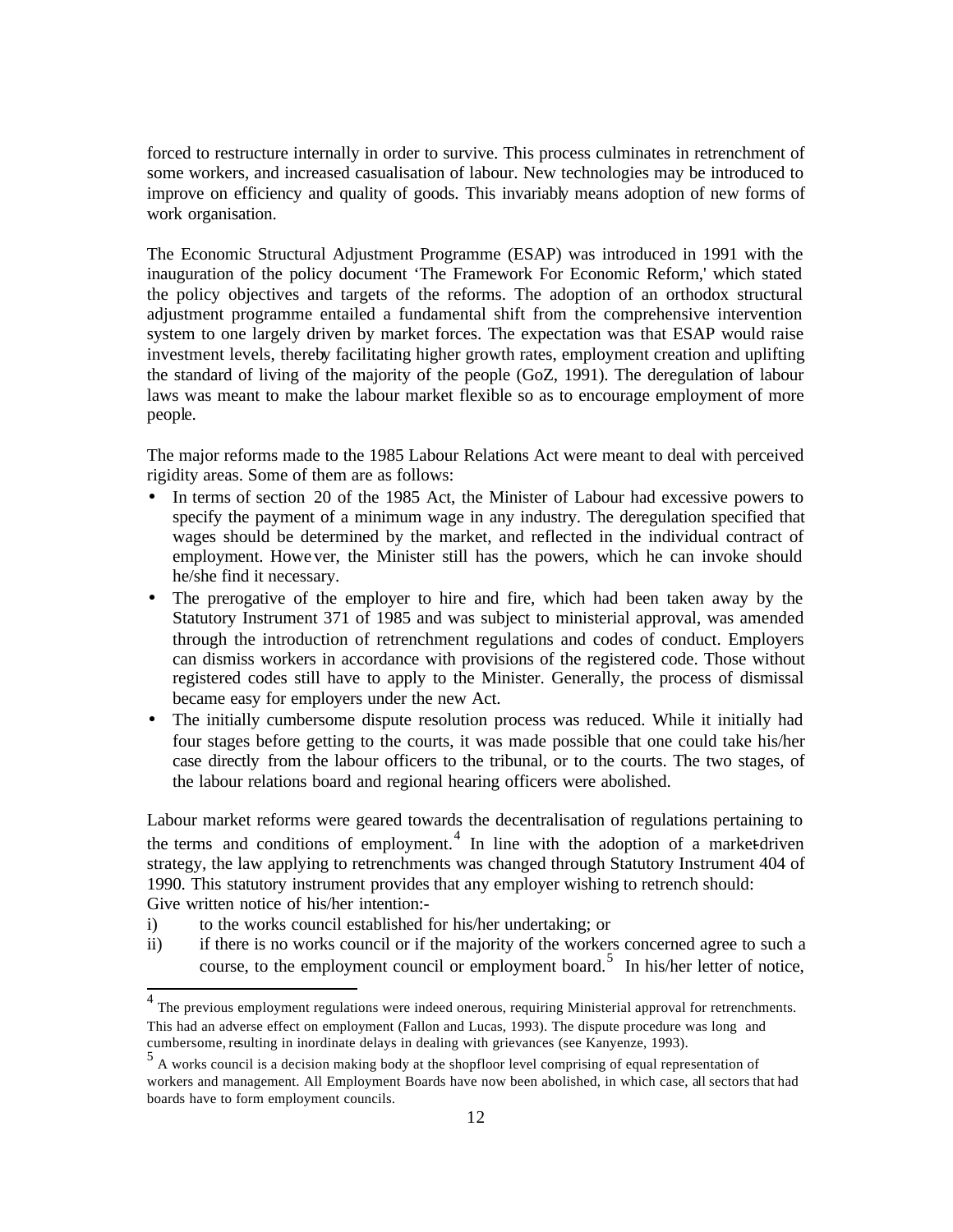the employer is expected to give details of every employee affected and the reasons for the proposed retrenchment. A copy of the notice should be sent to the Retrenchment Committee. If the matter is not resolved within a month, the issue is referred to the retrenchment committee.

The regulations specifically outline that it is the duty of any employer to keep the employees informed of any major changes in production, organisation or technology that are likely to entail the retrenchment of any employees. This means dialogue between workers and employers on the performance of the business is emphasised.

The process of economic reform, especially the opening up of the economy to international trade and competition, saw many firms failing to effectively compete, hence had either to cut down operations, or to close down. This mainly affected the textiles sector, which is also a big employer of women. With economic difficulties worsening, those retrenched found their way into the informal sector, where women form the majority.

All retrenchments are registered with and sanctioned by the retrenchment committee. The retrenchment committee is a tripartite body consisting of workers', government and employers' representatives. The committee's major tasks are to register all retrenchments, to ensure that all the provisions of the governing regulations are adhered to in the retrenchment process, to ensure that statutory provisions are awarded to the retrenchees, and to make recommendations to the Minister whether retrenchment is necessary or not. It also presides over deadlock cases, upon which it recommends to the Minister whether to sanction a retrenchment or not, and suggests reasonable retrenchment packages. The recommendations depend on the nature of the deadlock referred to it. However, it should be noted that the determination of the retrenchment committee is not final. Any party that feels aggrieved still has the right to appeal to the high court against the determination made by the committee. In spite of this, the establishment of the committee relieves the overburdened Labour Relations Tribunal of some cases, given that the latter has a backlog spurning over a number of years.

The retrenchment regulations were further changed through Statutory Instrument 252 of 1992, which repealed some sections of the prior instrument. The amendment recognised the abolition of employment boards, and that where there is no works council, a written notice will be sent to the national employment council established for the undertaking concerned. Where neither authority exists, the retrenchment committee, or any person appointed by the committee shall undertake the functions of the authority. It also specifies special measures that can be undertaken to avoid any retrenchment, like placing workers on short time working week, or engaging in shift work. These amendments were meant to align the labour market with the dictates of markets.

With regard to the 'authority' as per the regulations, works councils are given the same position as national employment councils. The latter is a more specialised body, well equipped, and consists of representatives of both workers (through the trade union) and employers in the sector. Use of the former in negotiating retrenchments has some problems of employers not negotiating in good faith, and at times misrepresenting facts to workers. There are cases where the good members of the works council from the workers' side are elevated to managerial positions, a situation that weakens the institution in favour of employers.

l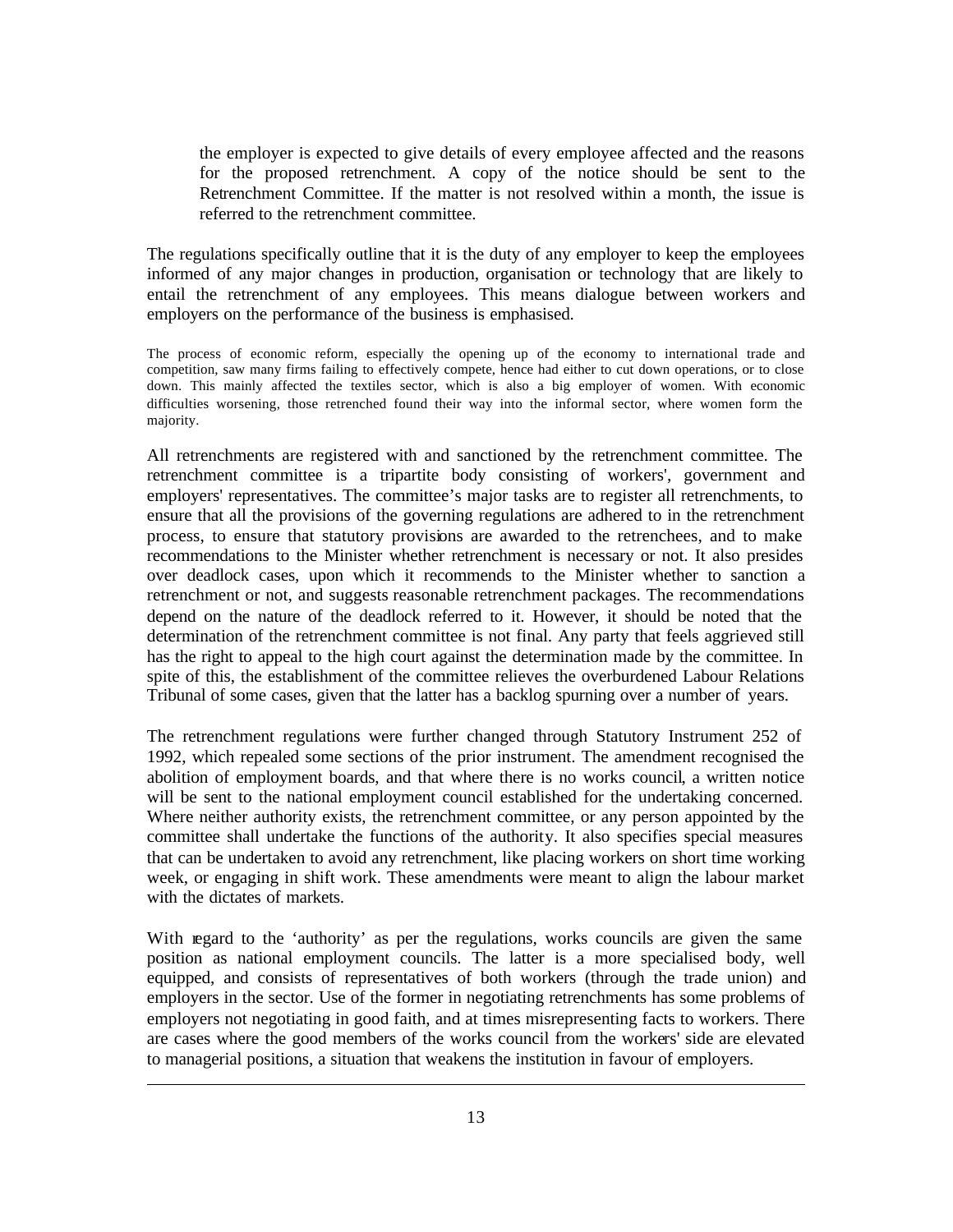Sweeping changes were also made to the law governing dismissals and disputes. Through Statutory Instrument 379 of 1990, workplaces and employment councils/employment boards were tasked with establishing employment codes (codes of conduct). Once an employment code is registered with the Ministry of Public Service, Labour and Social Welfare, statutory Instrument 371 of 1985 would cease to apply. However, Statutory Instrument 379 is silent in terms of what happens should both a workplace and employment council register an employment code. Through Statutory Instrument 356 of 1993, this issue was chrified. A works council was, through this amendment, allowed to register a code, notwithstanding that an employment council has applied or proposes to apply for the registration of a code. In the event that both the workplace and employment council have registered codes, the statutory instrument makes the code registered by the works council binding, implying the shop floor level arrangement supersedes any arrangement at the industrial level.<sup>6</sup>

Other important changes arising from the 1992 amendments to the Labour Relations Act include allowing for the formation of committees for managerial employees, the abolition of the principle of 'one industry one union or employers association,' and slight amendments to the provisions on maternity leave. The abolition of the 'one industry one union' principle has resulted the fragmentation of trade unions, as splinter unions can be formally registered by the Ministry. The cumbersome dispute procedures were amended to allow for quick decisionmaking. The number of stages followed in resolving disputes were substantially reduced. The new structure is two stages less than the former one. Now cases can be referred from the Labour Relations Officer to the Senior Labour Relations Officer, and to the Labour Relations Tribunal. The tribunal was made full-time. However, because of poor remuneration and working conditions, it is severely understaffed and has a huge backlog. This body has only 2 judges, one has since retired implying only one judge has to deal with the backlog and new cases. From there, cases can then be taken to the supreme court. Time limits were also set for handling cases at all stages, which should quicken the resolution of disputes. It is quite appreciable that effort was made to cut the dispute resolution process, but its efficacy leaves a lot to be desired, given the problems at the Tribunal and the cost of litigation in the formal courts.

The Labour Relations Amendment Act (1992) granted plant-based works councils the power to negotiate collective agreements and codes of conduct. This undermined union negotiated agreements (which were in most cases, favourable). In response to the crisis conditions during the reforms, the ZCTU called for a national strike against the amended Labour Relations Act in particular, and for the review of ESAP in general.

The ZCTU pointed out that merely criticising the reforms on the basis of the adverse effects was essential but not enough. In an unprecedented and proactive move, the organisation developed an alternative development strategy, the **'Beyond ESAP'**. The idea behind this was to show that in view of the inadequacies of the market, the state has to intervene selectively in different spheres in order to provide a conducive environment for market forces to result in economic development. Given that the demand for labour is dependent on the product market, declining real incomes resulted in declining demand for output in the

<sup>&</sup>lt;sup>6</sup> These changes are formally incorporated in the amendments to the Labour Relations Act as revised in 1996.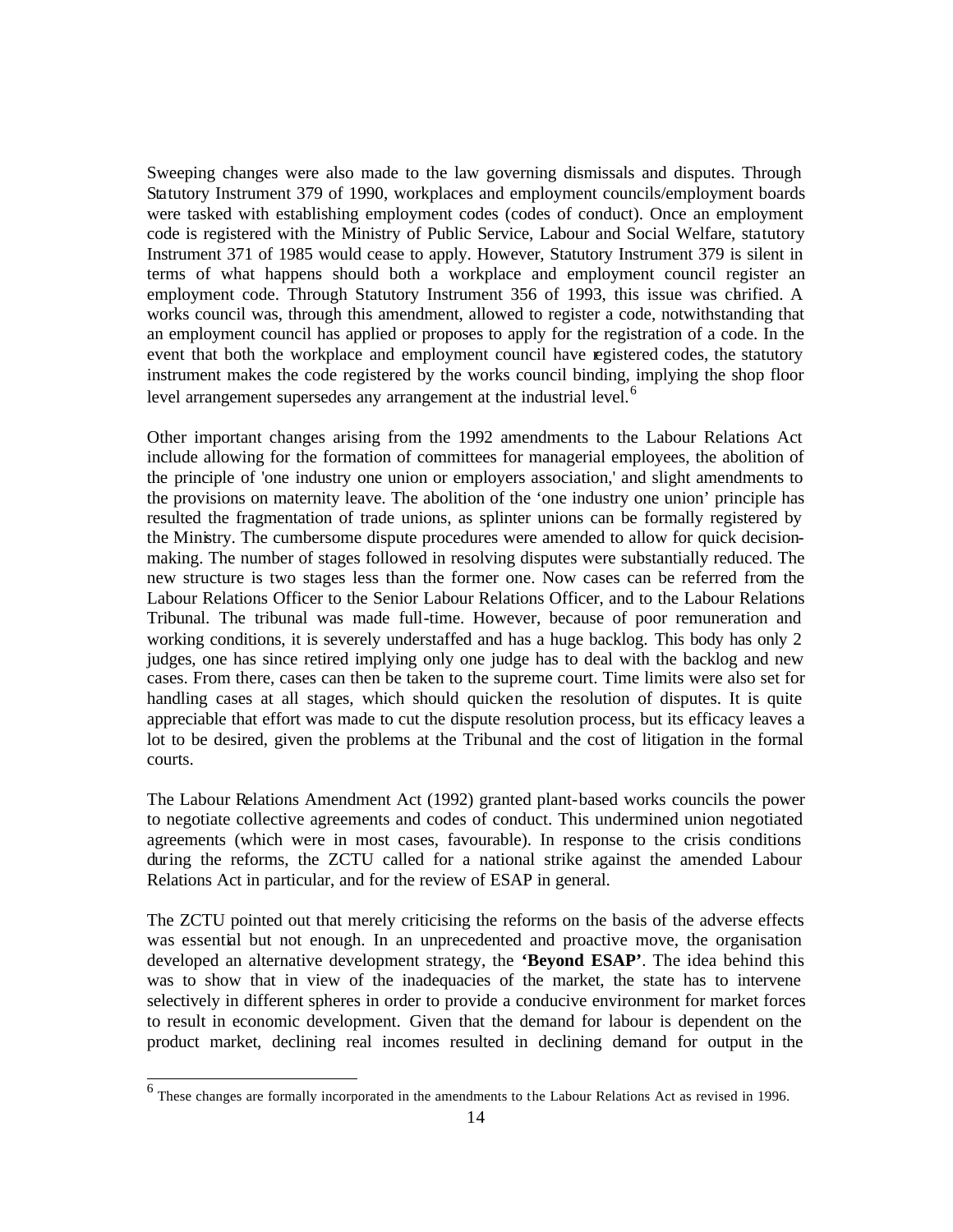economy. The cycle still continues today, implying the labour market is continuously getting restrictive because of declining domestic demand.

The changes to the labour regulations introduced collective bargaining as an important tool in wage negotiations. Instead of the government setting the minimum wages, the different industries and trade unions were granted the opportunity to collectively negotiate any wage increments, although that Principal Act still empowers the minister to legislate for a minimum wage should the situation dictate so (in terms of sections 17 and 22). The introduction of collective bargaining was a welcome move for both workers and employers. Thus, employers and the trade unions from the different sectors meet at NEC level to negotiate wage increments and other conditions of service. While the NEC sets the minimum, the different works councils can negotiate over and above this.

Collective Bargaining Agreements (CBAs) reached at national level, are binding to all operators in the sectors concerned. Realising that there could be some operators who may not be able to effect these, there is a provision that they can apply to the Ministry of Labour for exemption from the provisions of a registered agreement. Any CBA is registered with the Ministry. While the agreements are supposed to be binding to every operator in specified sectors within the formal sector, in reality this is not the case. With the exuberant growth of the informal sector, the operators do not abide by the agreements. Because of the nature of their operations, their sizes in some instances, and their numbers, the enforcement of the agreements is difficult, and the government seems oblivious of the need to improve the labour relations in the sector. Indeed, there is room that a comprehensive labour law reform can bring about the recognition of the informal sector, and ensure that CBAs equally apply to the sector. In the formal sector, the agreements have largely been respected and implemented.

Due to the rising unemployment problem, the government embarked on an investment programme in Export Processing Zones (EPZ). Those who get licences to operate in these zones enjoy a multiplicity of incentives, some of which, unfortunately, compromise labour standards. Initially the EPZ Act stipulated that no labour laws should apply. It was through intense negotiations by the labour movement that it was agreed that they should apply. Eventually, separate regulations were legislated through the EPZ Employment Rules (1998). The rules fall short of the rights that are espoused in the Labour Relations Act, and take away some rights of the workers therein.

The HIV/Aids pandemic has become one of the major challenges facing the labour force in the economy. The number of deaths has been steadily increasing over time. With 1,311 cases reported in the country in 1990, the cases soured to 12,029 in 1996. It is reported that 1 in 4 adults in Zimbabwe is infected by the virus, a reported 1,000-1,200 people are dying each week as a result of AIDS, and AIDS orphans were expected to increase to 600,000 by the year 2000. Given the high infection rate, which is the highest in sub-Saharan Africa, the country is faced with a major challenge that will erode the human capital base. Realising how serious the disease had become, the government was forced to come up with a national Aids policy. This has been launched in different provinces. While initially there was reliance on donor funds to finance education and advocacy programmes on the disease, the government introduced an Aids levy, a 3% tax on taxable income. This was targeted for, among other things, the dissemination of information on the disease, and alleviating the suffering of those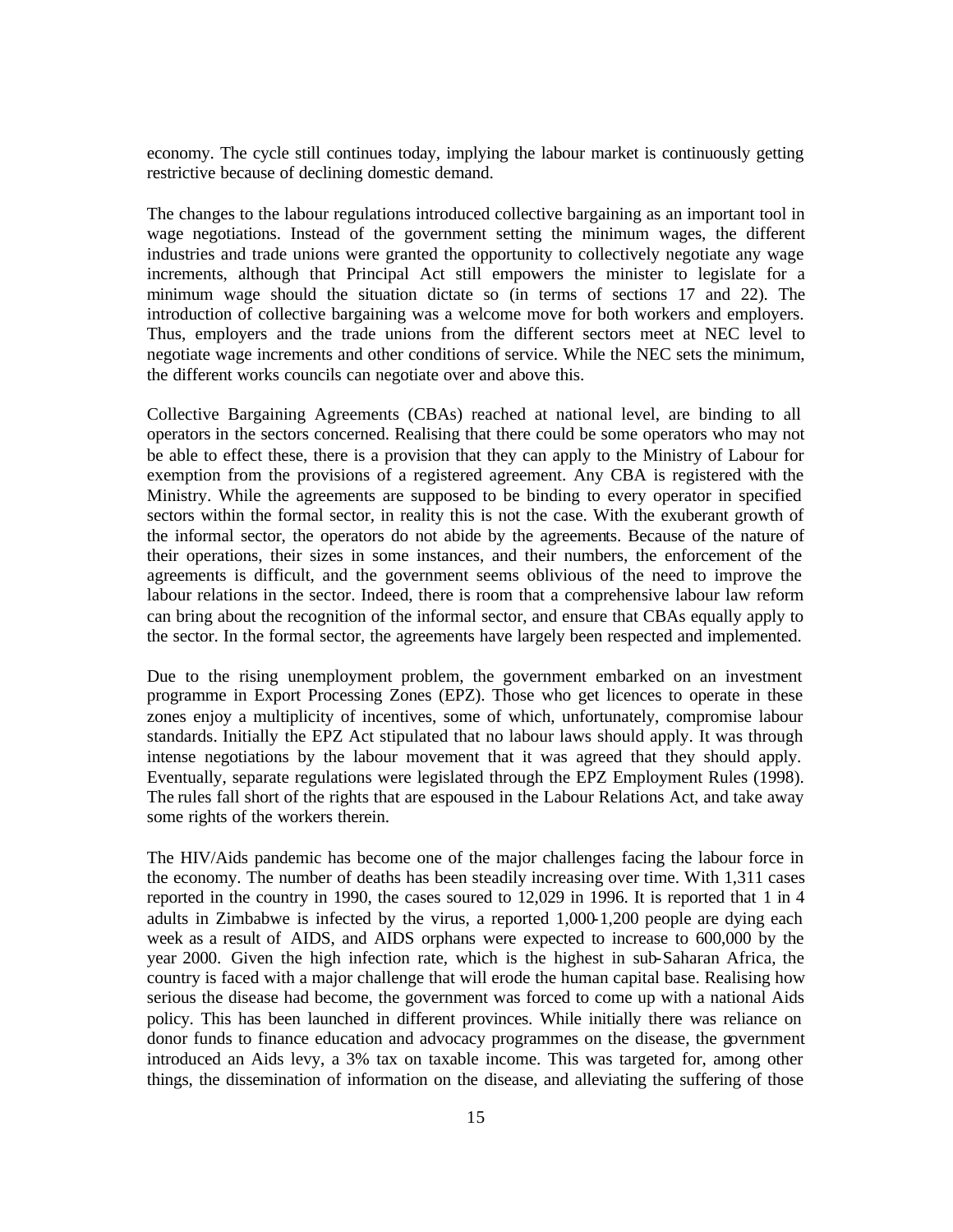with the disease. In a patriarchal society where the social division of labour is such that the domestic responsibilities largely fall on women, the dependency load is mainly shouldered by them.

The government gazetted the statutory instrument 202 of 1998, called the Labour Relations (HIV and AIDS) Regulations, governing the conditions of employment for those with HIV/AIDS. The regulations were meant to eliminate discrimination in employment because of an HIV status, and hence Aids testing as a precondition for employment was declared illegal. The regulations also emphasise the confidentiality of the HIV status of employees. Also, the regulations stipulate that no employee shall be prejudiced of promotion, remuneration or status because of his/ her HIV status. Employees must enjoy the same benefits in spite of their HIV status. Where tests can legally be done, the employer is obliged to provide pre- and post test counselling to the workers concerned. Given this background, we can say that the labour market policies are quite sensitive to the problems posed by the disease and try to protect the position of workers.

Economic policies covering the period 1996 to 2000 aimed at building on the achievements of and addressing the shortcomings of the economic policies in the first five years of economic reforms. One of the lessons drawn from experiences under the first five years is that, the lack of fiscal discipline resulted in excessive borrowings that fuelled inflation and exacerbated poverty. Another lesson that was identified is that for comprehensive reforms to succeed, they should be embedded in the aspirations of the people and that reforms should empower people to participate in the economy. In addition, whatever sacrifices to be made ought to be shared. The report also observed that reforms ought to plan for droughts, rather than react to them as observed for the period 1991-95. Most significantly, the need for prudent fiscal policies was highlighted since fiscal indiscipline retards development.

Recent economic policies admit that the objective of reducing the budget deficit from an average of 10.4% of GDP before the reforms to 5% by 1995 was not realised under The first phase of economic reforms. The budget deficit still stands at double that figure. It is currently estimated to have been 24% of GDP at the end of 2000. The reasons for this are given as inadequate control of expenditures and under performance on the revenue side due to low levels of economic growth and a reduction in the capacity to collect revenue. Investment, as a proportion of GDP, averaging 15.8% of GDP during the first two years of reforms is way below the expected level of 25% of GDP by 1995. Exports, which had been expected to grow at an annual average rate of 9% during the reform period, experienced on average a rate of growth of 4.3% during reforms (1991-95). Social conditions deteriorated further during the period of reforms as employment, on average, declined and real incomes collapsed.

The failure to create macroeconomic stability played a major part in holding back growth during this period. The incidence of high inflation, resulting from excessive government borrowing to finance the largely recurrent expenditure, delivered high interest rates, well in excess of 55% by the end of 2000. This constrained the productive and employment capacity of industry, resulting in economic contraction. Macroeconomic instability dampened manufacturing activity, and, following trade liberalisation, a number of firms, (especially in the textiles and clothing sectors) were forced to close down. For instance the number of clothing firms registered with the Confederation of Zimbabwe Industries (CZI) declined by 21.4% from 280 in 1991 to 220 by 1995 (ZCTU, 1996).

Trade liberalisation together with high interests rates have been blamed for much of the retrenchments. As a result, fears of de-industrialisation have been raised with the Economist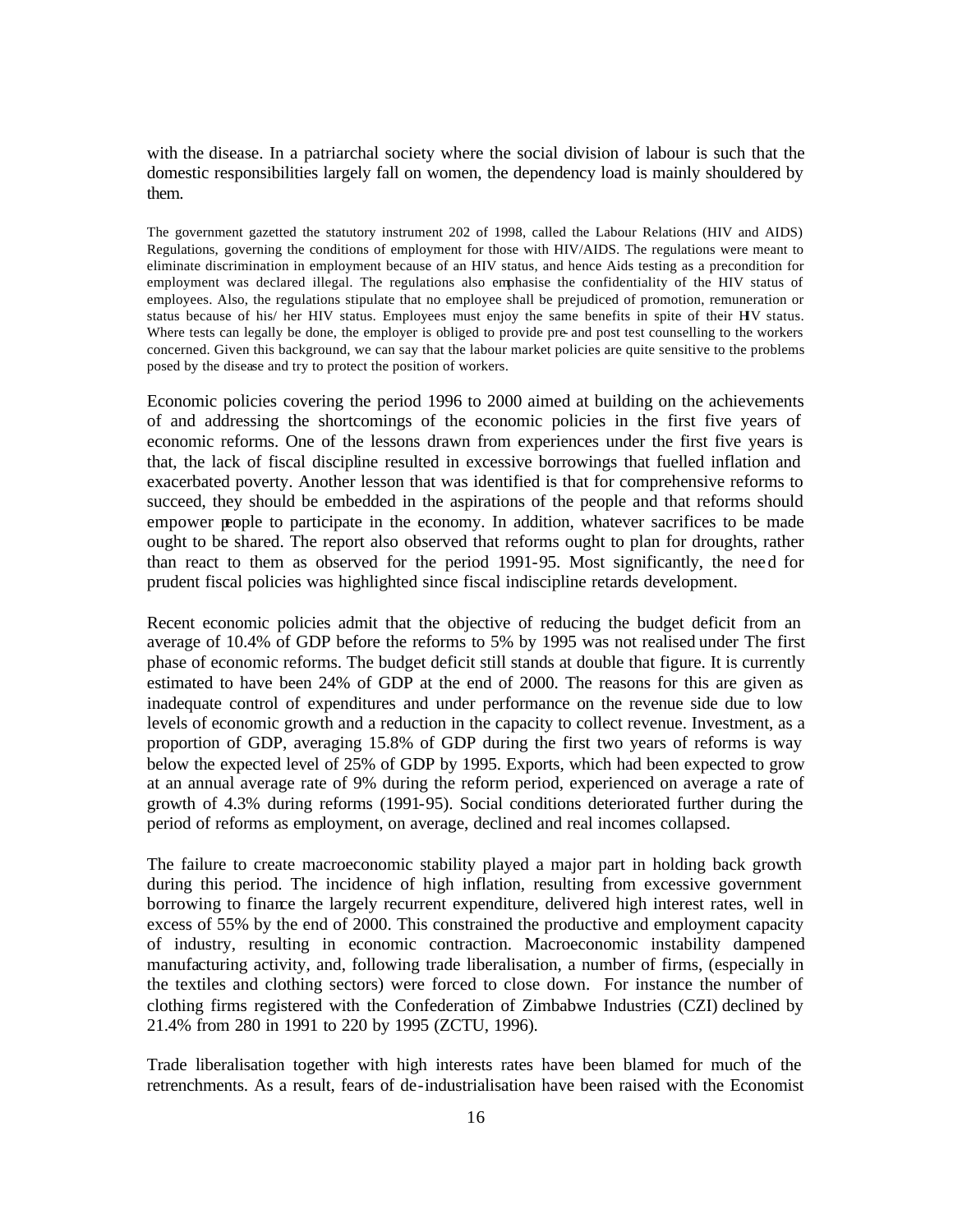Intelligence Unit (EIU) observing that " ...the situation is certainly worrying, and those analysts who saw liberalisation as a solution to the industry's former problems now look very foolish," (1996). Indeed, the rate of de-industrialisation is alarmingly fast in the country, raising labour market instability. Also, capacity utilisation has been declining, and this entails retrenchments.

Realising that not much was going to be achieved, given the fact that most of the provisions in the ESAP and ZIMPREST documents had not been implemented, and dogged by the economic crisis, the government developed an 18 month stabilisation programme called the Millennium Economic Recovery Programme. Despite being developed early in the year, the programme has not been officially launched, and its implementation is being done in bits and pieces. In the labour market, nothing has changed significantly except realising that harmonisation of the labour laws is under way.

The idea of harmonising the labour law was mooted during the early years of economic reform. Several tripartite meetings were held between the government, employers and workers to deal with the issue. These meetings culminated in the formulation of a draft harmonised labour bill, which was to be presented to parliament after inputs from the stakeholders had been incorporated. The process has been very slow, and now there is the fourth draft of the bill, which is now before parliament. However, there is a lot of mistrust between the tripartite partners, with fears that the government wants to delay the process for as long as possible, and at the same time want to include sections that will curtail the liberties and freedoms of workers. During the negotiations for a social contract at the Tripartite Negotiating Forum, the ZCTU registered its displeasure with the delay in finalising the Bill, and it was hoped that it will be finalised before 31 December 2000. At the Tripartite negotiating Forum retreat during 16-17 January 2001, it was agreed that the Bill should be negotiated so that once it is finalised by the social partners, it would sail through parliament. This arose from concerns by the ZCTU that if it goes through parliament party politics will deliver a defective Act.

Given these changes to the regulations, it is obvious that labour market deregulation has had major changes affecting the employment situation in the country.

## **2.3 Stakeholder Participation in the Deregulation of Labour Laws.**

 $\overline{a}$ 

The changes to the labour market regime had the overall effect of transferring decisionmaking powers from the Minister of Labour to the workplace.<sup>7</sup> Both the Zimbabwe Congress of Trade Unions (ZCTU) and the Employers Confederation of Zimbabwe (EMCOZ) felt that by the vesting decision-making powers in the works council, the amendments overlooked and undermined the already established structures at the industrial level (employment councils).

 $<sup>7</sup>$  More generally, both ZCTU and EMCOZ welcomed the streamlining of the cumbersome dispute procedures</sup> and the move towards freer collective bargaining.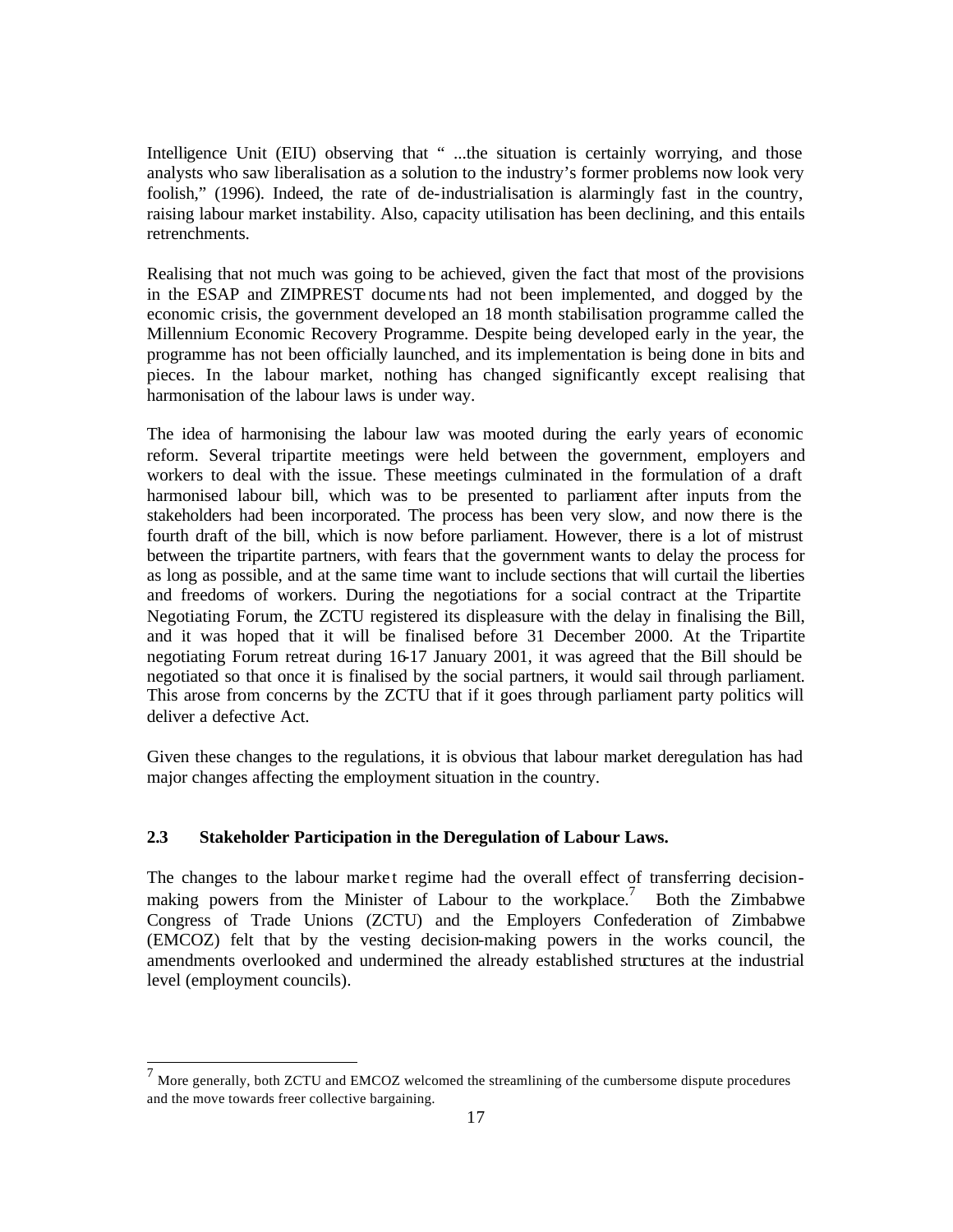The problem is that, by elevating works councils to the extent that they compete with the employment councils, weakens the incentive to join unions or employers associations. The ZCTU in particular was worried that by shifting decision-making powers to the works council, weakened unions. According to the ZCTU, workers committees, which represent workers at plant level, are not trade union structures, implying therefore that, such transfer of power weakens unions. The ZCTU's fears are also based on the observation that workers at the plant level are ill-organised and vulnerable to manipulation by the employer. These fears however, appear to have been vindicated during the short experience with these changes.

Because of its legislative legitimacy and power, the government has been taking the centre stage in setting conditions and regulations in the economy. During the period 1980 to 1990, there was virtually no opposition or strong social movement that could stand up to challenge government policies. The labour movement was very weak, and other civic groups were shy to challenge the government on issues of policy. With brewing discontent, the situation changed during the reforms. The strength of the labour movement was gaining momentum. The first signs were shown in 1989 when it vehemently opposed the declaration of a one party state in the country. There were demonstrations, and labour leaders were arrested. This sowed the seeds of opposition, even from other civic groupings.

When the government publicised its intention to introduce economic reforms, the labour movement came out clearly in opposition. Suggestions were made that a home grown strategy was necessary, as well as the caution that SAPs had failed elsewhere. The government was adamant though, and went ahead to introduce the orthodox reforms. Employers were quite happy with the move, and many were caught unaware by the effects of the policy measures.

Indeed, the strength of the social partners grew with time, and the ZCTU successfully developed a long-term development strategy for the country, in the form of the Beyond ESAP document. This was presented to the government, but with usual arrogance, the government did not seriously consider the proposals except adopting some suggested measures, but in the wrong format and structure. What comes to mind here is the constitution of the National Economic Consultative Forum, an idea proposed in the Beyond ESAP study. Instead of making the forum stakeholder driven, the government distorted the idea by appointing people to the forum.

Be that as it may, the general decline in the economy saw labour and business working together to try and persuade government to consider their views on economic management. The result has been a resounding co-operation between the two, with a lot of power to push the government into serious negotiations, as witnessed by the outcome of the Tripartite Negotiating Forum (TNF) during the year 1998 when government gave tax concessions. It is with this background that we still see TNF being a very vital forum for discussion of national issues. The social partners have been gaining strength over the years, and to some extent the government is becoming more responsive to their demands and concerns. In spite of this, the relationship between the social partners is full of suspicion. This is because while labour feels the problems bedevilling the economy are political and have to do more with governance issues, the government believes it is a result of external forces  $(GoZ, 2000)$ , and employers are viscillating between the two views. The government also suspects possible collusion of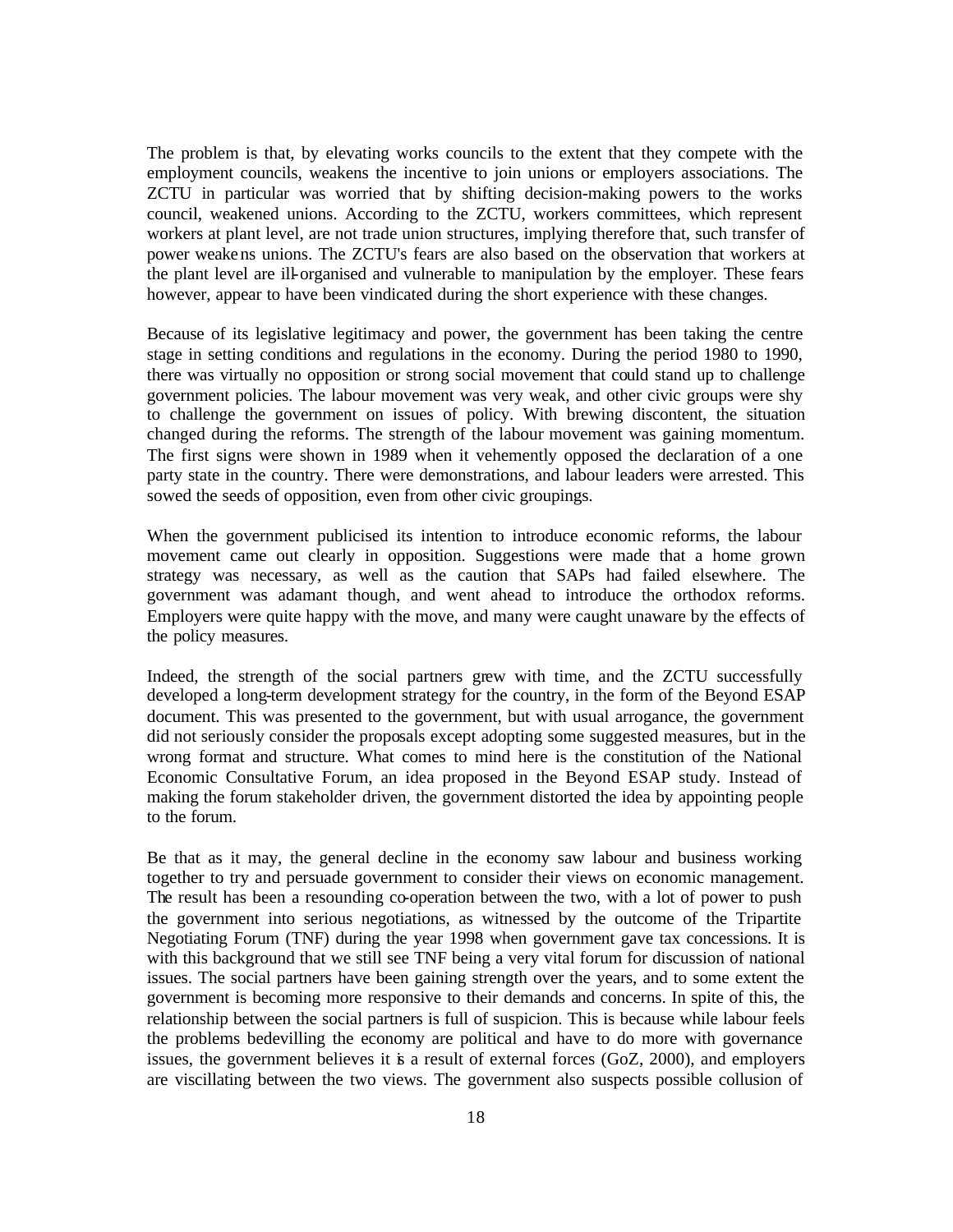business and the labour movement against it and its policies. Thus the relationships, while warm, are pregnant with suspicion and lack of trust.

### **3. Development Of The Labour Market.**

The analysis of the development of the labour market, can be comprehended by first analysing the theoretical framework and then to test whether these postulates conform to what has happened in the Zimbabwean case.

## **3.1.0 Trend in Resource Allocation and Transfers.**

### **3.1.1 Relative Prices.**

Orthodox economic reform programmes emphasise the exploitation of comparative advantage in production. The essence is to produce as much as possible of the commodities we are most able to produce and export. The foreign currency earned is used to import those commodities we cannot cheaply produce domestically. Thus the programmes desire to shift the composition of national output towards the production of tradable goods (both importables and exportables). To achieve such expenditure and production switching, such programmes typically include policies of fiscal and monetary restraint and exchange rate depreciation. A successful devaluation is expected to change relative prices in favour of the tradable sector (T) sector, which in turn induces expenditure and production switching from non-tradable (NT) sector to the T sector. Tradable goods are goods that cross international frontiers and whose prices are determined by world markets. Non -tradables are goods taken as all goods and services whose prices are insulated from world markets (their prices are determined by domestic supply and demand conditions). However, the classification of commodities according to whether they crossed international frontiers or not, encounters both conceptual and empirical problems. To begin with, commodities can switch categories in response to policy changes (World Bank, ibid; Killick, 1985). Secondly, commodity classifications can change geographically. For instance, a commodity may be an importable at or near the port of entry, but as transport costs rise, in remoter areas, its price may be insulated from world markets (ibid). In this respect, it has been suggested that in practice, it is better to rank commodities in terms of their 'tradability.' In addition, some sectors, such as electricity and water, have aspects that are traded (electricity) and others that are non-traded (water). Besides, tradable and non-tradable goods can be produced as joint products. In such cases, the Central Statistical Office (CSO) classifies activities on the basis of the dominant activity.

The labour market is expected to play an allocative role, "...since the achievement of a devaluation demands both real wage flexibility and intersectoral mobility" (Fallon and Riveros, 1989:1). It is anticipated that the labour market responds in the same manner as

other markets. Thus the movement of capital into the tradable sector will entail a corresponding movement of labour.

A successful devaluation is expected, all other things remaining equal, to shift terms of trade such that the price of tradable relative to non-tradable goods rises. In fact, the ratio of tradable to non-tradable goods prices is an alternative (the modern) definition of the real exchange rate. This definition of the real exchange rate measures the internal competitiveness of tradable to non-tradable goods in the home country (World Bank, 1990). For the purposes of analysis, as suggested in theory, the formal sector will be divided into tradable and non-tradable sectors.

Figure 1 follows the trend in relative prices of tradable and non-tradable goods for the period 1985-1999. The implicit GDP deflators were used to obtain relative prices.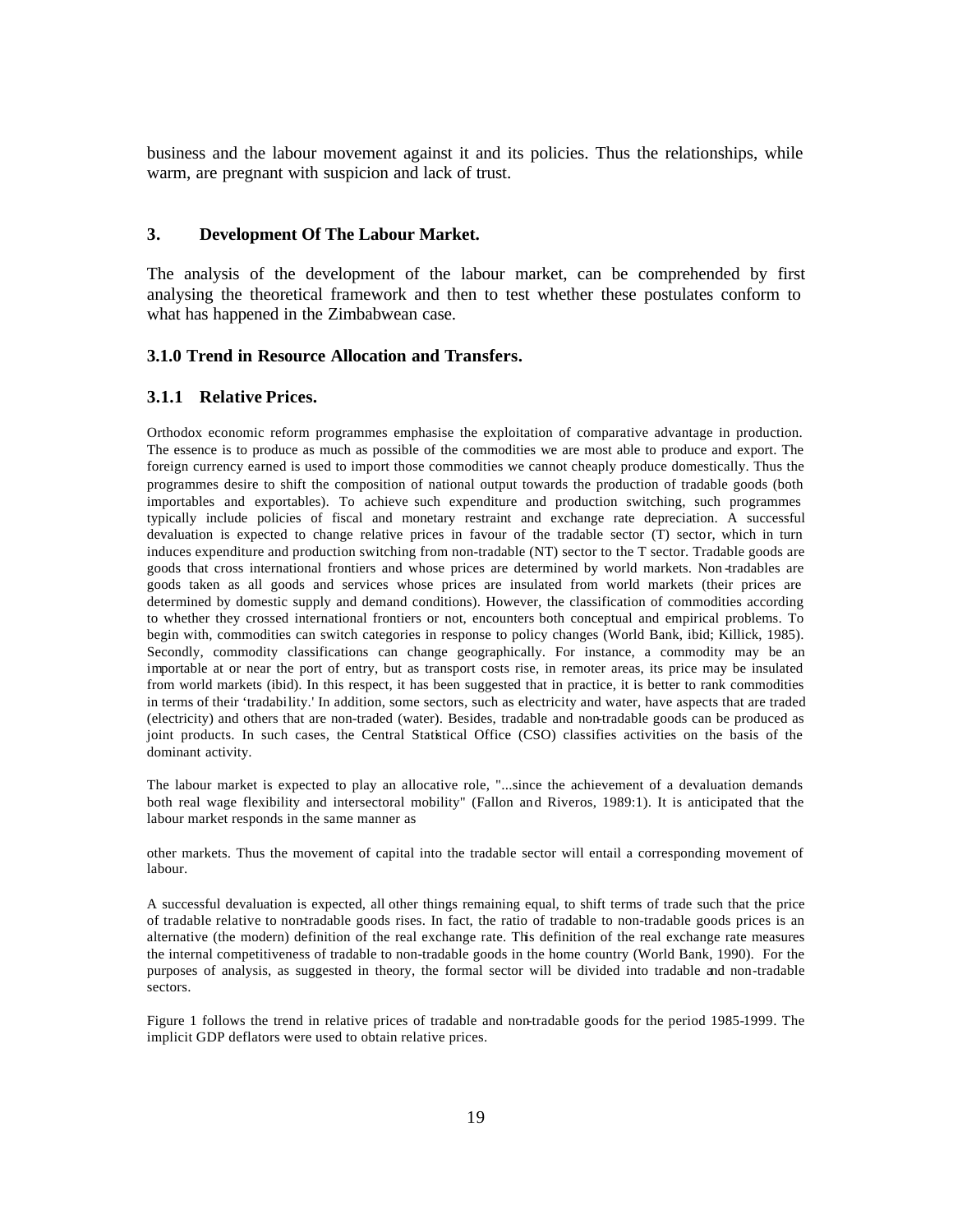

*Notes: Tradables includes Agriculture, Mining & Manufacturing; Non -Tradable 1 includes public administration, education, health, domestic services and other sectors while Non-Tradable 2 excludes these sectors.*

Clearly, following the period of economic reform (1991-99), prices rose much faster than during the pre-reform era, this is evident in the steep sharp increase in the relative price trends in figure 1. In line with theoretical predictions, prices of tradable goods, on average, rose much faster than those of non-tradable goods. In this regard, terms of trade shifted in favour of tradable relative to non-tradable goods.

### **3.1.2 Product Earnings.**

Orthodox economic reform programmes emphasises that there should be a negative relationship between wages and employment. Depreciation of the exchange rate increases the costs of imported capital, labour benefits. Firms are therefore suggested to adopt more labour intensive techniques following the high cost of both imported and domestically sourced capital. The main question is whether the transmission to labour taken was advantage to the companies as both domestically sourced and imported capital is expensive. Higher profits realised also lead to more investment and more investment means faster employment growth rates in the Tradable sector, relative to the non- tradable sector. In this instance, as employment rises, real product wages are expected to decline.

Figure 2, shows the trends in real product earnings. Average real product earnings for each sector were obtained by deflating the average earnings by the implied GDP deflator.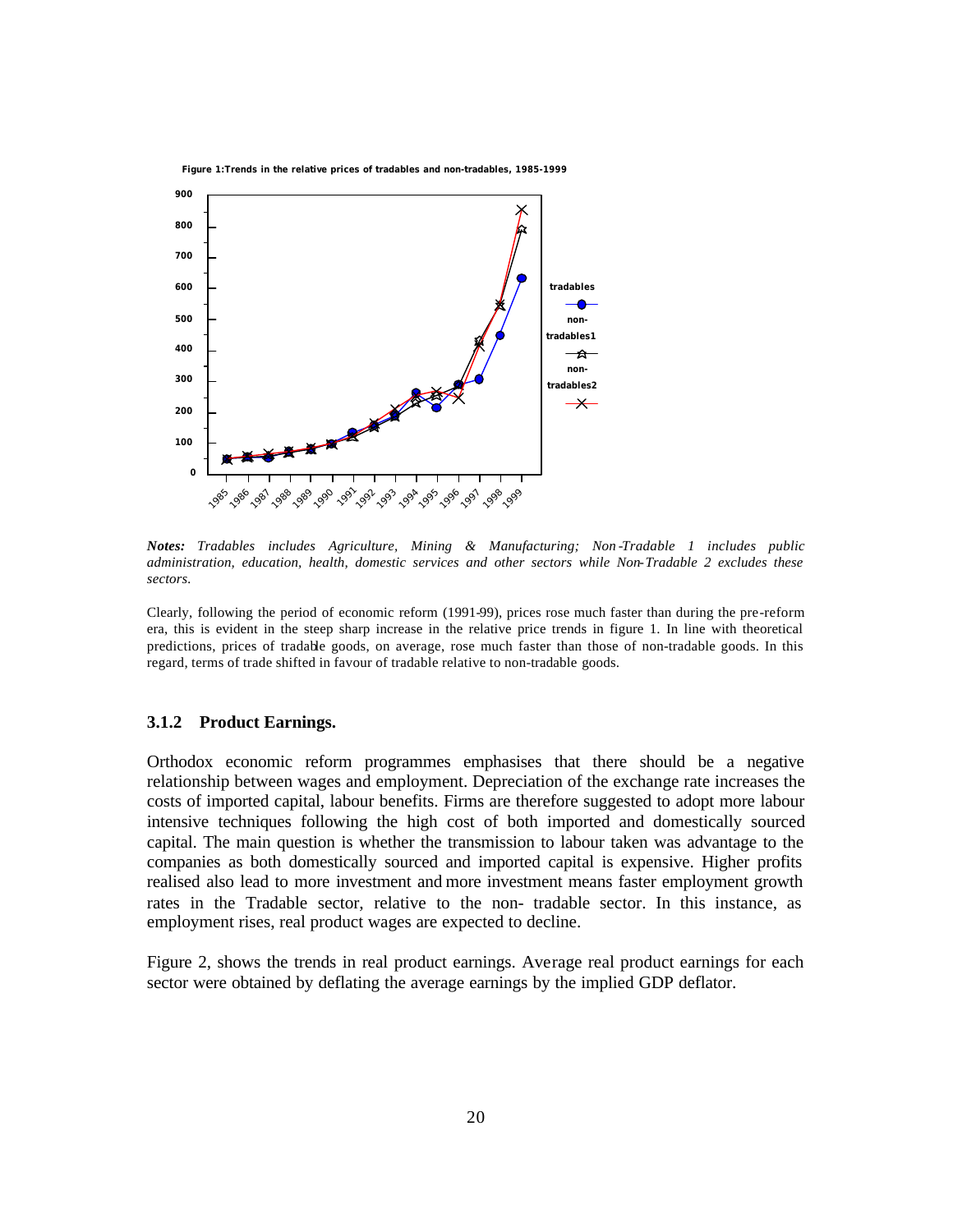**Figure 2: Product Earnings by Sector for the Period 1990-2000**



Average real product earnings appear to have behaved in line with theoretical predictions. There is a significant decline in the level of product earnings after the implementation of ESAP in 1990, as shown by the downward slope of the trend curves in figure 2. Kanyenze (1995) states that the rate of growth of real product earnings declined sharply from an average annual rate of growth of 8.5% during the period before ESAP, to a negative annual growth rate of 12.4% during the first phase of economic reform. There was a noticeable sharp increase in the product earnings of both the tradable and the non-tradable sector for the period 1997, this might have been caused by an increase in the nominal wages awarded to the workers in the same period. Real wages increased by 30 % between the year 1995 and 1997, but have declined by 12% in the period 1998-1999.

The rate of decline in the tradable sector is much steeper than that of the non-tradable sector. Thus as predicted in theory, the tradable sector experienced a comparative labour cost advantage compared to the non-tradable sector during the period of economic reforms. In theoretical expectations such a trend is expected to be associated with a faster rate of employment creation in the tradable relative to the non-tradable goods sector. As Collier (1995) argued, "...Certainly, inflation has been faster during liberalisation than prior to it, and so it is reasonable to conclude that liberalisation contributed to the decline in the real unskilled wages." Note that this is not a decline in the equilibrium real wage, but rather an acceleration in what was already a gradual adjustment to the equilibrium. Such an adjustment raises employment. The transfer from wages to profits may also raise savings".

In terms of which sector benefits most, Collier (1995) predicts that "both of these effects happen to benefit the import-substitute sector (which is largely coincident with manufacturing), because it is more intensive than other sectors in imported inputs, and because it is more subject to disequilibrium wages for unskilled workers than other sectors. Against such bold predictions, one would expect a strong performance by the tradable and in particular the manufacturing sector.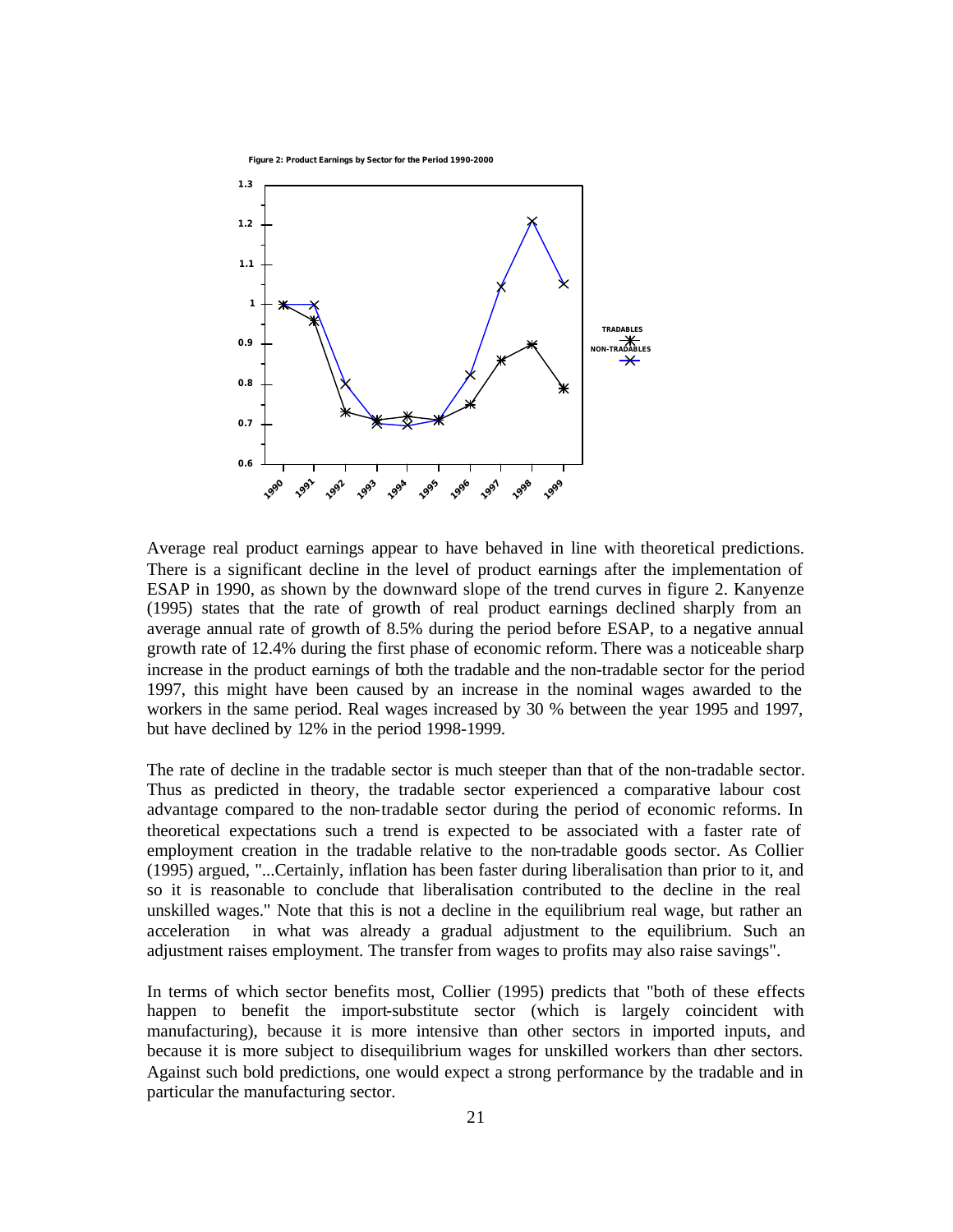Before analysing the impact of reforms on employment, the next sub-section will review the trends a labour productivity and the resultant impact on employment growth rates.

### **3.1.3 Trends in Labour Productivity.**

Orthodox theory predicts that following the "capital shallowing" arising from the substitution of capital for labour as a result of the reform induced rise in the cost of capital relative to labour, the productivity of labour falls. This occurs as the average worker finds himself/herself with less capital to work with and hence he/she produces less (Collier op.cit).

Table 4 traces the movement in real output per employee (real productivity) for both the period before and during reforms.

| <b>Sector</b>                  | 1986-90        | 1991-94     | 1995-98 |
|--------------------------------|----------------|-------------|---------|
| <b>Tradables of which:</b>     | 1.2            | $-2.2$      | $-0.9$  |
| Agriculture                    | 0.2            | $-0.6$      | 3.7     |
| Mining                         | $\overline{2}$ | 0.9         | $-3.5$  |
| Manufacturing                  | 1.3            | $-1.4$      | $-2.8$  |
| <b>Non-Tradables of which:</b> | 6              | $\mathbf 0$ | $-2.7$  |
| Electricity                    | 8.5            | $-2.2$      | $-15.1$ |
| Construction                   | $-0.2$         | $-1.95$     | $-3.3$  |
| Finance                        | 17.9           | 0.2         | $-4.7$  |
| Distribution                   | $\overline{2}$ | $-0.5$      | $-2.2$  |
| Transport                      | 1.9            | 4.5         | 12      |

#### **Table 4: Trends in Real Labour Productivity for the period 1986-98**

**Calculated from National Statistics, CSO January 2000 issue.**

In both the tradable and non-tradable goods sector, real productivity declined, following the period of economic reforms, which is in line with theoretical predictions. At sub-sectoral level, real labour productivity appears to have on average, risen in the transport sector following the period of reforms. With respect to the employment sector, Collier argues that "...this conjunction of falling labour productivity and low investment in the manufacturing sector may superficially appear disturbing, but it is a sign of health as long as it is in the context of growth overall employment." The crucial failure of the manufacturing sector prior to liberalisation was to provide satisfactory dynamism for employment opportunities. The former incentive regime diverted national resources into capital formation that replaced jobs. Under the new incentive regime those resources are released and production is achieved by increased employment," (op.cit.). The next sub-section checks whether, inn response to these developments, an employment response occurred as predicted in orthodox theory.

### **3.1.4 Trends in Employment.**

Pure structure Orthodox theory that informs the decline in the price of labour (the real product wage) will encourage favourable quantity (employment) response. In addition, the rising cost of capital relative to labour resulting from both high interest rates and real exchange rate depreciation should encourage the promotion of labour-intensive production.

Table 5 shows the trends in employment growth rates following the adoption of economic reforms in 1991.

### **Table 5: Trends in Average Annual Employment Growth Rates, 1985-99(%)**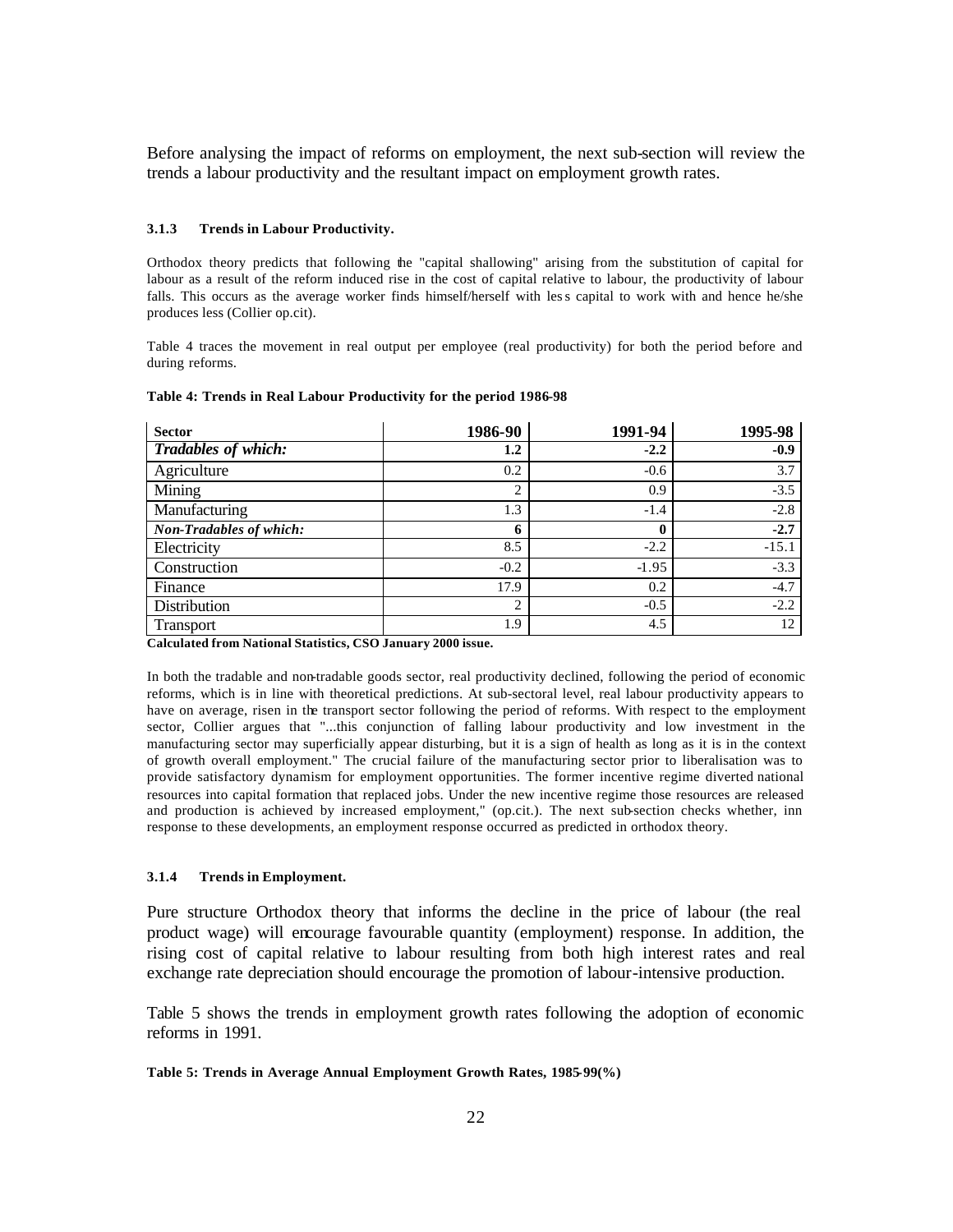|                                  | 1985-90        | 1991-95        | 1996-99        |
|----------------------------------|----------------|----------------|----------------|
| Agriculture                      | 1.2            | 2.9            | 0.3            |
| Mining                           | $-0.9$         | 3              | 0.2            |
| Manufacturing                    | 2.9            | $-1$           | $\overline{c}$ |
| Electricity, Energy              | 3              | $\overline{c}$ | 16.2           |
| Construction                     | 9.2            | $-0.6$         | $-0.6$         |
| Finance                          | $\mathfrak{D}$ | 3.8            | 10.2           |
| Distribution                     | 3.1            | 1.1            | 3.5            |
| Transport and Communication      |                | $-0.8$         | $-2.9$         |
| Public Administration            | 0.8            | $-3.6$         | $-5.1$         |
| Education                        | 4.4            | 1.4            | 4.2            |
| Health                           | 3.9            | 0.8            | 1.9            |
| <b>Private Domestic Services</b> | 0.7            | $\Omega$       | 0              |
| Other services                   |                | 3.4            | 7.1            |
| Total                            | 2.4            | 0.8            | 1.5            |

**Source: Calculated From Quarterly Digest of Statistics, Central Statistical Office (CSO)-various issues.**

Overall, the rate of growth in employment decelerated from an annual average rate of 2.4% during the period 1985-90 to 1.5% during the period 1996-99. The average rate of employment growth during the ESAP period is half the rate of growth of the labour force, implying that new jobs are not being created fast enough to absorb new entrants into the labour market. It is not only the lack of sufficient new jobs that is worrisome, there is an increased tendency towards the 'casualisation' of labour, especially in the case of large scale commercial agriculture, where the percentage of workers employed on a full-time basis declined from a peak of 75% in 1981-82 to 47% by 1998.

Whilst other sectors in the economy have experienced an increase in employment growth rates, i.e., electricity, finance, education; during the period of economic reforms as compared to that prior to reforms, employment growth rate for the manufacturing sector decelerated from an annual average growth rate of 2.9% during 1985-90 to -1% in 1991-95. Although the compound figures for the period 1996-99 indicate that there has been a small increase from the negative 1% to 2%, the individual employment growth rate for the manufacturing sector stood at -3% as at 1999-2000. This raises serious concern, especially considering that the manufacturing sector was expected to benefit most from the removal of market 'distortions.' A general overview of the annual employment growth rates, suggests that employment has declined following the period of reforms. Unemployment remains very high, and the bug of bribery and nepotism is taking a serious toll in employment.

According to the International Labour Organization's (ILO) World Employment Report for 1996/97, the output elasticity of employment in the manufacturing industry stood at 0.26 in the late 1990s, a decline from the previous figure of 0.42 during 1975-80. The elasticity was among the lowest in 23 developing countries. This therefore infers that a 1% increase in the output growth in the manufacturing industry would lead to a 0.26% increase in employment. The manufacturing sector was supposed to be the engine for economic growth, but unfortunately, it has been declining. While there was some economic growth recorded during some years during the reforms, the effect on employment was negligible, implying that there was jobless growth. Thus, waiting for economic growth to take care of unemployment implies the job cannot be done.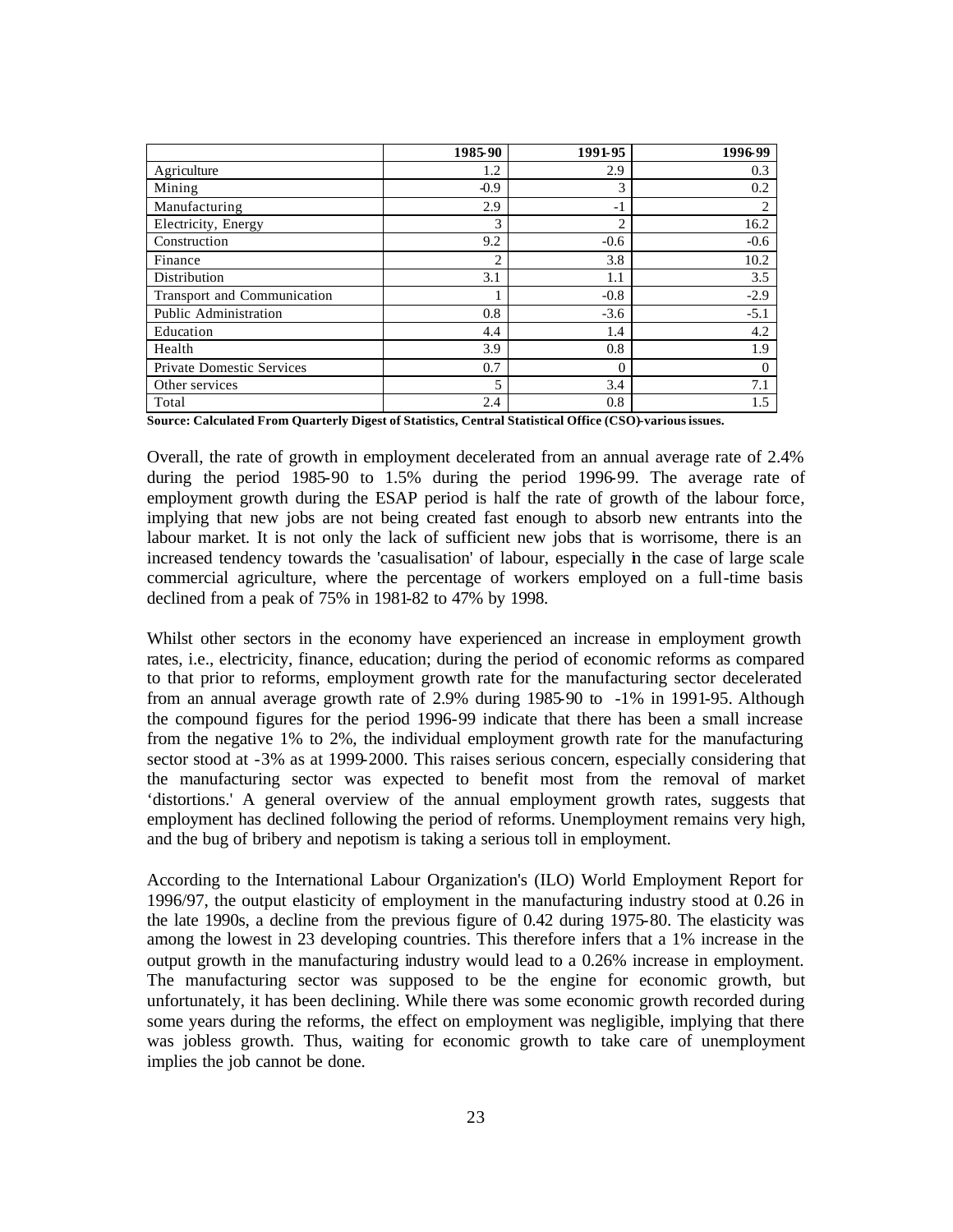Looking at the employment response in the female labour force reveals that the number of women employed has increased over the years. Foreign investors have been able to take advantage of the low pay and manual dexterity of women workers, as noted by the fact that the young female labour has been the cornerstone of export-oriented business (refer to Table 1 in the Appendix). The statistics of employment by gender illustrate how. Working conditions are often long and arduous and dangerous. Few women keep these low paid jobs much beyond their twenties because employers fire those who marry and start a family. Many are also physically worn down by the pace of production, exposure to hazardous substances and injuries derived from the repetitive nature of their work

Despite the increase in the number of formal jobs being held by women in the economy, the percentage number of the female to male workers remains low, indicating that even with the onset of ESAP in Zimbabwe, the job opportunities available to women remain low as compared to men i.e. a great inequality still exists in the employment between men and women. Women though still maintain a noticeable percentage of total employment in the agricultural sector as compared to the industrial sector. Even though structural adjustment involves an attempt to commercialis e peasant agriculture, most efforts bypass women.

Women make up a very vulnerable group in the labour market, especially in Africa. They have been hard hit by the deteriorating economic situation and the impact of structural adjustment programmes and devaluation. Most of the women work in subsistence agriculture, which is often lowly paid, with long working hours and limited productivity. The few women who work in the formal sector, often the public and civil service, are being affected by retrenchments an d layoffs following restructuring or privatisation. The combination of rural and urban poverty and lack of opportunities has led to an intensification of the already existing disparities between women and men and to large numbers of women being forced to take up informal sector activities in order to survive.

In a nutshell, the IMF and World Bank have played a prominent role in promoting restructuring of national economies towards export-production at the expense of balanced development and establishment  $\phi$  local demand and purchasing power. Women have been to a large extent affected by the impact of structural adjustment programmes and the consequent privatisation of public services in some of the following ways:

- loss of jobs in sectors where women are more likely to be employed than men, such as health and education;
- retrenchment of women first;
- loss of social services that women depend on to enable them to combine jobs with family responsibilities;
- currency devaluation and increased prices of basic commodities;
- falling enrolment of girls in education and increases in child malnutrition especially among girls;
- cutbacks in social security coverage for women;
- ü government policies towards social and community services, based on the expectation that voluntary and charitable organisations will pick up this work, often using unpaid women's labour.

Among the several factors that contribute to the poverty among women, the following seem to be closely linked to the new found economic reforms that have been the turn of the century in Zimbabwe; limited skills that restrict women's access to global political and economic opportunities; market structures that restrict women to lower paying and time consuming tasks whole depriving them of access to capital and credit; development models that do not take cognisance of the value of women's household tasks and development crises caused by the debt burden.

The Beijing Declaration and Platform for Action, does well to point out macro- and micro-economic policies. Programmes have hitherto been designed without taking into account their impact on women and on the girlchild (also see the impact of reforms on education for the girl child on the section of 'human resource development in the paper). In the face of retrenchment and escalating commodity prices, the onus usually lies on the wife to device strategies for purchasing food, household commodities and to take care of the children.

In summary, reforms have failed to deliver employment because of their reliance on market forces. Reliance on the market forces cannot resolve the underlying structural rigidities in the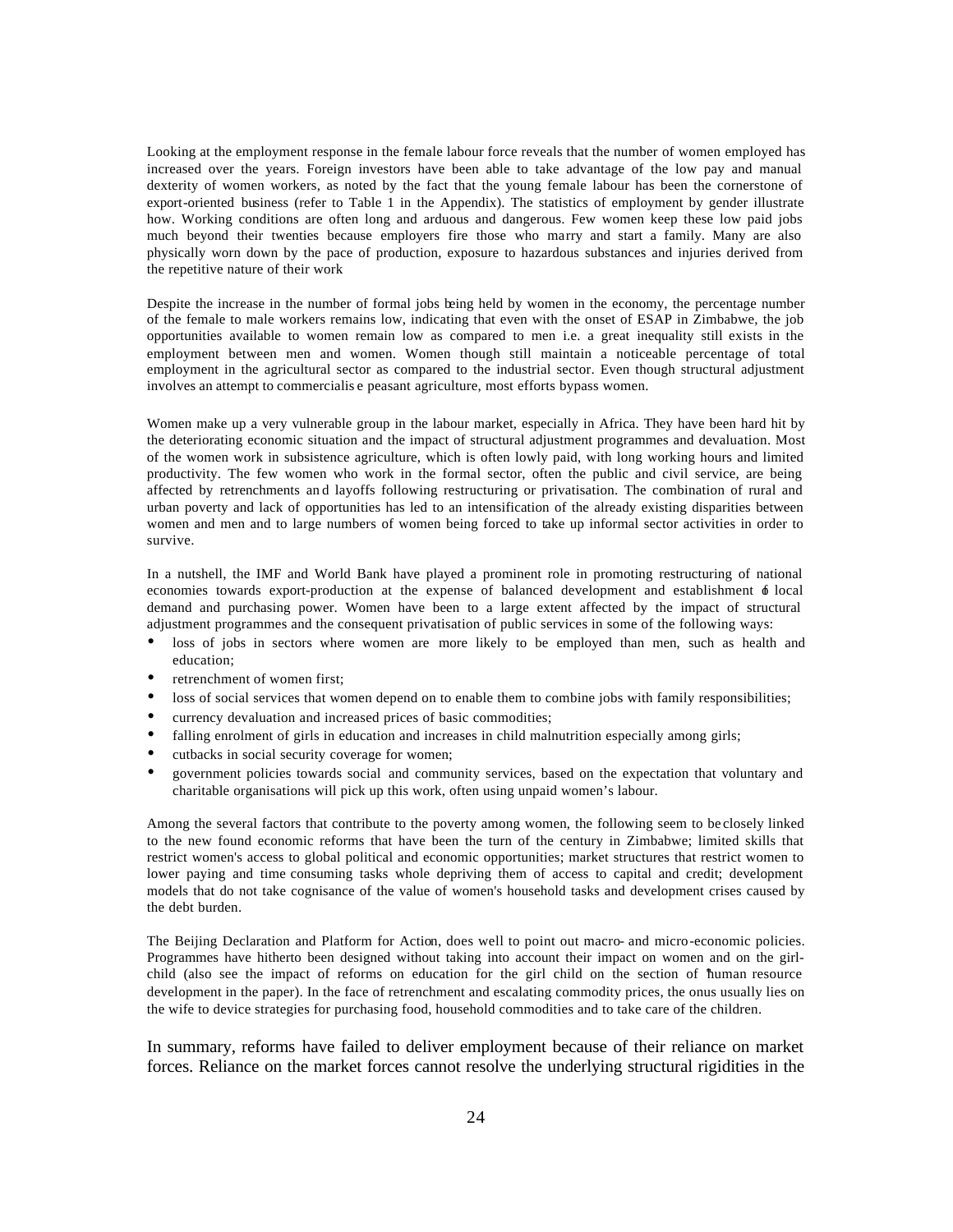economy. The specified reform policies alone cannot generate employment. Targeted active labour market policies and programs offer a better chance of dealing with unemployment.

Another major objective of the economic reforms was to reduce the budget deficit. This was to be achieved through a number of government austerity measures, including rationalisation of the civil service, and privatisation and commercialisation of parastatals. With regard to civil service reform, it was the intention of the authorities to reduce the number of people employed in government, to freeze vacant unimportant posts, and to streamline ministries so that they could concentrate on their core activities. Abolition of posts took place. During the reforms, established posts declined to 163,612, and then to 160,612 in 1995-96, before rising to 172,220 by 1997-98. According to the Herald, 24 January 2001, the civil service now has 156,359 established posts.

A major criticism of civil service reform is that " ... budget cutting appears to have been an end in itself (with a focus on numerical targets, such as a 25 percent reduction in the number of civil service posts), without a systematic assessment of the structural changes needed to improve efficiency and effectiveness. In the case of civil service reform, this has resulted in few efficiency gains and has encouraged the exodus of key civil servants, already disgruntled with severe salary compression. These still had to be replaced. The widely reported "brain drain" of experienced teachers and health workers in the public sector, despite no officious retrenchments in these areas, has been particularly worrisome", (World Bank, 1995c). Furthermore, the civil service reforms became an impediment to the implementation of the adjustment programme since " ...insufficient attention has been paid to skills requirements and too much reliance has been placed on overburdened staff and existing institutional structures to implement the reforms," (World Bank ibid.). There was no attempt by the authorities to come out clearly, or in consultation with stakeholders, with criteria for the reform and identification of core functions of government ministries. A lot could as well have been done to reduce duplication of roles and functions within the system. Of fundamental importance is the realisation that the reform should not be about reducing numbers only, but should be based on the conjecture of enhancing efficiency and effectiveness of the system.

Given the fact that recurrent expenditure is very high, that there was a unilateral award of 69% to 90% salary increments for civil servants before the June 2000 parliamentary elections, against the set objective of reducing the wage bill to 12% of GDP in the year 2001. There needs to be a serious consideration of the new role of government and ministries, a rationalisation process, on the basis of which the number crunching exercise will follow. This has its own difficulties, given the retrenchment packages that go with the reform and that the announced budget did not have a provision for this.

As for public enterprise reforms, even though government established a cabinet committee on commercialisation and privatisation in October 1994, little progress was made on this front, until 1999 when the Privatisation Agency of Zimbabwe (PAZ) was established. In spite of this, little has been done because of the confusion arising from the many pieces of legislation applying each parastatal has its own legal framework), which undermines intervention from structures such as Privatisation Agency of Zimbabwe, the lack of stakeholder participation in the agency, and lack of accountability and transparency in the whole process. Where parastatals have been privatised, there were retrenchments of workers. Those retrenched have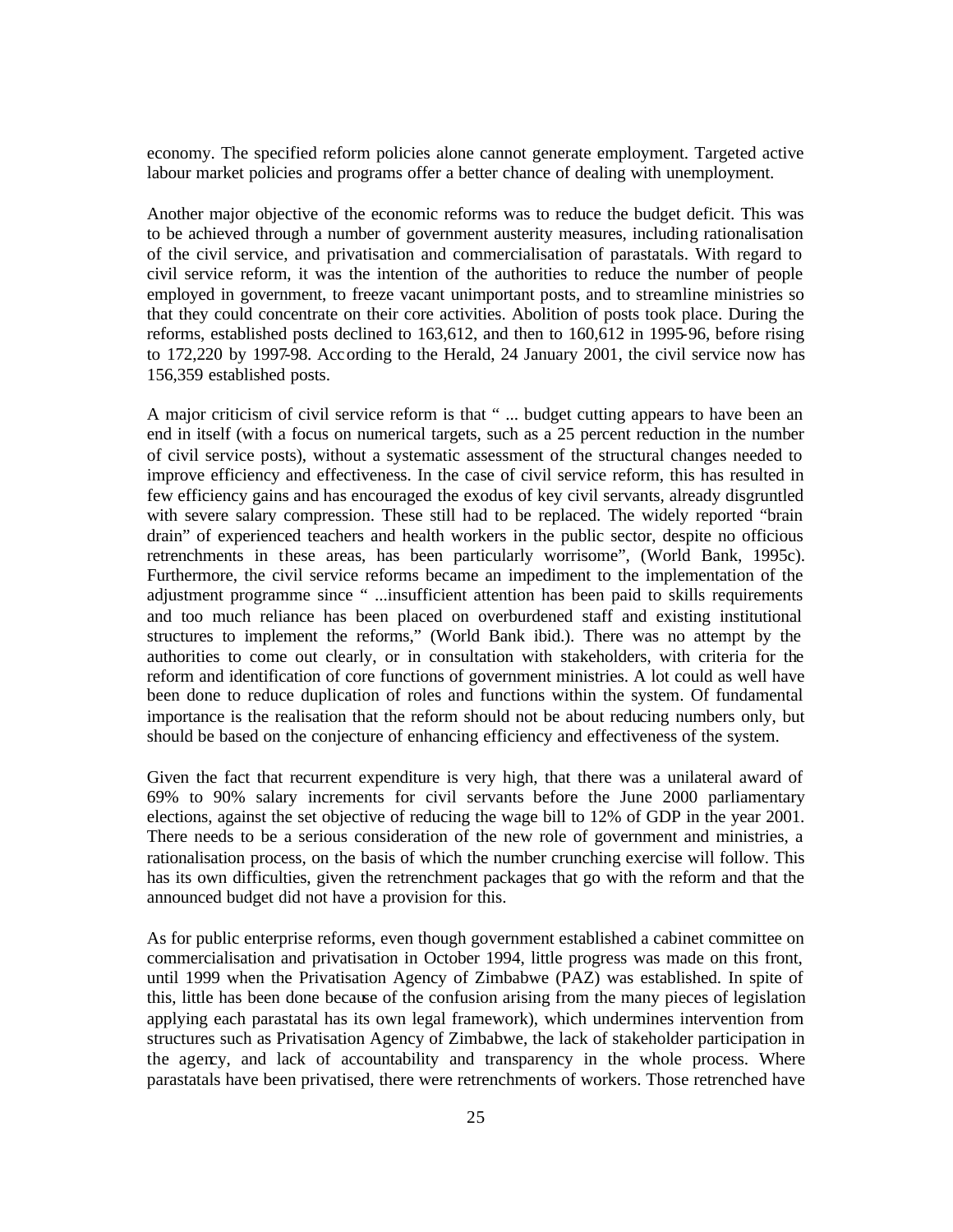largely not been assisted in re-entering the job market, i.e. through retraining by either the government or the companies. In some instances, the process has dumped the workers into a restrictive job market where they failed to rejoin the formal sector. As a survival strategy, the majority of the retrenchees have joined the informal sector. Where voluntary retrenchment was done, some parastatals lost important and experienced staff, and they had to hire other people to fill the posts.

## **3.2 Policy Interventions to deal with the unemployment problem.**

Government has initiated various programmes to deal with unemployment. These include the promotion of small and medium enterprises (SMEs), micro-projects, informal sector apprenticeship scheme (INSTARN), Other programs include;

### **ü Export Processing Zones.**

Zimbabwe established the Export processing Zones (EPZ) Authority in 1996. This concept sought to promote economic development and generate employment through the provision of incentives such as tax holidays for companies that invest in the EPZs. At present, EPZ Authority has conferred investment licenses on forty-one projects worth Z\$902 482 180 and issued permits for industrial parks worth Z\$1.756 billion. Approximately 2000 jobs were expected to be created every year in the EPZs with the implementation of all projects. In practice the overall situation suggests marginal gains have indeed been made in terms of employment creation.

### **ü Three Year Medium Term Plan (MTP)**

The government has, through the Annual Plan 2001 and the Three Year Medium Term Plan (MTP), 1998-2000, put employment creation as one of its priority policy objectives. This is also evidenced by the creation of a Ministry to deal specifically with this issue. This is in line with the vision 2020, which the MTP and the Annual Plan seek to operationalise. Employment creation is being promoted through various measures such as the promotion of small scale enterprises and the informal sector, labour intensive operations, the promotion of rural industrial development, removal of restrictive urban by-laws, land redistribution, stabilization of macro-economic environment and the promotion of investments. Consideration is also being given to the existing financial institutions to increase their lending to the small-scale enterprises sector, and reforming the educational system to promote courses in entrepreneurial development. A number of initiatives aimed at employment generation were started in the then Ministry of National Affairs Employment Creation and Cooperatives since 1995. This Ministry, now called the Ministry of Youth, Gender and Employment Creation, is currently working on a draft Employment Bill that is expected to provide a framework to create more jobs. It is also involved in the formulation and financing of projects for the youths in different provinces as a way of alleviating youth unemployment.

Zimbabwe has also benefited from the Jobs for Africa Poverty Reducing Employment Strategies for a sub-Saharan Africa (JFA PRESSA), a regional project component focusing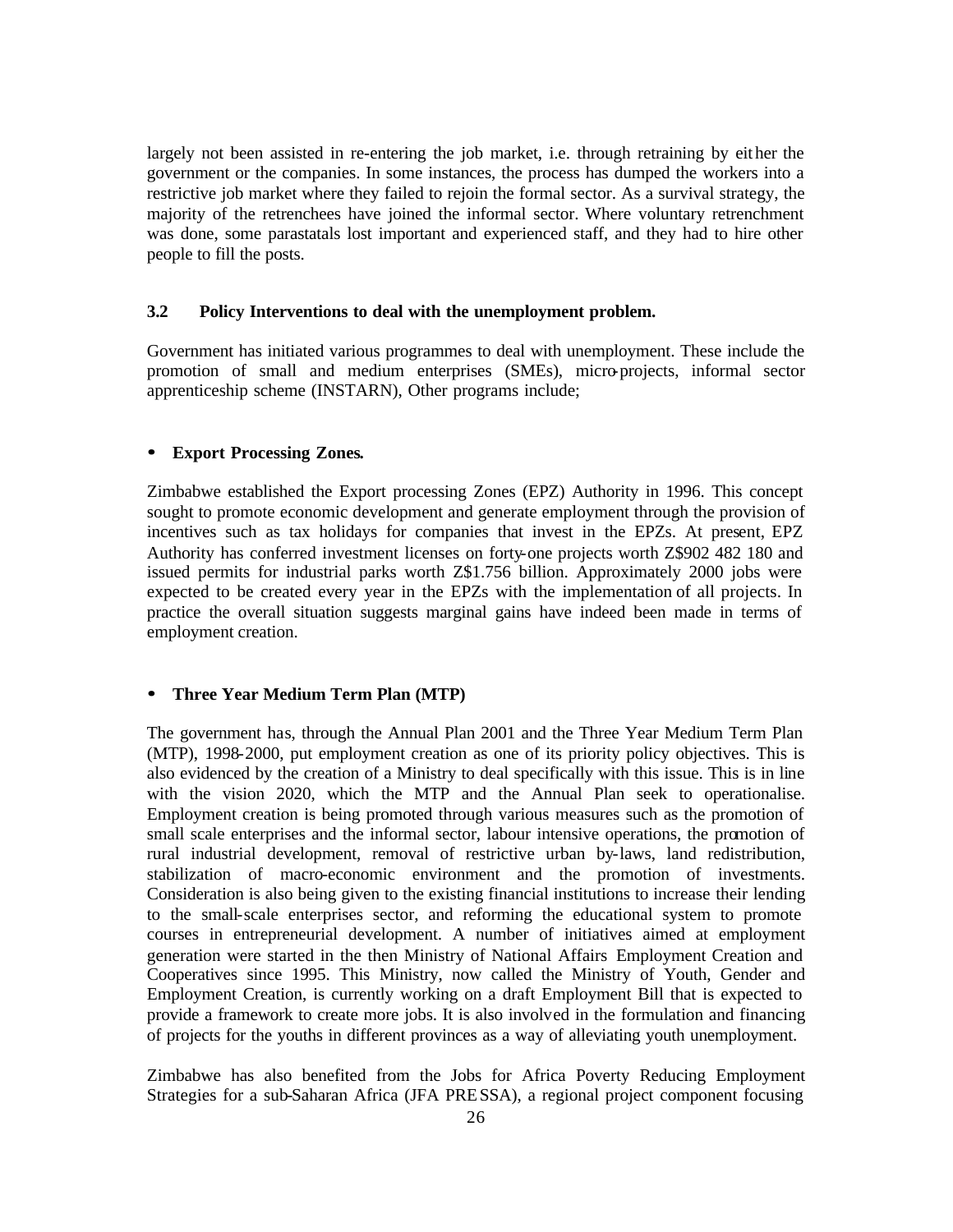on reducing poverty. The project is a follow-up activity of the 1995 Copenhagen Social Summit whose aim is the creation of quality jobs targeted at the poor.

## **ü Industrial Policy.**

Zimbabwe promulgated and launched an industrial policy in 1999. Its emphasis is to develop small and medium scale enterprises (SME). Zimbabwe recognizes that SMEs serve as an entry point for the majority of the people into the mainstream economy. They help foster the entrepreneurial spirit and widening of ownership of business activity. The widening of ownership creates stability in the economy as more people have a stake in the economy and horizontal and vertical integration with established business would widen the economic base as well as the revenue base for firms. The government has put in place the MEDP and the Micro Start in an effort to increase its outreach on availing credit to the poor. The government is also implementing an enterprise development project worth US\$70 million funded through a World Bank loan and is being administered in the Ministry of Industry and International Trade. The project comprises of the SMEs Finance Facility (US\$25 million), the Export Finance Facility (US\$10 million) and the Business Service Component and Institutional Component.

These programmes are fragmented, inadequately financed and are not well co-ordinated, resulting in their being insignificantly (see Kanyenze,1997; & Levine, 2000)

### **4. Human Resource Development:- Education and Training.**

Before independence (pre-1980), human resource development was predicated on a policy of white supremacy. In line with this principle, human resources amongst blacks were extremely underdeveloped. It is reported that 25% of black children never started school, while over 60% did not complete full primary education, with only 4% completing four years of secondary education (Riddell, 1979). This was deliberately designed to ensure that no competition evolved between blacks and whites (Riddell op.cit; Raftopoulos, 1986). Furthermore, the Apprenticeship Training System that was established in 1934 was not only racially biased, but was also designed to produce only a few graduates. Thus, of the 5 103 apprentices in Zimbabwe in February 1981, 56% were Europeans, 26% were Africans, 7% coloureds and 1% Asians. As discussed in section 1.0, state intervention in human resource development since independence was based on the need to redress the racial imbalances of the past. It aimed to deal with inequitable wage struct ure, inequitable access to education and training and to correct the distortions arising from an education and training structure that benefited mostly a white minority<sup>8</sup>.

The education system was expanded immensely at independence when the government adopted a policy of education for all. This was meant to address the asymmetry that had been entrenched by the colonial regime. Very few people had had a chance to go through the education system to desirable levels. The idea behind the massive expansion was meant to reduce the very high level of illiteracy among the population. Many schools and colleges were built. Currently, more universities are being built. By 1999, the country boasted of a high literacy rate of 87.8 (CSO, Labour Force Survey;1999), which is important for skills formation and human resources development.

 8 A detailed discussion of this is in (Raftopoulos 1994; Kanyenze, 1993).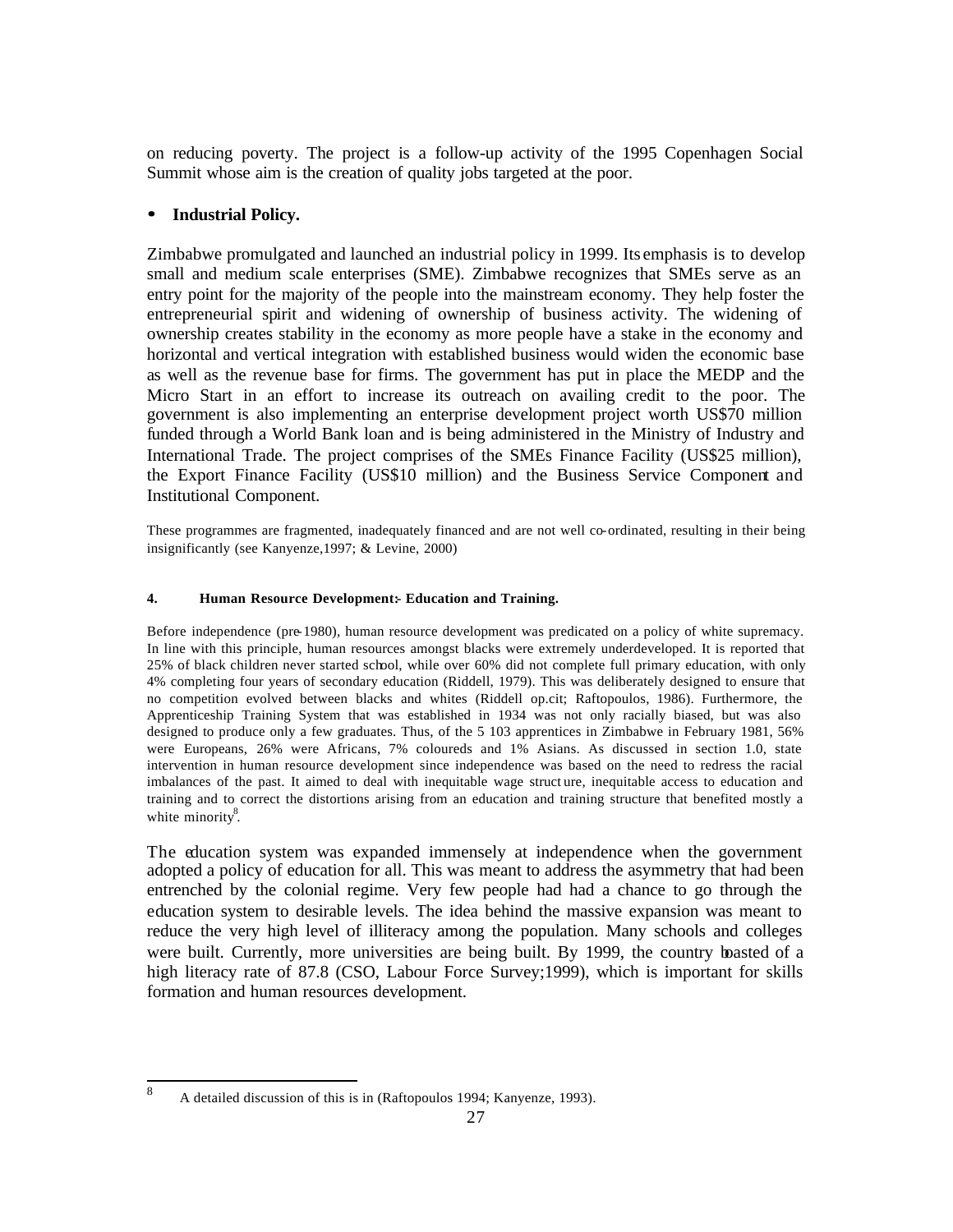In this era of rapid diffusion of technology, mastery of new technologies becomes synonymous with achieving sustainable growth, as the successful economies of South East Asia amply demonstrate, that countries that lag behind in creating requisite technological capabilities lose out.

The key issue then, in attempting to develop a development strategy 'Beyond ESAP,' is to assess the extent to which the current adjustment programme re-orients the economy in a way that will enable Zimbabwe to create dynamic comparative advantages so essential in the current international division of labour. Before doing so, it is necessary to discuss Zimbabwe's human resource development strategy before ESAP (1980-1990). Apart from providing a background to educational and training reforms under ESAP, it will also provide a useful assessment of the adequacy or otherwise of pre-reform (post-independence) state interventions in human resource development. More importantly, it is essential to emphasise the need to meet the human resource needs of the informal, small and medium scale enterprises, which are so critical for employment creation. This is particularly so given that, in meeting the requirements for international competitiveness, the goal for employment creation is undermined.

A major weakness of the skills-development process in Zimbabwe was its neglect of technical training and the acquisition of manual skills. This had been reinforced through heavy reliance on migrant labour, which undermined the development of a comprehensive apprenticeship training and technical education (see Raftopoulos, 1986). Furthermore, the apprenticeship system relied exclusively on employers, resulting in under investment (case of market failure). These developments still have a bearing on the problems of skill shortages in some strategic areas.

### **4.1.0 Educational Enrolments**

### **4.1.1 Primary and Secondary School enrolments**

The rapid and massive expansion of the education system in Zimbabwe following the attainment of independence is a success story (World Bank, 1996; 1995; ILO, 1993). Enrolment at primary school level increased threefold from 800,000 in 1979 to 2,1 million by 1990. The total number of primary schools rose from 2,400 in 1979 to over 4,500 in 1995. Enrolment in secondary schools increased at a faster rate than in primary schools, expanding from 66,000 in 1979 to 712,000 by 1995. The number of secondary schools increased rapidly from 177 to 1540 during the same period. Most of these schools were built with the support of local communities in the hitherto neglected rural areas (refer to Table 2 in the Appendix).

Secondary school enrolment declined by 8% soon after the introduction of economic reforms in the year 1991. (This is also indicated by the negative growth rate of 7.5% in the year 1992). There have been marginal increases in the enrolment rate, which stood at 0.6% in 1999.

However, this rapid expansion of the education system was at high cost in terms of the quality of the outputs. The qualitative problem can best be illustrated using the experience for 1996. A total of 143,556 pupils registered for O' level examinations in 1996. Of these, only 21 per cent (30,520) passed at least 5 subjects at grade C or better. Of the successful candidates, only 9,005 proceeded to Form VI. Although others are absorbed by the technical and teacher training colleges, these represent a very small proportion of the successful students. The majority (in excess of 90 per cent) of those that sat the exams join the ranks of the unemployed.

An analysis of the enrolment figures shows general biases in favour of males. In a study carried out by Mukotekwa and others (1998), it was found that while 8.8% of the males had no formal education at all, 12.2% of females had no education. The differences are carried through the various levels of education so that, by the time one comes to post-secondary school level, the female percentages show a marked downturn. The ratio of females to males has declined whilst dropout rates have increased more for females than males (Table 3 & 4 in the Appendix), after the implementation of economic reform programs.

The dropout rate of females in primary school increased from 2.8 in 1990 to 8.1 in 1991, whilst that of males increased from 1.5 in 1990 to 6.9 in 1991. By the end of 1997, the number of dropouts had increased considerably as compared to the number of dropouts in the year before the implementation of ESAP (1990). The rate of dropouts for girls at the primary level still remains higher than that of the males. The dropout rates for females increased form -17 in 1990 to 23 in 1991!, whilst there was just a marginal increase in the dropout rates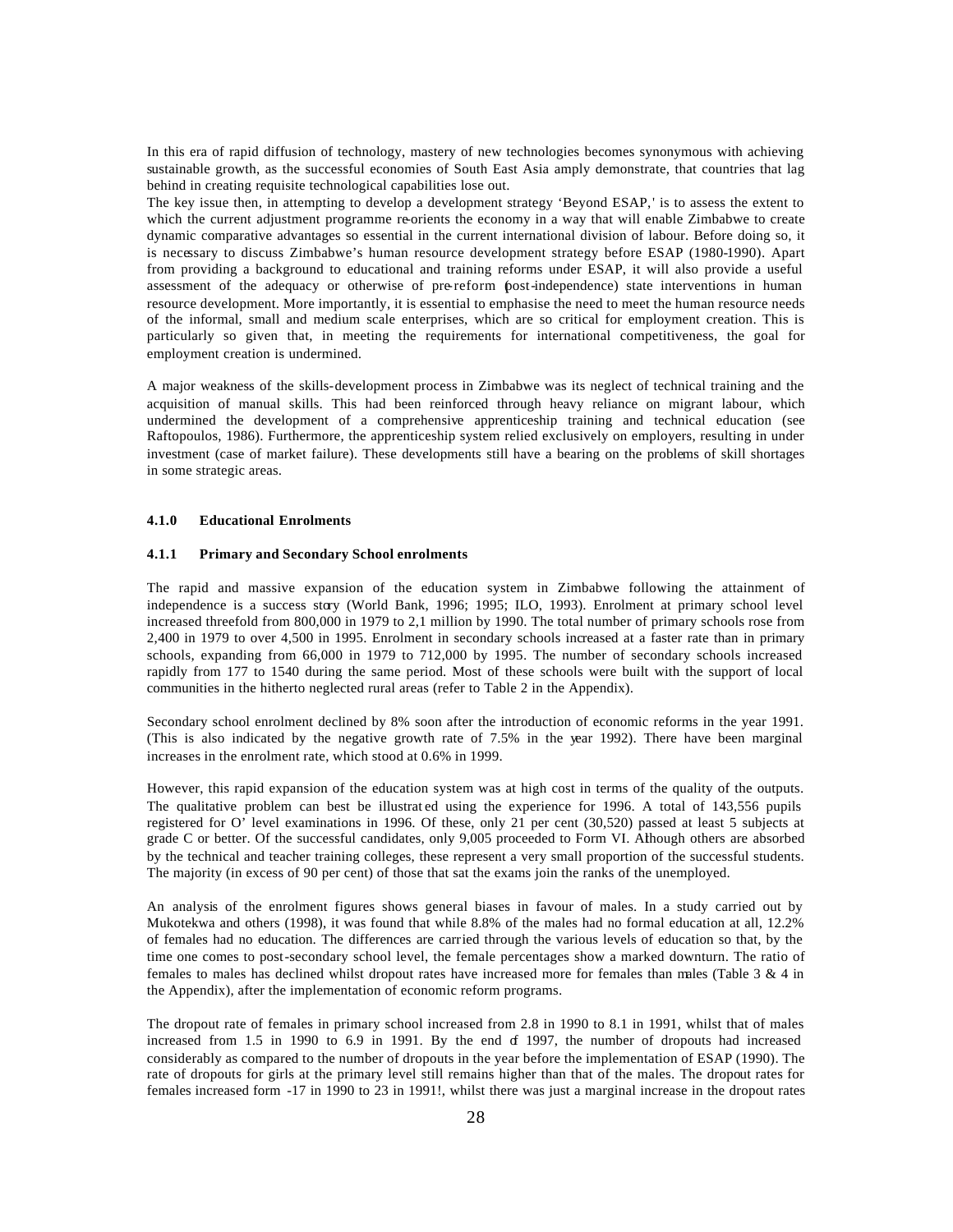of males from 2 in 1990 to 4 in 1991. The reasons that were sited for this included not only the financial impact on the guardians who are responsible for fees payment for the students, but also because of cultural beliefs and practices, poverty, pregnancy, early marriages, long distances to school, abuse of girl-children and inequitable sharing of educational resources at all levels. Motivation and role models were lacking. It was submitted that many parents were not as ken to send their daughters to school, especially beyond the primary school level, as they attach more importance to the education of their sons than that of their daughters. When experiencing financial difficulties, some parents would sacrifice the education of their daughters for the same reason. In the long run, this has a negative impact on the girl-child as they grow up and intend to seek work in the labour force that has increasingly grown to be more competitive and now seeks to employ an educated labour force. This is indicated by the number of women who are employed, which still remains considerably smaller as compared to that of males. It should however be noted that there was a substantial decrease in the number of dropouts for both males and females.

While there was massive expansion of capacity in the education system, an important question to ask here is on the quality of the education received. We should note that the expansion and governance of the system contributed to the budget deficit, which still dogs the government at present. As the government introduced cost sharing measures, it stopped subsidies to the education ministry. This resulted in many failing to afford the new fees. It follows then that the number of school dropouts also increased (Kanyenze, 1999). Thus, the illiteracy level is on the increase, and there is excess capacity in many institutions.

Secondary school dropout rates do not reveal any trend. They are very high at form 4 level, averaging 92% for males and 93 % for females over the period 1990-99. Only a small proportion of those who complete form four will proceed to A-Level, with a tiny proportion enrolling at technical colleges and joining the apprenticeship system. Most become unemployed. With limited resources at its disposal, the effectiveness of the State has been weakened, leaving the burden of adjustment with society, and especially women. Thus, disadvantaged groups such as youths and the disabled are further marginalized. In many ways, the social fabric of society has decayed, with dire consequences for human development.

Another effect of structural adjustment on human development is the dilution of skill formation. Historically, formal apprenticeship is the main avenue for skills formation in Zimbabwe.

Table 6 captures trends in indentured apprenticeships for the period 1990-98.

| Industry         | 1990     | 1991  | 1992  | 1993     | 1994  | 1995     | 1996     | 1997  | 1998  |
|------------------|----------|-------|-------|----------|-------|----------|----------|-------|-------|
| Aircraft         | 62       | 74    | 116   | 57       | 56    | 84       | 85       | っ     | 10    |
| Construction     | 113      | 121   | 133   | 178      | 125   | 99       | 76       | 4     | 134   |
| Electrical       | 365      | 424   | 430   | 383      | 232   | 285      | 232      | 211   | 197   |
| Mechanical       | 555      | 813   | 665   | 556      | 412   | 465      | 437      | 333   | 301   |
| Automotive       | 339      | 545   | 480   | 431      | 408   | 468      | 477      | 501   | 375   |
| Printing         | 67       | 69    | 93    | 56       | 34    | 37       | 52       | 41    | 12    |
| Hotel & Catering | $\Omega$ | 0     | 31    | 17       | 27    | 48       | 14       | 37    | 20    |
| Hairdressing     | 40       | 26    | 26    | 32       | 46    | 39       | 53       | 58    | 98    |
| Forestry         | 0        | 0     | 0     | $\theta$ |       | $\Omega$ | $\Omega$ | 4     | 2     |
| Total            | 1,541    | 2,072 | 1,974 | 1,710    | 1,336 | 1,525    | 1,433    | 1,286 | 1,149 |

## **Table 6: Intake of Apprentices By Industry: 1990-98**

**Source:Ministry of Higher Education and Technology (Unpublished Data).**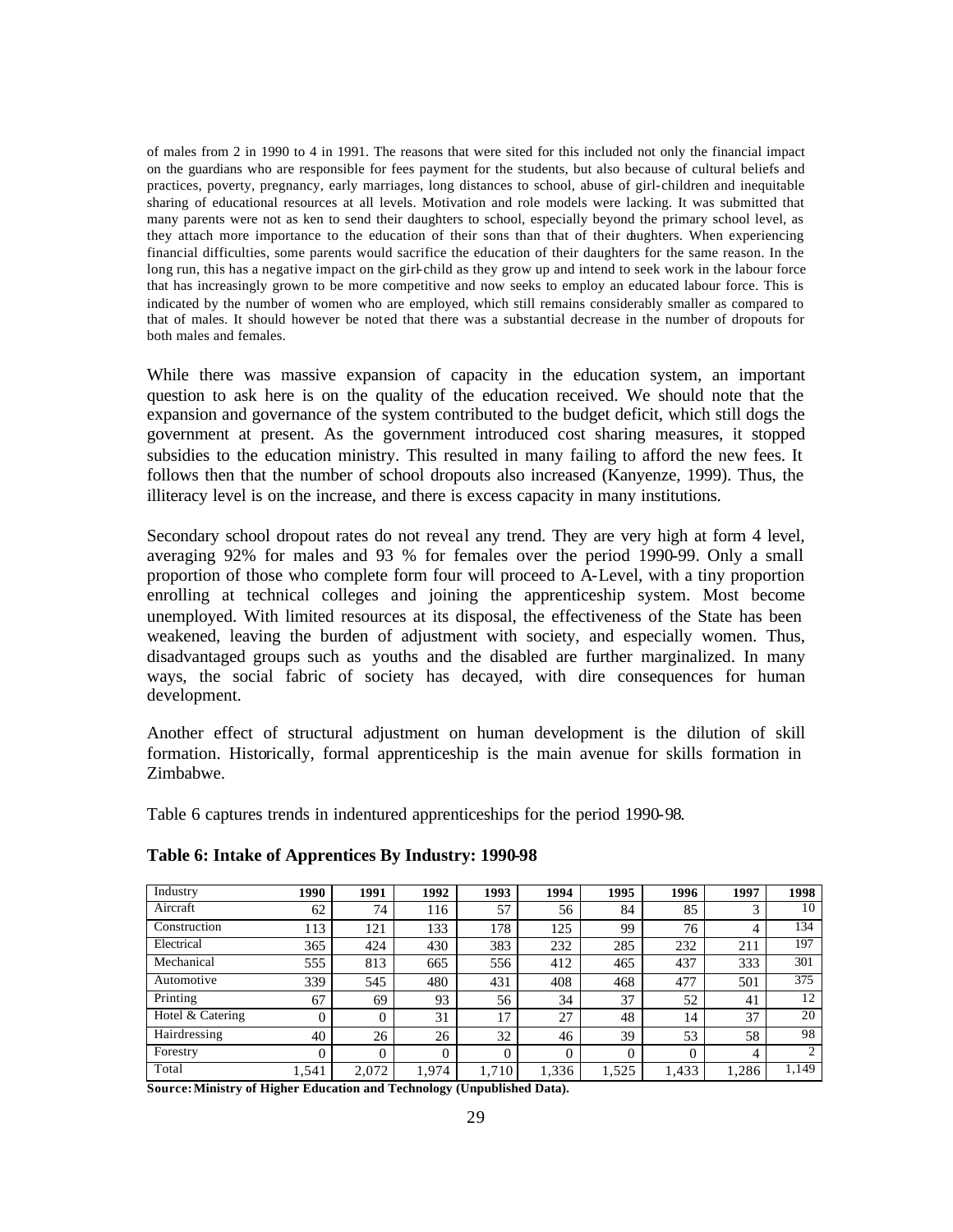Since its peak intake of 2,072 apprentices in 1991, the number of indentured apprentices declined by 38% to 1,149 by 1998. All industries have been affected as employers, facing economic hardships cut back on apprenticeship. Sadly, those that qualify are not guaranteed employment. A comparison alongside the capacity of the technical colleges indicated that the number of enrolments far were far below the holding capacity of the technical and vocational colleges.

Although some progress has been made in redressing the gender disparities in enrolments, women still constitute a small proportion of students at higher levels of education, especially in technical/vocational areas. Between 1989 and 1991, women on average constituted only 3% of engineering students. Government's intention is to raise this level to 30%, through preferential recruitment, an example is the University of Zimbabwe's recently introduced affirmative action with regard to the enrolment of females. Although at some point the level of 28% was reached, there has been a reversal in recent years.

### **4.1.2 Problems With Regard to Human Resource Development.**

The efficiency of the education and training system has been declining over the years. Despite the country being awarded the accolade of having a high literacy rate, the pass rate in the education system has been declining over the years. The major problem is that the system is academically oriented, and those who fail to meet the standard have no chance of procuring formal employment. Except for those that can enter vocational training centres and apprenticeships, there are no other ways of skills acquisition that can benefit the academically weak. This is evidenced by the findings of the Commission of Inquiry into Education and Training (2000), which emphasised the need for skills training and recognition of traditional apprenticeship programmes. There are now new initiatives that seek to address this problem, i.e. the INSTARN programme, which is already covering Masvingo and Manicaland, and is now moving to Matebeleland, and the new vocational training centres, which have (unfortunately) been moved from Ministry of Higher Education and Technology to the Ministry of Youth, Gender and Employment Creation.

The relevance of the education system has been questioned. It has been found that, despite the relatively big number of vocational education and training institutions, educational institutions are not able to meet the demand for skills. Some of the institutions have archaic training equipment, thus they impart the obsolete skills to trainees, who would have to be retrained by the recipient companies. This shows that there is a lot of waste, and implies the need for more involvement of industry in determining the curricula and infrastructure of these colleges.

The foregoing discussion has shown that remarkable progress was achieved in the expansion of the education and training system. However, such a rapid expansion of the system within a very short period inevitably occurred at the expense of quality. The massive and rapid expansion of education and training was achieved through increased budgetary allocations.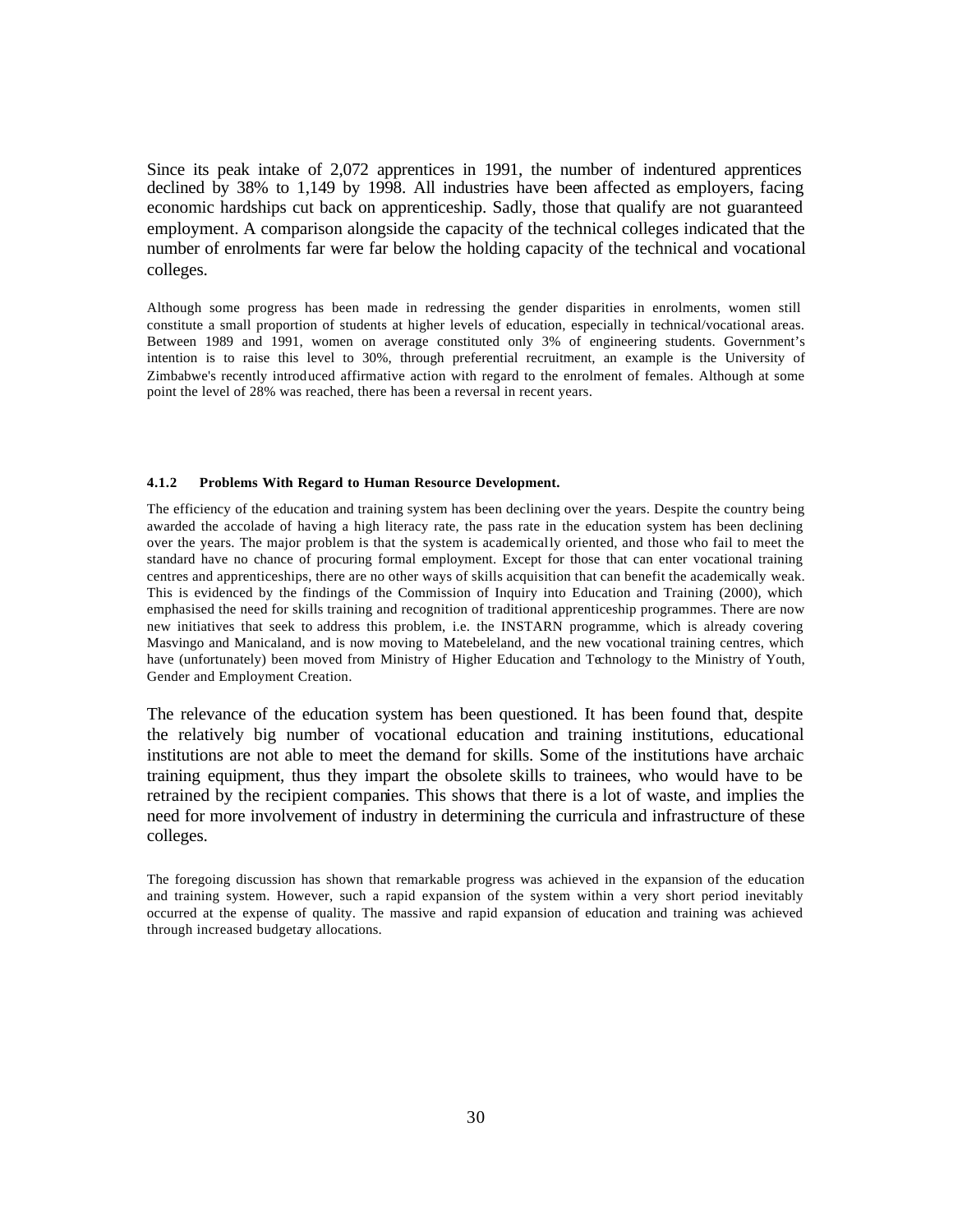Figure 3 shows the primary education expenditure and total expenditure as percentages of GDP. The total education vote allocation declined gradually as a percentage of real domestic product from a high of 6% in 1986-87 to 4% in 1993-94, before rising to 5% in 1995-6. On



average, expenditure on education as a proportion of budgetary allocations increased during the period 1982-83 to 1990-91. Thereafter, it declined to 4% in 1999-2000. However, real expenditure on primary education increased sharply as a proportion of GDP from as low as 1% in 1986-87 to a high of 3% in 1987-88. Unfortunately, after the implementation of economic reforms, real primary education expenditure also declined to 3% of GDP and to 2% of GDP by the end of the year 2000.

With real resources falling, this had a negative impact on the quality of education. Although the massive expansion in enrolments is largely impressive, some developments in the system are a cause for concern. For instance, of the 376 392 pupils who started grade 1 in 1980, only 288 729 completed grade 7, implying a dropout rate of 23%. Only 69% of the 1981 grade 1 cohort group finished grade 7. For the period 1980-1990, the average drop out rate was 24%. This represents a sizeable wastage. During the period 1980 to 1990, the transition rate between Grade 7 and Form 1 rose from 23% to 68%. For the past 5-6 years, the average transition rate amounted to 60%, implying that 40% of those who completed Grade 7 did not proceed to Form 1. This shows that the goal of attaining universal primary education has not yet been attained. With almost half a cohort group attaining at most Grade 7, a lot more effort would have to be committed to achieve universal primary education.

At secondary level, the mean transition rate from Form 4 to Lower VI during 1989-93 is only 7.1%, implying that 93% of those who enrol for Form 4 are unemployed, with a small proportion enrolling for higher tertiary education. It is estimated that the gender difference in dropouts between 1986 and 1988 was such that the drop out rate for girls was almost 32% higher than that for boys (World Bank, 1995).

Considering that while universalising access to education is a noble human right objective, it is, however, the quality of that education which is important for socio-economic development.

### **5. Welfare Implications.**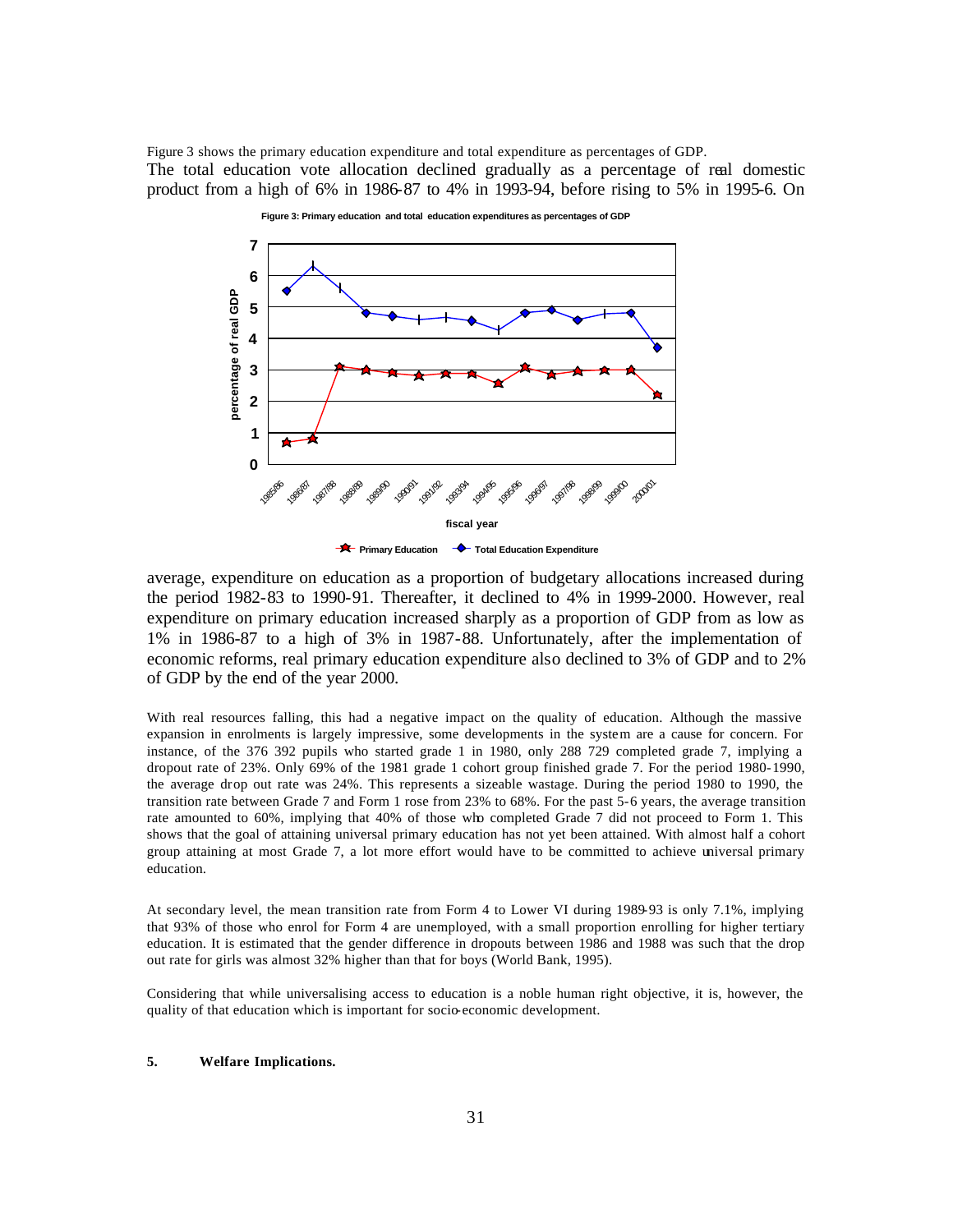This sub section will review the impact of economic reforms on the welfare of the workers. Whilst sub-section 6.0 will analyse what the government has done in order to curb poverty, i.e. it will review the Social Dimension Adjustment programme and the Micro and small enterprises (MSES).

From the point of view of poverty, trends in the real consumption wages become more important than those of real product wages (which are more important to the employer than to the employee). Thus, the movement of real consumption wages have welfare implications (Ghani,1989; Demery & Addison, 1993). They indicate the living standards of the workers. Hence their usefulness in analysing welfare implications of structural adjustment programmes.

### **5.1 Trend In Real Consumption Wages.**

As discussed above, orthodox theory is agnostic in predicting the direction of change with respect to real consumption wages following the depreciation of the exchange rate. The final outcome being dependent on the workers' average propensity to consume tradable and nontradable goods. If the average propensity to consume tradables is high, then devaluation leads to a decline in workers' standard of living and vice-versa.

Table 7 traces the movement in real consumption earnings fro the period prior to reforms and during that of economic reforms.

| <b>Sector</b>   | 1980  | 1982  | 1984  | 1986          | 1988  | 1990  | 1992 | 1994 | 1996  | 1998  | 1999  |
|-----------------|-------|-------|-------|---------------|-------|-------|------|------|-------|-------|-------|
| Agric           | 100.0 | 163.6 | 142.8 | 137.4         | 130.4 | 130.4 | 69.8 | 74.8 | 85.4  | 80.5  | 72.5  |
| Mining          | 100.0 | 130.  | 112.6 | 115.7         | 113.1 | 115.6 | 97.3 | 89.5 | 113.2 | 117.8 | 106.2 |
| Manuf           | 100.0 | 116.7 | 101.1 | 102.6         | 101.3 | 103.1 | 83.0 | 73.8 | 88.9  | 75.2  | 68.1  |
| Elec            | 100.0 | 109.7 | 90.1  | 93.C          | 96.3  | 93.6  | 78.7 | 85.1 | 129.0 | 182.2 | 138.6 |
| Construc        | 100.0 | 119.6 | 106.8 | 97.9          | 84.6  | 77.7  | 56.6 | 46.2 | 65.5  | 66.8  | 53.8  |
| Finance         | 100.0 | 103.3 | 85.1  | 87.C          | 88.6  | 93.4  | 89.2 | 77.5 | 99.3  | 88.2  | 73.4  |
| Distrib         | 100.0 | 114.7 | 92.2  | 93.6          | 88.2  | 84.5  | 70.4 | 57.9 | 74.9  | 67.7  | 61.5  |
| Trans & Comm    | 100.0 | 107.7 | 79.1  | 81.5          | 80.2  | 90.0  | 66.2 | 60.7 | 68.0  | 63.9  | 63.7  |
| PublicAdmin.    | 100.0 | 89.2  | 66.C  | 63.3          | 62.   | 60.5  | 41.2 | 35.1 | 59.5  | 68.3  | 66.7  |
| Education       | 100.0 | 59.3  | 68.7  | 73.3          | 76.9  | 81.8  | 64.2 | 48.5 | 75.C  | 75.2  | 74.1  |
| Health          | 100.0 | 102.2 | 79.2  | 85.3          | 80.8  | 89.8  | 67.8 | 55.7 | 80.3  | 98.9  | 87.5  |
| Pvt<br>Domestic | 100.0 | 114.6 | 82.2  | 99.6          | 92.2  | 81.9  | 48.4 | 31.C | 25.3  | 13.3  | 8.4   |
| Services        |       |       |       |               |       |       |      |      |       |       |       |
| Other           | 100.0 | 107.2 | 84.9  | $\cdot$<br>81 | 75.9  | 80.3  | 61.4 | 54.9 | 70.1  | 65.5  | 56.3  |
| <b>Total</b>    | 100.0 | 122.0 | 100.2 | 101.5         | 100.7 | 102.8 | 78.0 | 67.1 | 88.1  | 88.7  | 80.7  |

**Table 7: Trends in Average Real Annual Consumption Earnings, 1980-99 (Indices).**<sup>9</sup>

**Source: Calculated From Quarterly Digest of Statistics, Central Statistical Office (CSO) (various issues).**

Because theory does not predict which way consumption wages move, the aggregation of sectors into tradables and non-tradables may not be essential here, in which case, the analysis looks at all sectors, including those involving non-market transactions. Table 3 shows that in most sectors, real average consumption earnings have declined substantially over time. For the economy as a whole, real wages declined from an index of 122 in 1982 to an index of

<sup>9&</sup>lt;br>Earnings Data includes wages and salaries and all obligations of employers with respect to employment.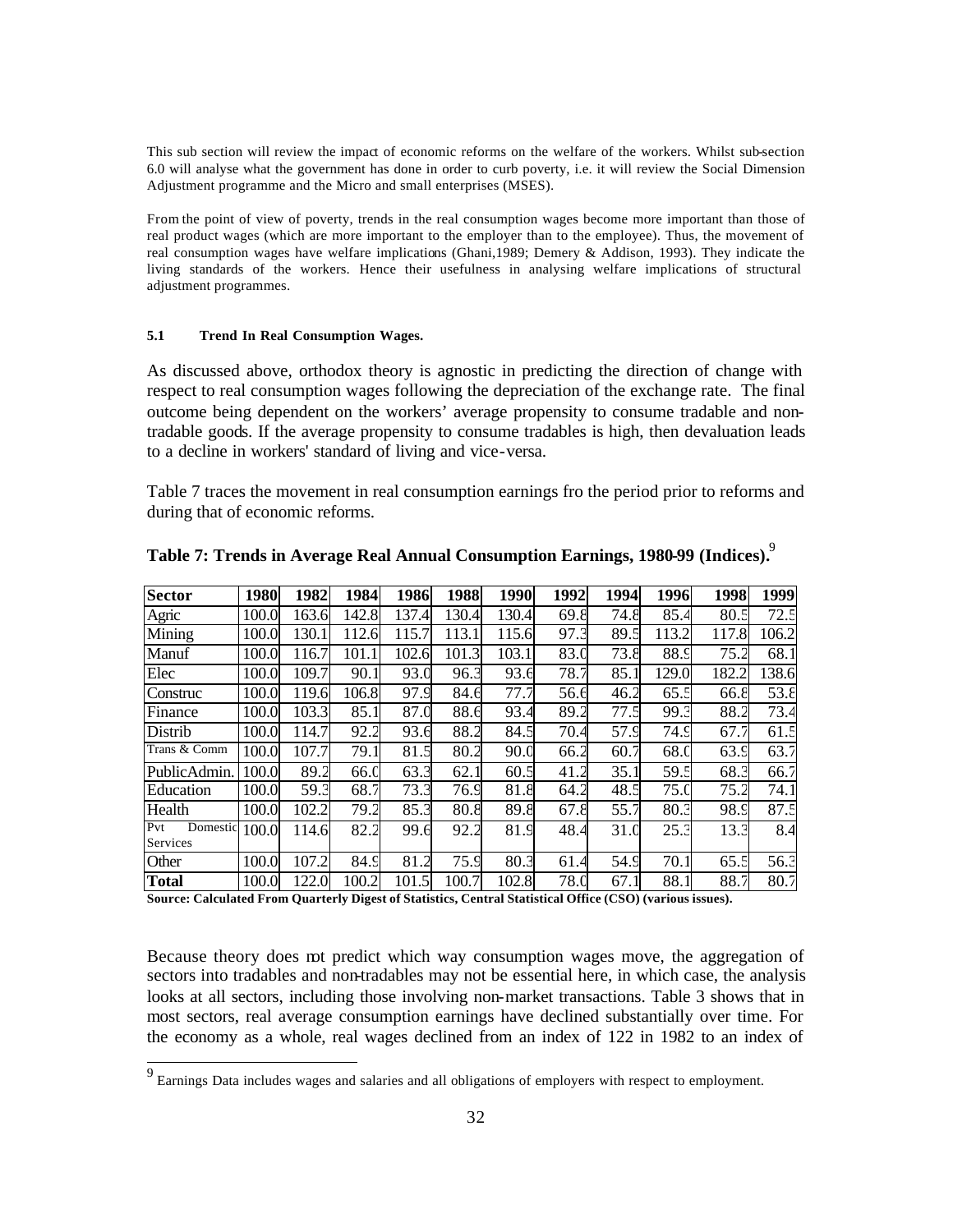80.7 by 1999. The only sectors that experienced an increase in the wage index are mining and electricity. The decline in real wages in response to the economic policies, of which labour market deregulation is an integral part, suggests that wage rigidity, which is often blamed for unemployment, did (does) not exist.

The main reasons for the low wages include the high level of inflation that have been characteristic in the economy. The recent high trends in the inflation rate have been emanating largely from the manner in which the budget deficit is financed, i.e. money printing and domestic borrowing. The exchange rate depreciation has also fuelled the decline in the consumption earnings.

Table 8 traces the functional distribution of Gross Domestic Income for the period 1985-97.

|              | 1987  | 1988             | 1989       | 1990  | 1991  | 1992             | 1993  | 1994  | 1995             | 1996  | 1997  |
|--------------|-------|------------------|------------|-------|-------|------------------|-------|-------|------------------|-------|-------|
| <b>Wages</b> | 54.0  | 49.C             | 47         | 47    | 43.C  | 43.0             | 40.0  | 37.C  | 40.0             | 37.0  | 39.0  |
| Rent         | 2.0   | 3.0 <sub>l</sub> | 3.0        | 2.0   | 2.0   | 3.0 <sub>l</sub> | 2.0   | 2.0   | 2.0 <sup>1</sup> | 2.0   | 2.0   |
| Profit       | 47.0  | 1.0              | 52<br>∪.∠ر | 53.0  | 58.0  | 57               | 60.0  | 63.C  | 52.0             | 63.U  | 61.0  |
| <b>Total</b> | 100.0 | 100.0            | 100.0      | 100.0 | 100.0 | 100.0            | 100.0 | 0.001 | 100.0            | 100.0 | 100.0 |

**Table 8: Functional Distribution of Gross Domestic Income, 1987-97 (%)** 

**Source: Calculated From Quarterly Digest of Statistics, December 1998** 

*Note: Percentage shares do not add to 100 due to omission of imputed bank charges.*

Table 8 shows the appropriation of gross domestic income between 1987 and 1997. Clearly, the share of wages and salaries in gross domestic income declined from a high of 54% in 1987 to 39% by 1997. On the other hand, the share of profits increased markedly, overtaking that for wages and salaries. The share for rent remained static during the period under review. This shows that the burden of adjustment has largely fallen on workers relative to owners of capital. Therefore, Toye (1995) was right in observing that, "...if a pervasive impact of adjustment policies is a reduction in the real wage, then, unless labour-intensive employment expands strongly, income distribution is likely to worsen", in this case in favour of capital. Thus, as suggested in Tables 7 and 8, workers have lost out following the implementation of economic reforms. Pure structural adjustment theory is not perturbed by this trend, arguing that the loss in real incomes will be more than compensated for through greater employment creation.

The decline in real wages has created a source of unrest in the labour market. There has been an increase in the number of collective job actions. Between 1992 and 1994, labour unions participated in job actions, protesting against the adverse effects of the reforms at the microlevel. 1997 had the highest number of strikes. 1998 and 1999 recorded lower numbers of strikes. Strikes were still higher than during the first phase of the reform period. Table 9 traces the trend of the strikes that have occurred in the country from the period 1990 to 1999.

| Year | Jan | Feb    | Mar | Apr | May | Jun | Jul | Aug | <b>Sept</b> | Oct | <b>Nov</b> | <b>Dec</b> | <b>Total</b> |
|------|-----|--------|-----|-----|-----|-----|-----|-----|-------------|-----|------------|------------|--------------|
| 1990 |     |        |     |     |     |     |     |     |             |     |            |            |              |
| 1991 |     |        |     |     |     |     |     |     |             |     |            |            |              |
| 1992 |     | ∸      |     |     |     |     |     |     |             | 0   |            |            |              |
| 1993 |     | ◠<br>∸ |     |     |     |     |     |     |             | ⌒   |            |            | 49           |

**Table 9: Trend of Strikes As From 1990 To 2000.**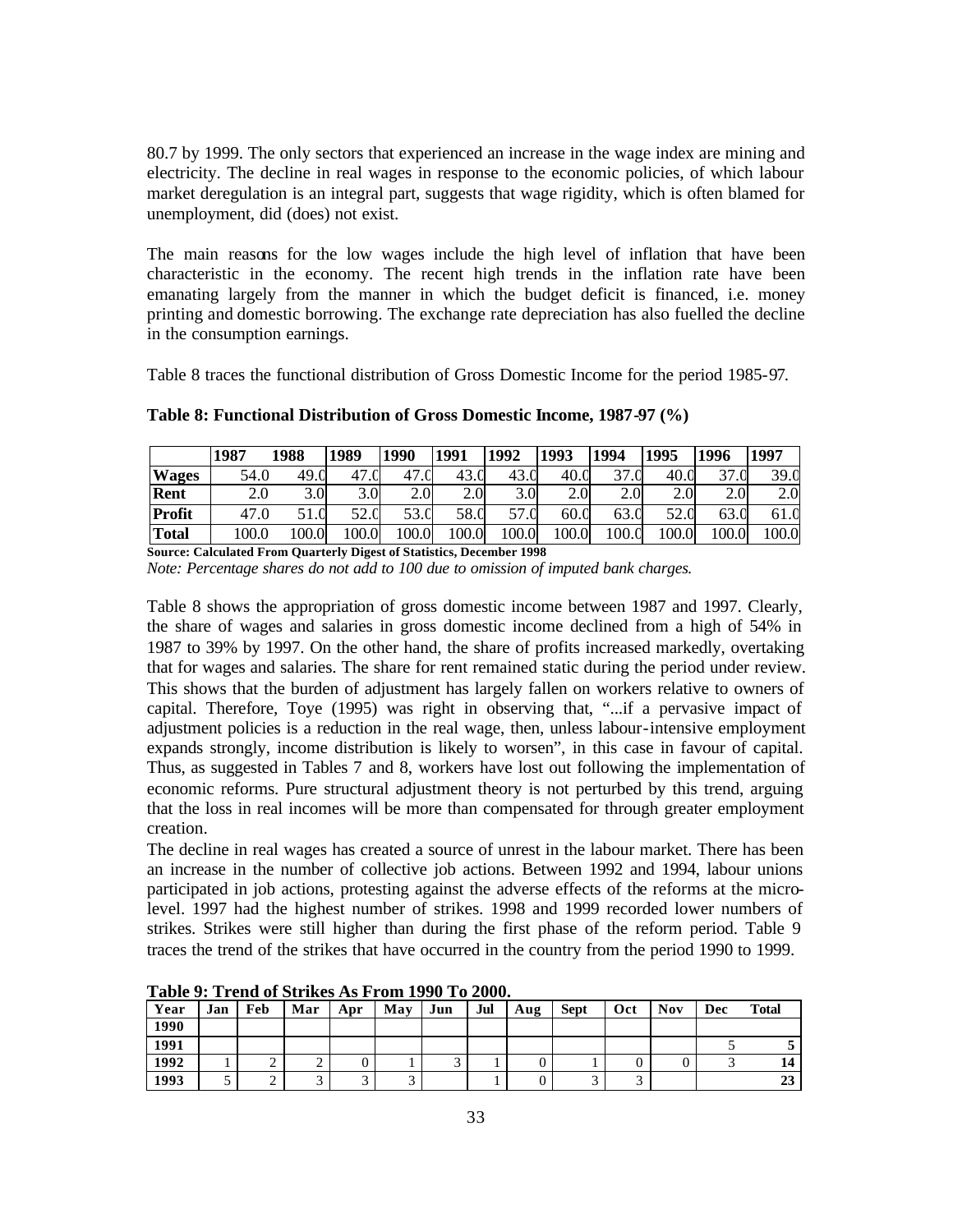| 1994         | ↵           |        |    |              |    |    |                    |    |    |     |              |    |     |
|--------------|-------------|--------|----|--------------|----|----|--------------------|----|----|-----|--------------|----|-----|
| 1995         | $\sim$<br>∸ | ◠      |    | O            | 4  | 4  | O                  | 12 | Ω  | Q   | 11           |    | 65  |
| 1996         |             |        |    | 12           | Q  | h  | 8                  | ⌒  | 4  | 13  | $\mathbf{r}$ |    | 62  |
| 1997         | ◠           | $\sim$ | h  | $\mathbf{r}$ | 19 | 18 | 28                 | 16 | 22 | 98  |              | −  | 232 |
| 1998         | 6           | Q      | 21 | Q            |    | 20 | $\mathcal{R}$<br>ر | ◠  | 16 | 10  |              | 17 | 119 |
| 1999         | 6           | 28     |    | 14           | 8  | 4  |                    | 6  | 13 | 19  | 17           | 17 | 148 |
| 2000         |             | 12     | 14 | 8            | 16 | 12 | 10                 | 22 | 10 | Q   | 12           |    | 130 |
| <b>Total</b> | 30          | 58     | 52 | 47           | 51 | 61 | 60                 | 59 | 73 | 148 | 50           | 44 | 733 |

**Source:Ministry Of Labour, Social services and Welfare, 2001**

The table shows that, since the introduction of the reforms, the number of strikes in the country have been on the rise suggesting declining labour market conditions.

However, before analysing the effect of these changes on output and employment, it is necessary to examine the movement of real consumption wages. From the point of view of poverty, trends in the real consumption wages become more important than those of real product wages, which are more important to the employer than to the employee. Thus, the movement of real consumption wages has welfare implications (Ghani,1989; Demery & Addison, 1993)

## **5.2 The Social Dimension of Adjustment.**

Before the introduc tion of economic reforms, there was heavy criticism of the route that government was taking from the labour movement and other progressive civil society groups. They highlighted the inherent weaknesses of orthodox neo-liberal reforms, and the social effects of such reforms, especially with respect to vulnerable groups. They suggested that a home-grown strategy was necessary, one that took into account the peculiarities of the Zimbabwean situation.

When the government decided to adopt the reform programme, it acknowledged that ESAP would entail some transitional hardships. Due to anticipated price effects, the reduction of subsidies, especially on food and the introduction of cost recovery in education and health, there was a need to cushion the impact on vulnerable groups who would be adversely affected by these measures (Goz, 1991). To this end the government resolved in the transition period to cushion the vulnerable groups from these adverse effects through a Social Dimensions of Adjustment (SDA) programme whose framework intervention was targeted at the disadvantaged and would only be of a short-to-medium term nature. The SDA was to protect the poor during the adjustment programme. The government created a Social Development Fund (SDF) within the Social Dimensions of the Adjustment Programme. The programme had the following components:

- a) An employment and training programme, including support for informal small-scale enterprises and public works;
- b) Targeting of food subsidies;
- c) Provision for exemption from cost recovery measures for vulnerable groups; and
- d) Monitoring and evaluation of developments.

The outcome was disappointing. The problem with SDF has been limited resources, inappropriate and weak structures, poor targeting and high levels of centralisation. The result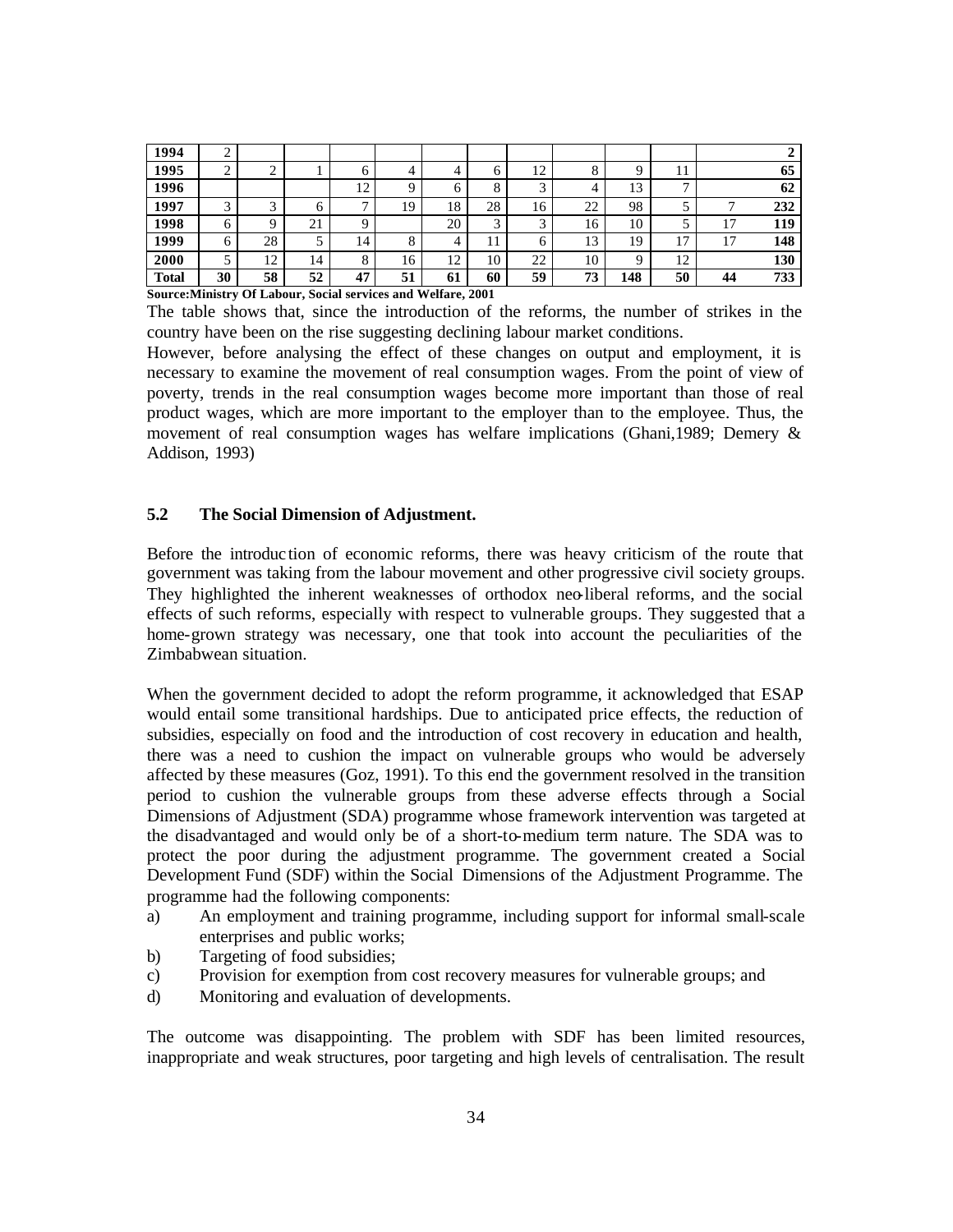was that the intended beneficiaries suffered the loss, and their living standards deteriorated fast. Consequently, the level of poverty increased.

In the context of falling real wages and consumption earnings, marginal increases in employment, the welfare implications are indeed adverse. Using the 1990-91 Income, Consumption and Expenditure Survey (ICES), the World Bank (1995a and b) estimated that 25% of Zimbabwe's population is poor with 7% of the population considered to be very poor. The incidence of poverty was found to be higher in rural areas, where 31% of the rural population was estimated as poor (the rural areas account for 71% of the total population). Hence the next question would be, what has government done in order to alleviate poverty.

The 1995 Poverty Assessment Study Survey (PASS) carried out by the Ministry of Public Service, Labour and Social Welfare's Social Development Fund Unit shed more light on the incidence of poverty in Zimbabwe (GoZ, 1996). The study calculated two poverty lines, namely, the food poverty line (FPL) and the total consumption poverty line (TCPL). The FPL, was defined as the amount of income required to buy a basket of basic food needs for an average person for a year, while the TPCL was seen as the level of income necessary to purchase a basket of food and non-food needs by an average person for a year. Those whose incomes are above the FPL and below the TCPL were defined as "poor". Using a national FPL of Z\$ 1,331.87 and a TCPL of Z\$ 2,213.28, the study found that 62% of the population is poor (incomes below the basic needs threshold, the TCPL). The "very poor", whose incomes are below the FPL constitute 46% of the population. Rural poverty accounted for 72% of the rural population while 46% of the urban households were considered poor, with incomes below the TCPL. It is estimated that the le vel of poverty increased to over 75% of the total population in 2000, with increasing incidence of urban poverty. Although due to methodological differences, the World Bank estimates cannot be compared with the recent study, there is however, general agreement that the incidence of poverty has risen in the 1990s. Of relevance to policy are the reasons given for rising poverty. In GoZ (1996), the main cause of poverty was identified as unemployment or retrenchment, accounting for 38% of the responses, followed by drought at 29% of responses and low pay at 12%.

The Social Dimensions of Adjustment programme has failed to cushion vulnerable groups from the social costs of adjustment. To begin with, whereas government had indicated that the programme would be given high priority and established urgently, a coordinator was only appointed in March 1993, well after the adjustment programme had started and its social effects were already being felt. The support that had been intended for the small-scale enterprises largely did not reach the beneficiaries. A study by the ZCTU on the informal sector in Bulawayo and Harare (September 2000) showed that less that 1% of the interviewees knew of the existence of the facility, and an insignificant number said they received assistance. The effect has thus been the perpetuation of technical and microeconomic inefficiencies in the small-scale enterprise sector. Other facilities such as food subsidy targeting and exemption from cost recovery measures were done in a neither transparent nor scientific manner. Thus on the whole, the intended social safety nets had too big holes that saw the majority of those they intended to capture falling through.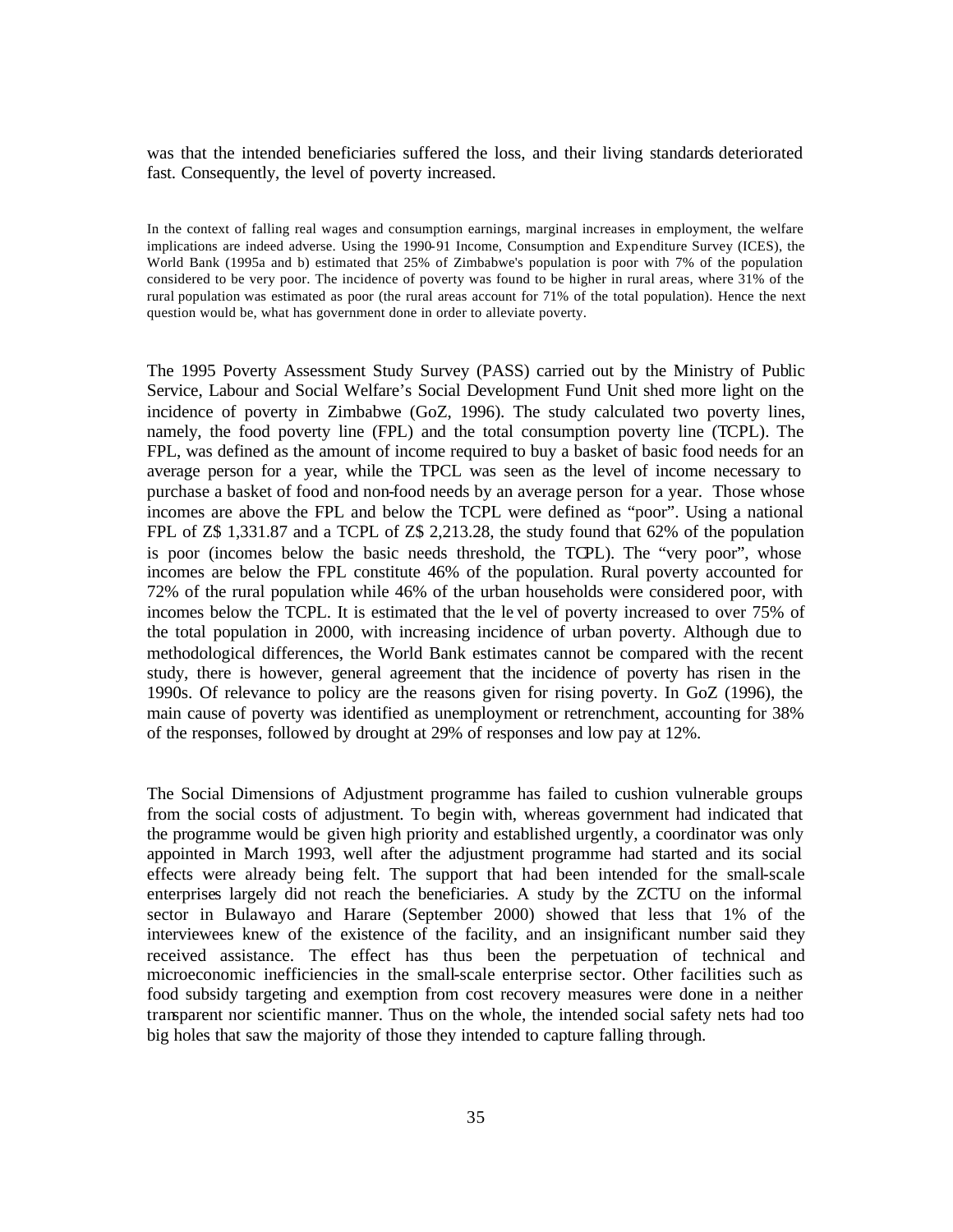The Employment and training component of SDF focused entirely on retraining retrenchees. These retrenchees were offered a 5 day business course on "how to start and run your own business," after which they applied for project funding through their training agency. By the end of 1994, only 8,809 retrenchees had been retrained. These represent 28% of retrenchees. However, considering that official statistics grossly underestimated actual retrenchments, the proportion of retrenchees retrained is much lower.  $^{10}$  A total of 1,195 projects worth Z\$89million were approved by the end of January 1995. These were expected to create 5 032 jobs implying only 16% of retrenchees were re-deployed. ILO (1993) estimated that the component of SDF assisting those who could not pay school fees covered only one-eighth to one tenth of the target group. The assistance for cost recovery in the health sector was not well developed. Targeted assistance with respect to food money, school and examination fees and healthcare encountered administrative problems and a general failure to reach targeted groups.

The failure to mitigate the social costs of adjustment have been attributed to:

- The programme being severely under-funded over the years. The government failed to attract partners in the form of donors and the private sector to help in financing the programme. The political instability that has been characteristic in the past two years has not done any good either. As a result of inadequate social safety nets funding, the Ministry of Labour and Social Welfare owes a multiplicity of health and education institutions millions of dollars in unpaid arrears that over the years have continued to swell. Hence it shows the sustainability problem of the Social Safety Nets (SSNs) in their current state. It also means that the level of illiteracy is on the increase among the poor, who form the majority of the beneficiaries from the social safety nets;
- The extremely slow progress arising from cumbersome procedures;
- Narrow focus of the training component on retrenchees to the exclusion of school-leavers, the existing unemployed, and the existing poor;
- The absence of a forum for all key stakeholders in the implementation process to meet, share their experience, and exchange ideas on the way forward has affected the impact of the SDF social safety nets as this has lead to the problem of inconsistent programme implementation;
- The five-day training is inadequate, (is too short to be effective). Not all retrenchees are suited to running businesses. It may have been better to provide more suitable skills retraining;
- Small coverage, considering the extent of the problem. Further more, given the high failure rate of existing businesses little sustainable employment could be created. There was little knowledge about the programme; and
- The system was too centralised (based in Harare) with a very small staff complement of only people at the level of project analysts.

The impact of SDF has largely been negligible, largely because of inadequate funding and poor targeting. Generally, the budget allocations to the Public Services have been on the

<sup>10</sup> <sup>10</sup> For instance, the official statistics suggest that only 59 workers were retrenched in the textiles industry in 1994, and yet the widely publicized closure of Cone Textiles alone affected 6000 workers. It is also important to note that this retraining component applied up to 1995. In the new programme (after 1995), the trainees were s upposed to pay \$500, and that killed the programme.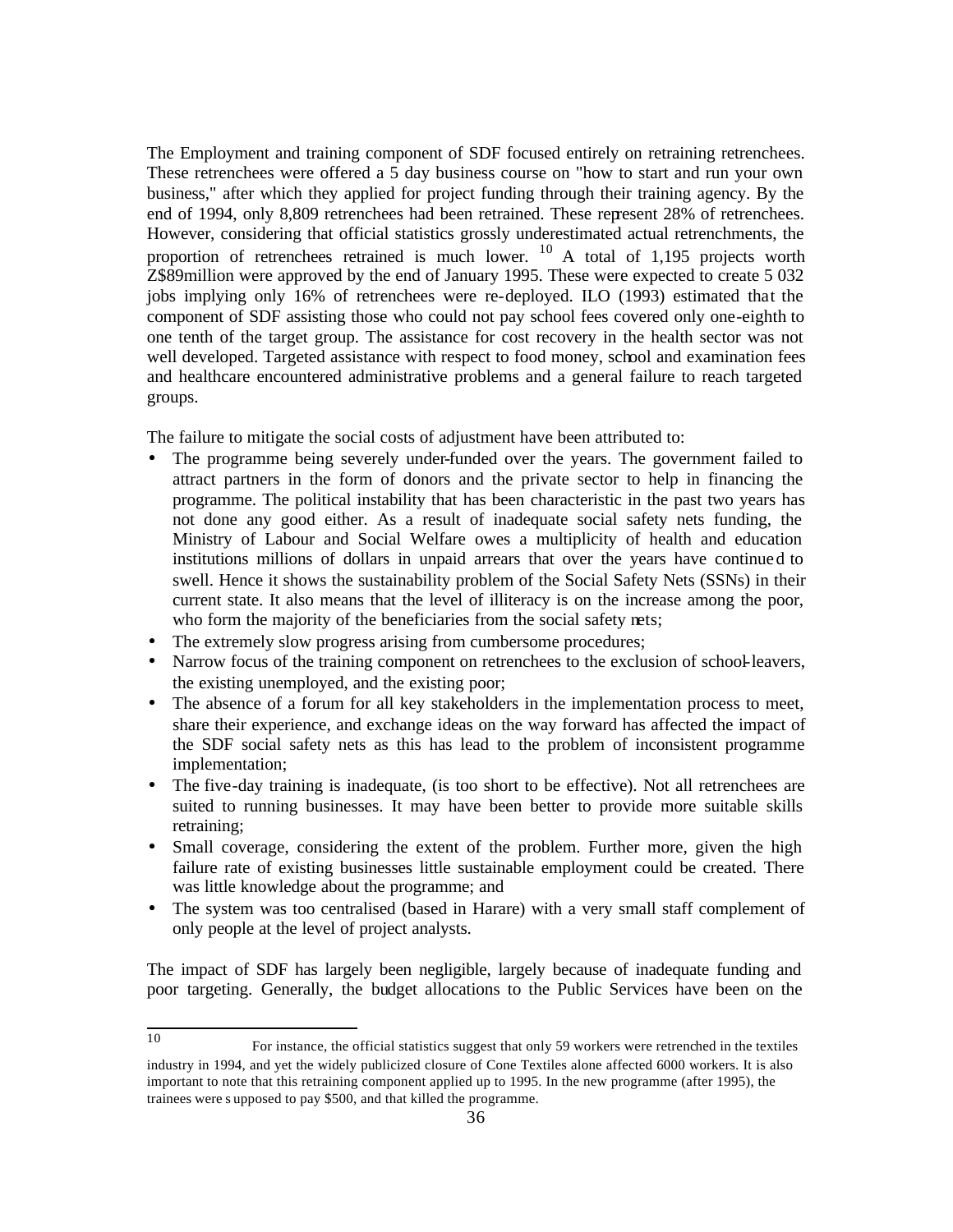declining end, with a decline from 4% in the 1996-97 budget to 2.7% in the 1997-98 budget. It stood at a mere 3.1% in the period 1999- 2000.

| Year  | <b>Grants</b> | <b>Employment Training Programme</b> | <b>Social Safety Nets</b> |
|-------|---------------|--------------------------------------|---------------------------|
| 92-93 | 20            |                                      |                           |
| 93-94 | 150           | 50                                   | 100                       |
| 94-95 | 100           | 33                                   | 67                        |
| 95-96 | 50            |                                      | 33                        |
| 96-97 | 75            | 25                                   | 50                        |
| 97-98 | 129           | 43                                   | 86                        |
| 1999  | 100           |                                      | 100                       |

**Table 10: Resources Available To Social Dimensions Fund (\$Million)**

**Source: Ministry of Public Services, Labour and Social Welfare**

Table 10 clearly shows that there has been inadequate budgetary support to social safety nets over the years. If one factors in inflation, support has drastically fallen in real terms despite nominal funds having increased from the Z\$20 million allocated in the year 1992-93 to Z\$100 million in the year 1999 (there is fact a 40% decline in the allocation). However, as for the year 2000, all the projects so far have been suspended as the SDF is expected to firstly pay back the debts that it owes to various organisations. Chisvo and Munro (1994) pointed out that, "by employing an exclusive targeting approach designed largely to exclude ineligible applicants from gaining benefits, the SDF inadvertently raised such high barriers to entry that most of the eligible population did not benefit either." The study by Kaseke (1993) revealed that the targeting system based on household income was inequitable as it ignored the size of the family. Consequently, some applicants who were the most needy were denied assistance. The same study revealed that many of the intended beneficiaries were not accessing the scheme because they were not aware of its existence. The number of beneficiaries in the educational sector has also declined substantially over the years of the implementation of economic reforms in Zimbabwe.

Table 11 traces the path of assistance under the SDF to the educational sector (in terms of school fees) and other social sectors. This assistance was meant to benefit the disadvantaged groups that could no longer afford to pay school fees.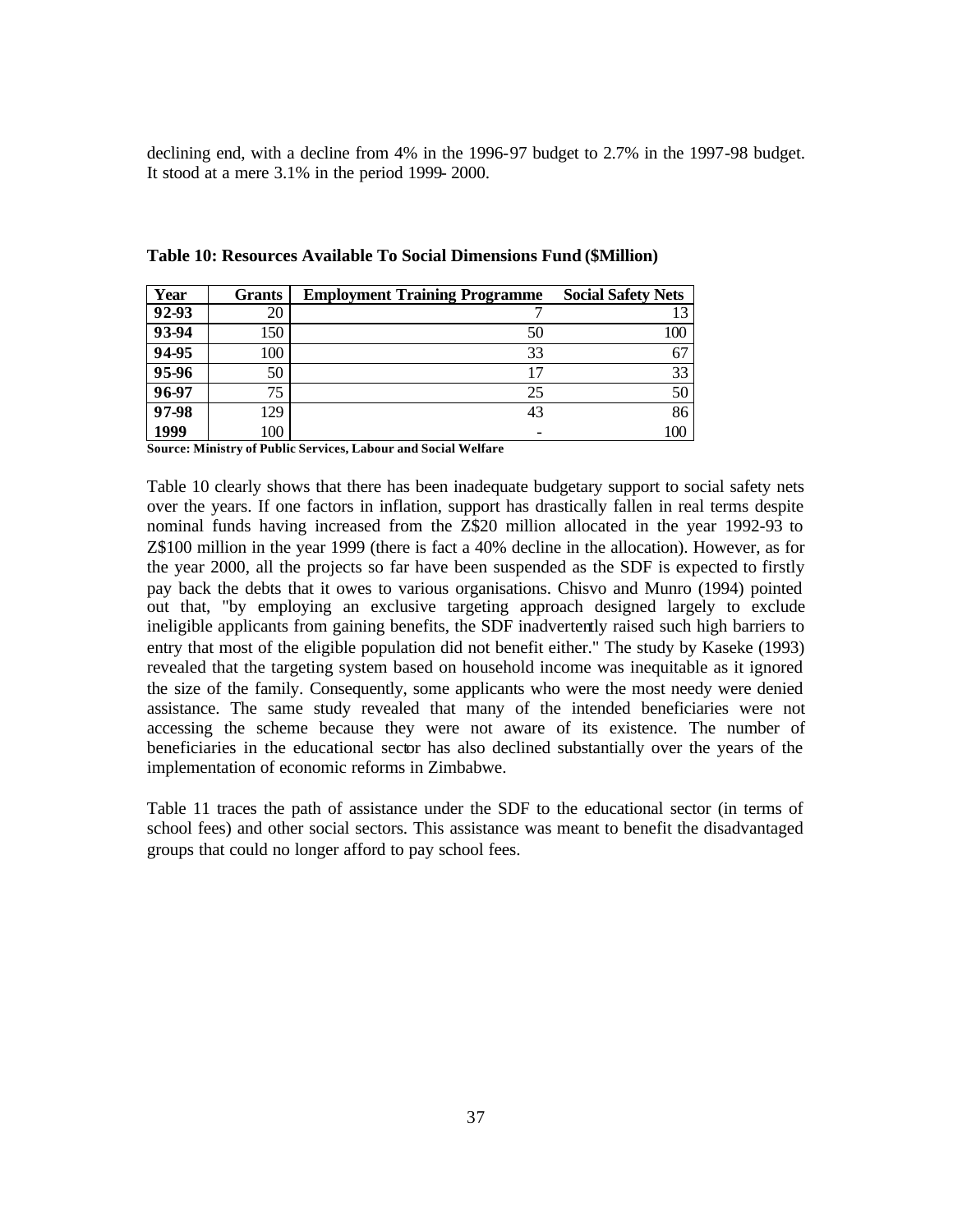| <b>School fees</b>      | No. of Beneficiaries ('000) | Total Cost (\$) |
|-------------------------|-----------------------------|-----------------|
| 1992                    | 20 748                      | 1 375 159       |
| 1993                    | 174 857                     | 27 144 975      |
| 1994                    | 188 230                     | 32 591 455      |
| 1995                    | 215 491                     | 38 160 426      |
|                         |                             |                 |
| <b>Examination fees</b> |                             |                 |
| 1992                    | 757                         | 84 769          |
| 1993                    | 154 462                     | 2 528 493       |
| 1994                    | 52 596                      | 8 970 014       |
| 1995                    | 76 861                      | 15 137 842      |
| <b>Health</b> fees      |                             |                 |
| 1994                    | 131 652                     | 8 0 26 1 62     |
| 1995                    | 200 303                     | 27 467 867      |
|                         |                             |                 |
| <b>Food money</b>       |                             |                 |
| 1993                    | 79 021                      | 316084          |
| 1994                    | 238 084                     | 952 366         |
| 1995                    | 42 074                      | 397424          |

**Table 11: Assistance under Social Development Fund**

**Source: Social Development Fund Annual Report for 1995**

*Note: the figures end up to the year 1995, because the programme was suspended after the year 1995.*

The problems of the social safety nets programmes are that they are reactive rather than proactive. This is so because it is the affected themselves who have had to come forward when they were desperately in need of assistance. Normally, this is when the children have been expelled from school or the deadline for payment of examination fees is about to expire. While some disadvantaged children have been kept in schools, these institutions, particularly non-government schools, have suffered in the process due to serious delays. The ILO (1993) estimated that the component of SDF assisting those who cannot pay school fees covered only one-eighth to one -tenth of the target group. The assistance for cost recovery in the health sector was not as well developed, resulting in the needy failing to access healthcare. The targeted assistance with respect to food money, school and examination fees and health care encountered administrative problems and a general failure to reach targeted groups. The effect of all this on the human capital formation has been very detrimental, and will also affect the proper functioning of the labour market in future.

The Poverty Alleviation Action Plan (PAAP) succeeded the SDF in 1995. This was far more ambitious than the SDF programme, trying to alleviate extreme poverty in the country. This was to be achieved through social mobilisation, improved natural resources management, economic and social infrastructure investments, and creating opportunities for income generation. The programme is intended to empower communities to make productive use of available resources and opportunities through targeted social expenditure, decentralised project implementation and participation and partnership in poverty alleviation. Components of the PAAP are: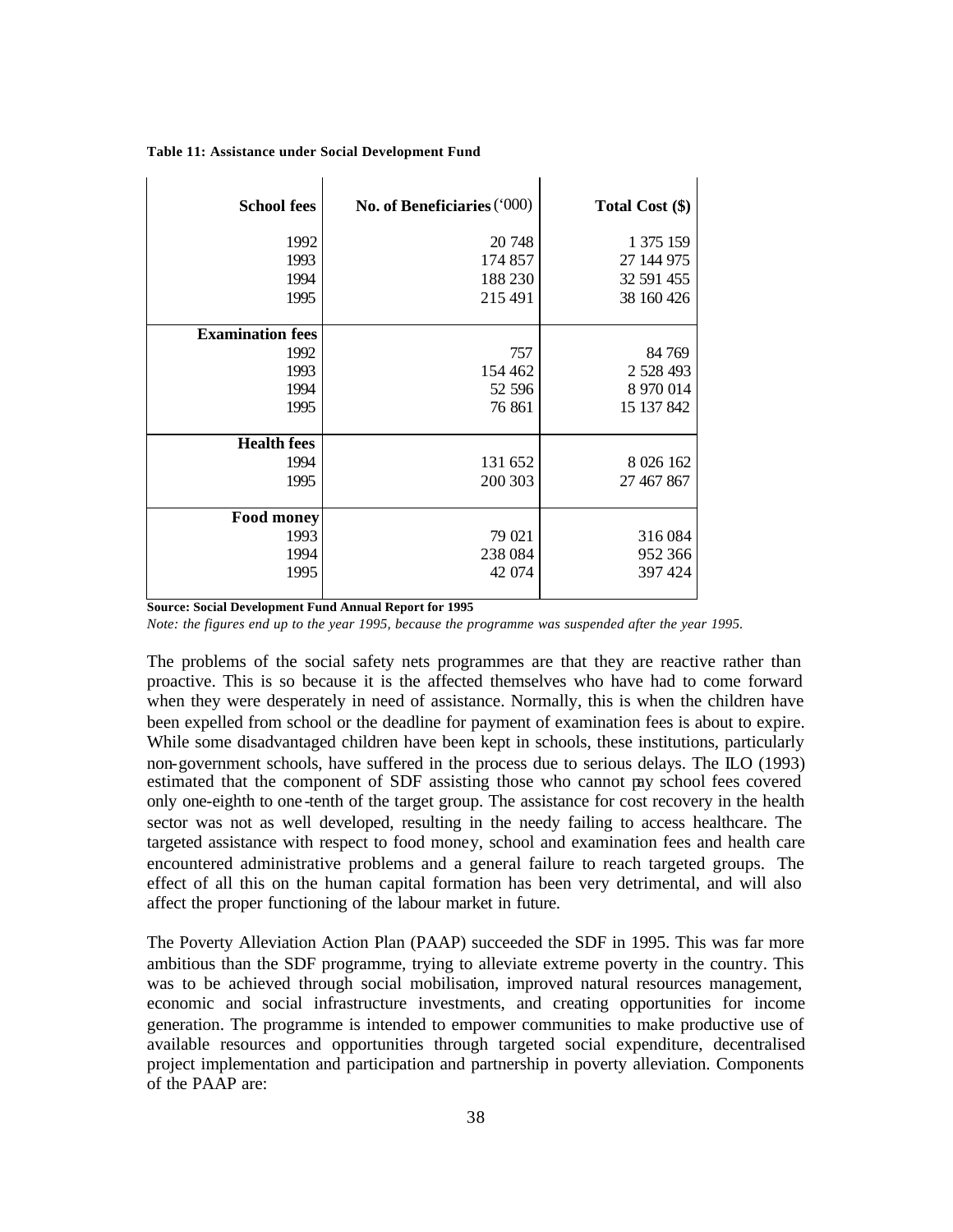- ü Community development through social mobilisation, community infrastructure, and capacity building;
- ü Micro enterprise and informal sector development through credit and technical assistance;
- Poverty monitoring and strategic planning, and
- Social safety nets to deal with problems in health, education and food security of poor families.

The level of poverty has been increasing since, despite the efforts by the ministry. This prompted the authorities to come up with enhanced social safety nets that not only try to assist the current poor, but aim to go deeper to reach the new poor. These initiatives formed new components of the PAAP.

The Enhanced Social Protection Programme (ESPP), a new component of the PAAP, is targeted as a social safety net aimed at alleviating irreversible effects of adjustment on human capital formation. This is part of the major social safety nets put in place by the Ministry of Public Service, Labour and Social Welfare to try and deal with the problem of increasing poverty, and the rigidities in the earlier nets which failed to adequately respond to major shocks. It was aimed at helping human capital formation among the new poor in both urban and rural areas, thereby strengthening the PAAP.

The major components of the ESPP are:

- ü Basic Education Assistance Module (BEAM), which aims to reduce the number of people failing to attend school because of hardships, and providing school fees waivers to reduce the rate of drop outs;
- Children in Especially Difficult Circums tances (CEDC), which aims to identify and assist children in difficult circumstances through community support and implementation of component;
- ü Public Works Component (PWC), which seeks to put in place labour-intensive public works that offer employment to the poor. This temporarily avails income to the poor;
- Emergence Drugs and Medical Supplies component;
- ü Social Protection Strategy (SPS), which sets studies, analyses, consultations and technical assistance aimed at improving strategic planning, monitoring and implementing programmes in the Ministry.

The implementation of ESPP has not yet begun, as government has decided to fast track the BEAM component first. The delays in implementation are related to the current stand-off between government and the Bretton Woods Institutions. However, the World Bank has undertaken to fund ESPP as a special case. The only condition is that government should address its arrears with the World Bank, which now amount to almost US\$452 million.

The issue of inadequate resource allocation remains a major hindrance in their execution, and yet their poor implementation has generally failed to contain increasing poverty. While we may blame these programmes for their failure to reduce poverty and the social effects of adjustment in general, we should look deeper into the sources of the problems. The actual source is beyond the ministry concerned. The main problems relate to the design of structural adjustment programmes, which is the real source of macroeconomic instability. Of course, in the case of Zimbabwe, the issue of fiscal indiscipline is also important. It is only through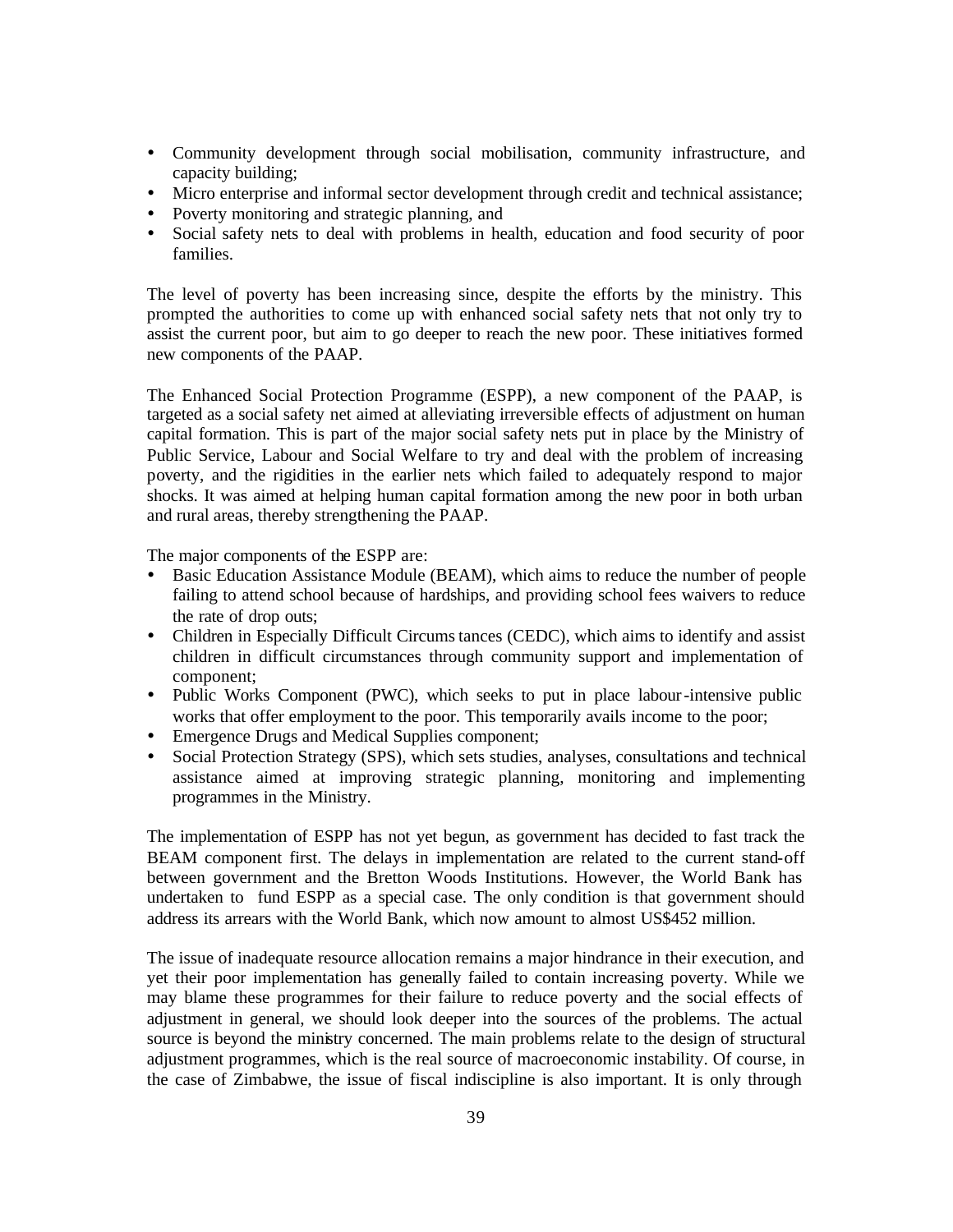dealing with these fundamental issues that programmes aimed at poverty alleviation can work.

#### **Box 2**

#### **ZCTU's countrywide consultations on social, economic and political issues.**

The ZCTU went around the country in 1998/99 collecting people's views of the economic situation in the country. This culminated in what the organisation called 'The Raw Data', which formed the basis for the National People's Convention in February 1999. Consultation process covered all the provinces of the country, including both urban and rural areas. Many civic groups participated in the data collection process, both as interviewees and organisers of the interviews in their specific areas.

The major areas covered by the consultations are:

- Social issues (health, education, living conditions / standards, and poverty);
- Economic issues (economic performance, employment, incomes and the cost of living, investment, and economic policies); and
- Political issues (the right to vote and upholding of human rights, party politics and a critique of parliament, governance issues, and the national constitution).

The process started with the analysis of the existing situation. It went on to focus on what was wrong / right about that situation, and finally devised a way forward.

The following were identified as the situation on the ground:

- 1. High rate of unemployment with the education system churning out a lot of people who cannot find employment;
- 2. The SDF was failing to fully cater for the poor, who were growing in numbers, given the growing demand for school fees from the fund as people got retrenched;
- 3. Increasing casualisation of labour, with companies moving towards short term employment contracts;
- 4. Declining living standards and purchasing power over the reform period, and ever-increasing inflation wiping away any collective bargaining gains;
- 5. High level of taxation, with existing rates being raised, and new rates being introduced, e.g. animal tax in the rural areas;
- 6. Very high income disparities between the waged employees and the salaried employees in the economy. There are also a lot of retrenchments, and companies are closing;
- 7. The high budget deficit and poor prioritisation of expenditures has over-burdened the poor, and the macroeconomic environment, which is not conducive to investment;
- 8. Infrastructural and social services investment is biased in favour of areas where the 'big chefs' come from. There is also increase in corrupt tendencies by the leadership in the country; and
- There is formulation of economic policies without the participation of civic groups and the society at large. The policies are only announced on television, without proper advocacy and publicity. As a result the majority of the people do not understand what these policies entail, except enduring the suffering emanating from the policies.

These issues were raised at most of the meetings.

The participants went ahead to identify what they felt went wrong, especially after the introduction of the economic reforms. They identified the following:

- 1. The macroeconomic environment is not conducive to investment and employment creation. This emanated from government's implementation of orthodox economic reforms, and its very high and unsustainable over-expenditure over the period. The debt overhang is thus problematic, and domestic borrowing raises inflation, and interest rates, thereby crowding out private investment;
- 2. There is rampant corruption in government ministries, and in local government institutions, with offenders not being punished accordingly. Nepotism has also been become institutionalised;
- 3. The commitment of our forces into the DRC war has resulted in the drain of our resources to fund the war. This expenditure was unplanned for;
- 4. The government bureaucracy is too big, and has not been trimmed despite the calls for such;
- 5. The deregulation of labour laws has resulted in employment insecurity, and compromise of labour standards;
- 6. The top-down approach adopted by the government in 1980 has been imbibed in the system to an extent that it is suspicious of civil society. This remains endemic in the system, hence the lack of consultation; and
- 7. Civil society has been very weak, and could not assert its position as regards the policy formulation process in Zimbabwe. There is also a lot of intimidation and harassment from the central intelligence organisation members, especially when one questions the logic of some policies pursued by government.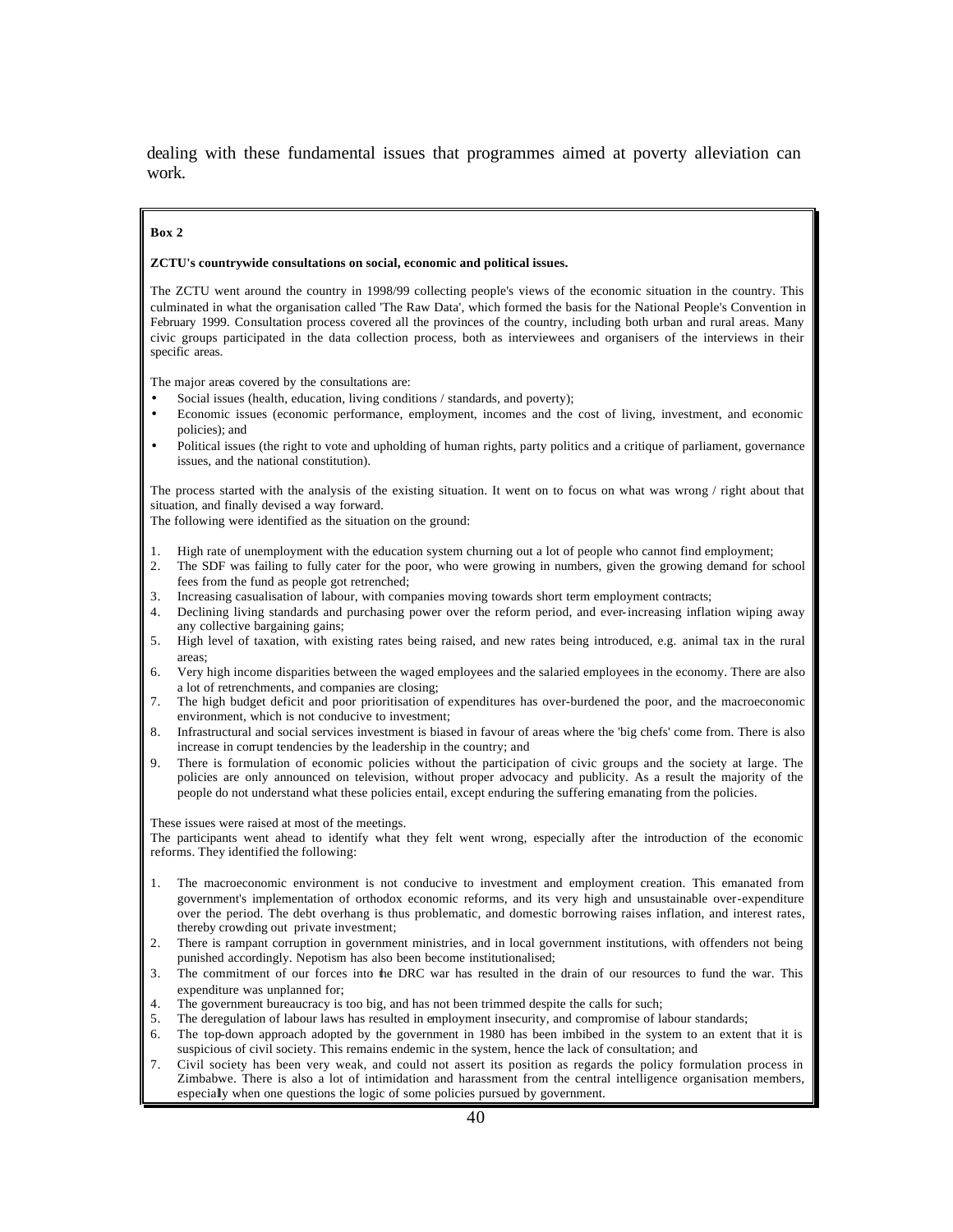After the identification of problem areas, the interviewees resolved that the following should be done:

- 1. The government must open up to all stakeholders and all Zimbabweans so that they can participate effectively in policy formulation. A home-grown development strategy must be developed by all stakeholders, with the government as the implementing agency. It should be sensitive to the plight of the poor, and policies must reflect this. Evaluation of policies must be done openly, with the public contributing;
- 2. Policy formulation and setting of priorities must take a bottom-up approach, rather than the current, which leaves political leaders dictating everything to everyone else. This ensures ownership of programmes;
- 3. The governance system must be reformed to get rid of corruption. Accountability and transparency must form the foundation of the system of governance. Thus all those found on the wrong side of the law must be dealt with as per our laws without exception;
- 4. The government must restore macroeconomic stability through the adoption of policies that reduce its overexpenditure. Monetary policies and fiscal policies must be used in complementarity, without relying on any one of them;
- 5. The government must reduce the level of personal tax, and control the increases in the prices of basic commodities. Subsidies must be reintroduced for social services;
- 6. An anti-corruption commission must be set up. This must be statutory, and autonomous of government interference. This should, with the support of everyone else, stamp out corruption in the country; and
- 7. The should be a debt audit to establish what government loans have been used for. Urgent measures must be put in place to deal with the debt problem.

A lot of other issues were raised. Those willing to learn more from the results of the consultative process must read ZCTU's '**Raw Data'**, which was reproduced in the document *'The worker-driven and people-centred Development Process for Zimbabwe',* by T.F. Kondo.

### **6. Micro And Small Enterprises (MSES) And Economic Reforms.**

The importance of the non-formal sector, especially the micro and small enterprises, has grown during the period of ESAP. Although the sector has always existed, it was not officially recognised before the reforms. Nonetheless, its growth during the reform period was unprecedented, as people got retrenched and the social effects of adjustment began to be felt. This growth reflected a change in official policy towards the sector, as the government slowly started realising that the sector was not residual to the mainstream economy, but was part and parcel of it. The deregulation of the legal environment for the sector acted as an impetus for its growth.

The terms small and medium scale enterprises (SMEs), micro and small enterprises (MSEs) and Small, Micro and Medium Enterprises (SMMEs) are often confused and used interchangeably. However, these are different, as the names imply differences in sizes. Here we focus on MSEs for the reason that comparative studies on these are readily available. In addition, MSEs are interesting in that they are a strategy for survival. McPherson (1991), Daniels (1993) and USAID (1998) have carried comparative studies on MSEs covering manufacturing, commercial and service MSEs. The USAID study extended its coverage to agriculture and mining. The comparisons therefore exclude these.

USAID (*ibid.*) defines MSEs as business activities that employ 50 or fewer employees, inclusive of the proprietor(s). For crop-agricultural enterprises, only those with sales of at least Z\$2,000 per year were included, while for all other businesses, only businesses that market at least 50% of their product were included. According to USAID (*ibid.*), the MSE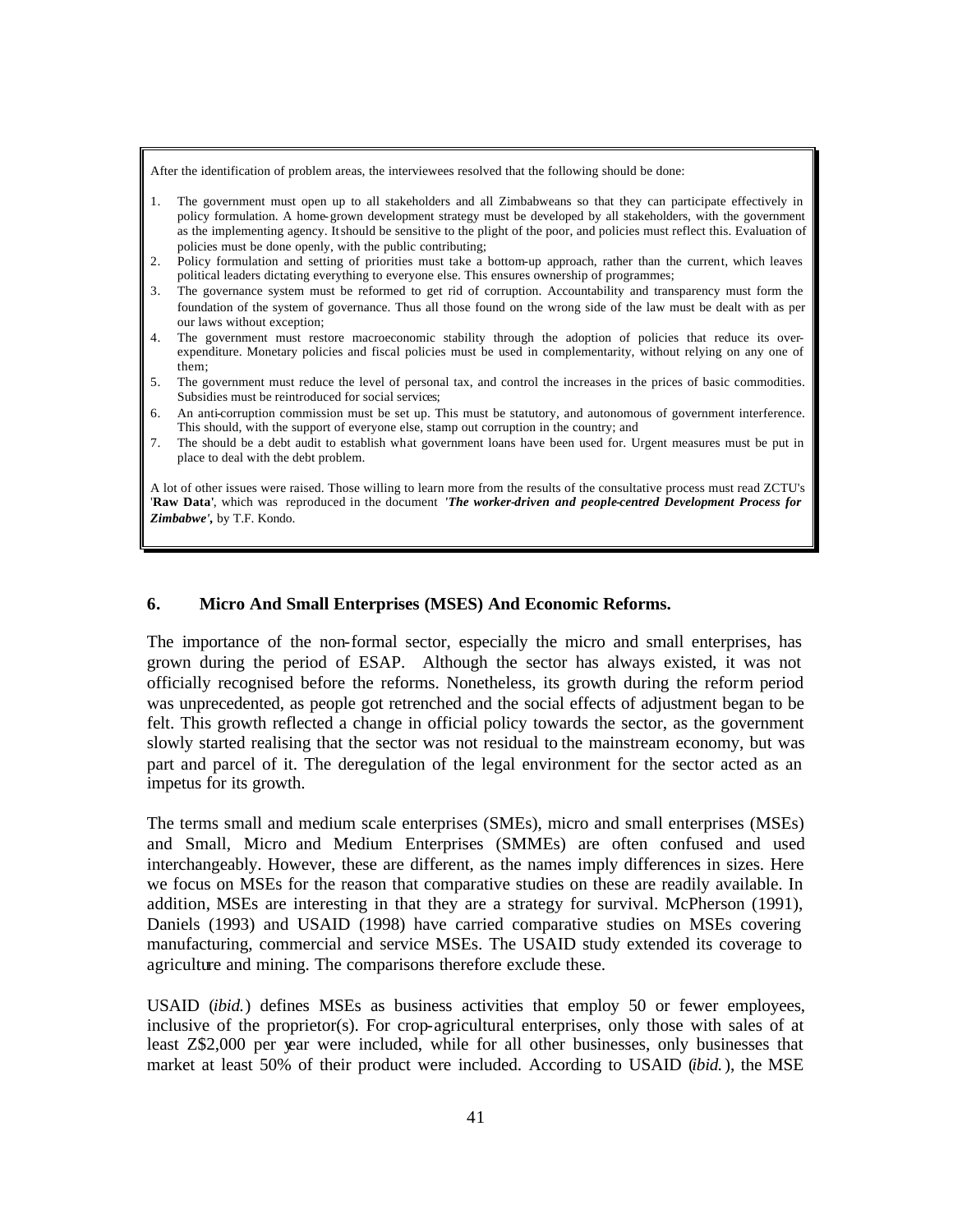sector comprises of over 1.3 million enterprises, 66% of which are in manufacturing, commercial, or service activities. Mining and agriculture account for the remaining 34%.

The number of MSEs increased from 867,784 in 1991 to 941,944 in 1993, before declining by 8.7% to 860,329 by 1998. While there has been an overall decline in the number of MSEs, the urban-based ones increased by 0.3% (1991-93), 29.6% (1993-98) and 30.1% during 1991-98. The number of rural-based ones declined substantially during the period 1993-98 (- 22.9%) and by 13.7% during 1991-98, despite growing by 12% during 1991-93. This may have been caused by the decline in real incomes, given that the rural-based ones mainly get their seed money from remittances from urban areas, as well as the trend of rural-urban migration.

Employment (including proprietors) in manufacturing MSEs increased from 1,4 million in 1991 to 1,6 million in 1993 (14.5%) and 1,7 million by 1998 (an increase of 22% over the 1991 level). This is in comparison to the 1,5 million formal employment during the same year. This means the informal sector is a bigger employer compared to the formal sector, a situation that should still hold today given the prevailing economic conditions. Despite declining by 2% during the period 1991-93, employment grew by 54.9% during 1991-98 in urban areas. In rural areas, employment in MSEs initially rose by 21.7% for the period 1991- 93, before falling by 10.4% during 1993-98. The overall size of MSEs has grown from an average employment level of 1.6 in 1991 to 1.9 by 1998.

The share of one person operations, fell from 78% in 1993 to 58% by 1998, while the share of firms with 2-4 employees more than doubled, as was the 5-9 category over the same period. The shift towards the larger size category is more pronounced in male-owned enterprises. While two-thirds of all male -owned MSEs were one person firms in 1991, this figure declined to 45.8% by 1998. In 1991, 85.7% of all female -owned MSEs were one person firms. The level declined to around 70% by 1998. The shift away from one-person is similar for urban and rural areas.

During the 1990s, the sectoral composition of MSEs has changed markedly. Manufacturing activities have declined substantially. This sector accounted for 71.6% of all MSEs in 1991, a level that declined to 65% in 1993 and only 42.4% by 1998. The shrinkage in the share of the manufacturing sector has been pronounced for the textiles sub-sector, due mainly to import competition (especially of second-hand clothes). It is the trade -related activities (mainly retail) that have experienced rapid expansion. The share of trade-rela ted MSEs more than doubled to 45.2% during 1991-98, an average annual rate of growth of 12%. The importance of those MSEs renting flats and rooms increased from a negligible level in 1993 to 7% by 1998. In the same line, the economy has witnessed the massive mushrooming of flea markets through out the major cities. Some landlords have been opting out of formal shop operations to renting their premises for the operation of flea markets. Be that as it may, because the markets trade in imported goods, the local manufacturers of stuffs sold here have been strangled, and some have closed, like in the textiles sector.

Home-based MSEs initially increased from 76.9% in 1991 to 81.2% in 1993 and 69% by 1998. Since 1993, the share of MSEs based on markets, roadsides and commercial districts increased considerably. As hardships increased, this may have been a strategy to get closer to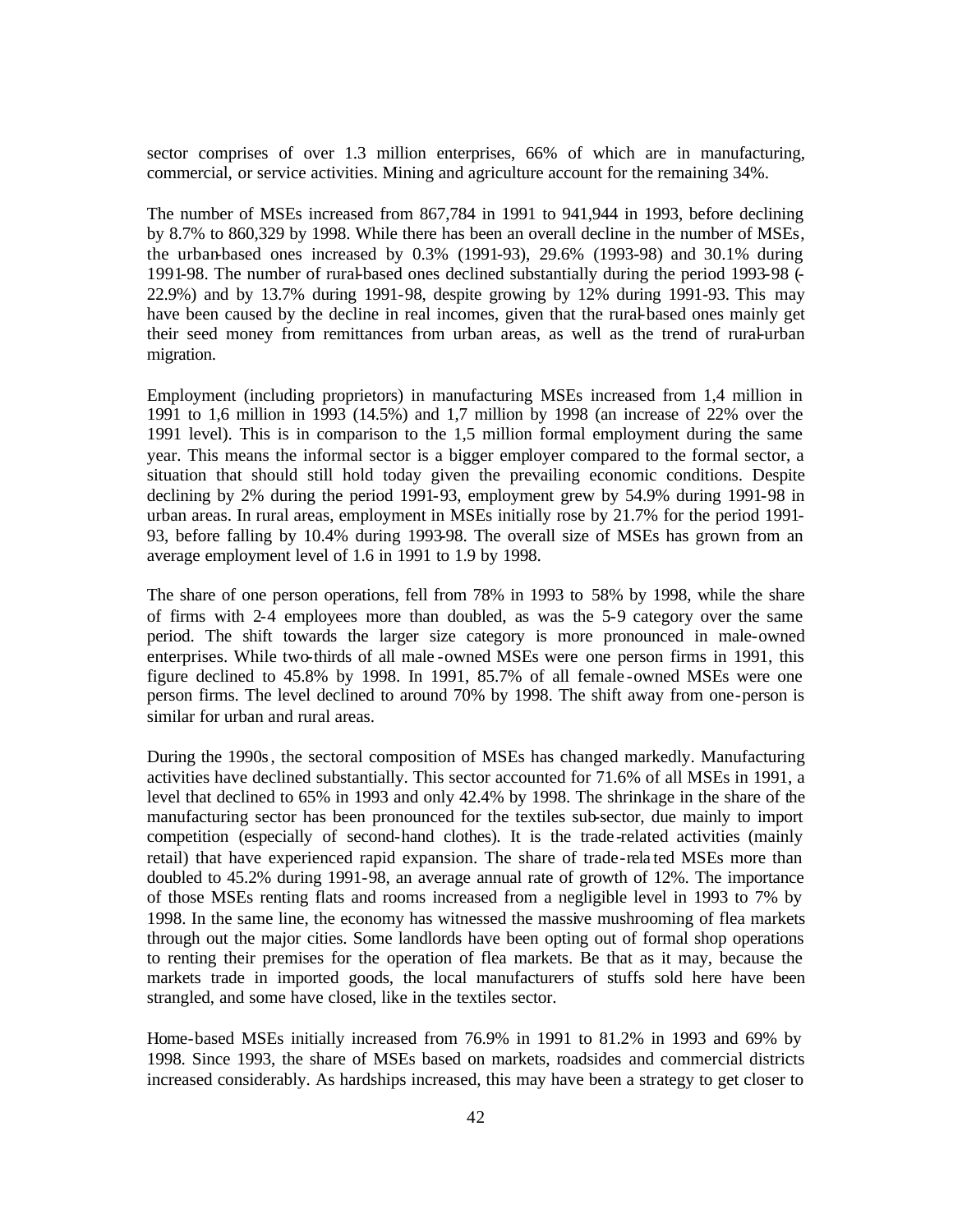the market. Sales and profits increased at an average annual rate of 4% during the period 1993 and 1998. Profits also rose in similar fashion. The three studies suggest the dominant source of credit is own resources, accounting for 90% of all MSEs. This lack of institutional finance and support means the vitality and propensity to grow of the sector is therefore limited, reducing its total effect on the economy.

The studies also show that firms that received credit are on average larger, grow faster and are more profitable. It was however not clear whether these were larger, faster growing and more profitable because they received credit  $\alpha$  whether the better performers are the ones that received credit. Women-owned MSEs hardly receive formal credit, accounting for only 10% of recipients, compared to 36.3% for male -owned ones and 53.7% for jointly owned ones. Interestingly, however, the bulk of micro-loans, 65.2% went to female-owned MSEs, compared to 7% for male -owned ones and 27.8% for jointly owned ones. Formal loans mainly go to urban-based firms (78.3), while the majority of micro-loans go to rural areas (53.4%).

MSEs are mainly created as a subsistence mechanism, and not in response to new opportunities. Most births of MSEs were in low-profit sectors between 1994 and 1998 and more than half the births were in only 6 sectors. In these sectors, profits were a sixth of that of the other 42 sectors and entry costs were a tenth of those for low-birth sectors. Using regression analysis, USAID (*op.cit*) found that during 1988-97, for every 1% increase in GDP growth, and the MSE birth rate decreases by 0.63%, implying MSEs increase during economic downturns. Daniels (op.cit) found similar results for the period 1988-93. Most are created as a result of unemployment. Around 70% of low-profit sectors had a higher birth during the downturn of 1995 than in the recovery year that followed. In the high-profit sectors, in 60% of the cases, the birth rate is higher during downturns. Daniels (*op.cit*) found the opposite.

Most firms that closed down during 1994-97 were in the marginal profit areas, with in excess of half the closures occurring in only 5 sectors whose average annual profits are one -sixth of the remaining sectors. The sectors with the highest birth rate also experienced the largest death rate. The number of female-owned enterprises declined from 75% in 1991 to 58.1% by 1998. Female owners of firms increasingly shifted from manufacturing activities into trading and, to a less extent, services. Between 1991 and 1998, there were 15.2% fewer femaleowned manufacturing firms, while those in the trade sector increased by 9.7% over the same period. As at 1991, 78.1% of female-owned firms were in manufacturing, the level declined to only 47% of female-run enterprises by 1998. This could have been caused by the fact that most retrenchees were male and came to take over the operations of the enterprises while women concentrated on family household chores, or the reason could be that, the declining sectors (e.g. textiles and clothing) were predominantly women-owned.

In addition, female -owned firms tend to be smaller in terms of sales and employment. Average employment growth is almost three times larger in male -owned firms than in female-owned ones. USAID (*op.cit*) contend that this could be because women deliberately choose lower-profit sectors so as to divide their time between the enterprise and other duties such as childcare. The combination of falling purchasing power and increased competition in the informal sector has effectively condemned participants in this sector into the low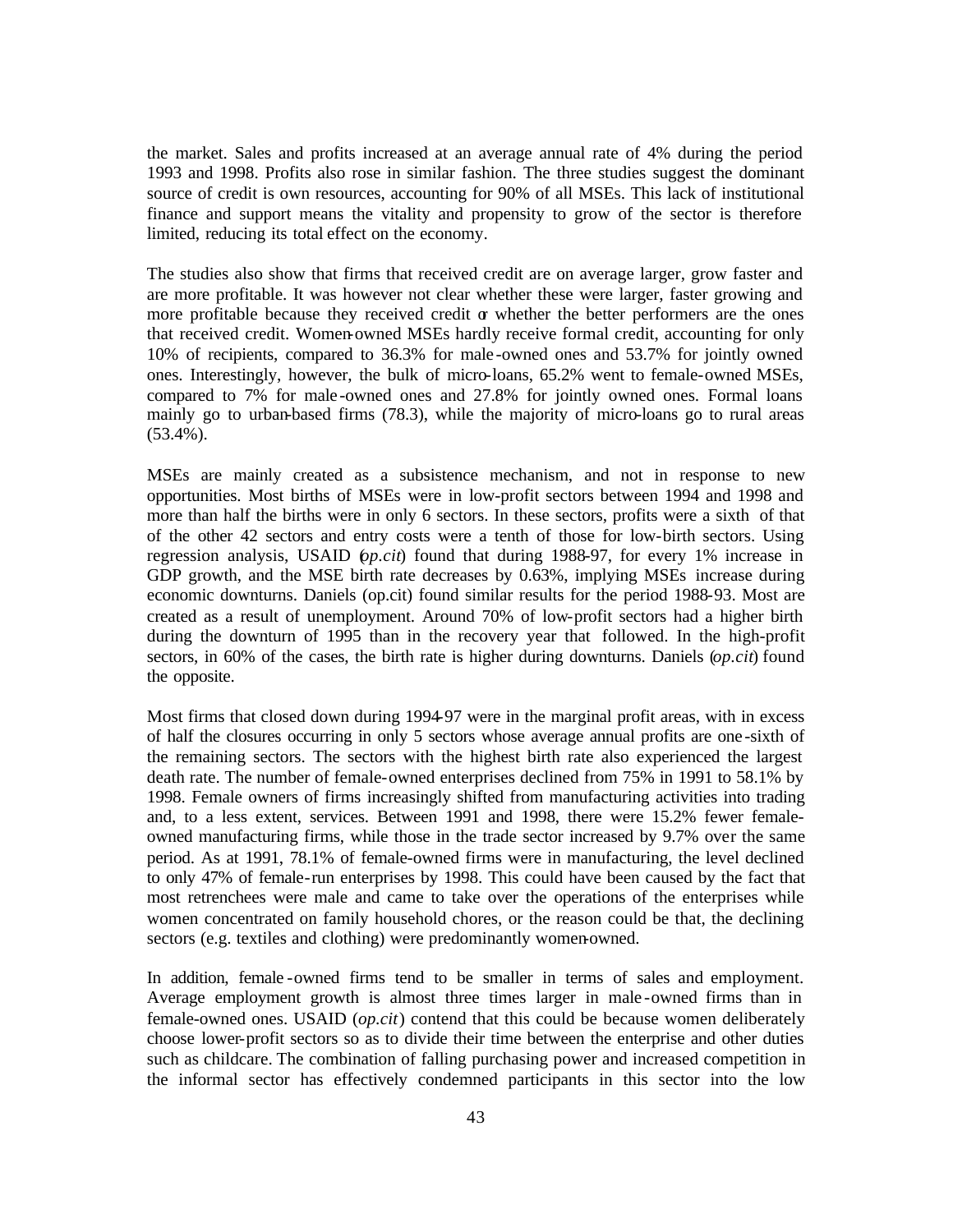productivity, low profit trap. Without a clearly defined strategy to develop the positive and dynamic aspects of this sector, it is difficult to raise the sector's productivity in a manner that is welfare enhancing.

There were interviews conducted with groups in the informal sector. Of particular interest was the interview with women selling vegetables at the Lobengula Street designated point in Bulawayo. They explained their experience in the informal sector as in the following box:

#### **Box 3**

### **Women vendors at the Lobengula Street designated selling point, Bulawayo.**

There were many people, both men and women selling different wares at this point. However, because of the numerical dominance of women, the interviews focussed on them. A group of six selling vegetables at the point was interviewed, and the women gave their accounts of how they ended up in the informal sector. Four of them said they could not find formal employment, and given the dwindling disposable income, they joined the informal sector so as to supplement the household income. Two of the interviewees said they had been retrenched from the tourism sector. They said they did not earn much from their activities, but at least managed to feed their families. They cited a number of problems that they experience in the informal sector. These are:

- Their jobs do not have security, and they can hardly afford basic things like medical cover and three meals a day;
- They face harassment from city council police, and these at times seize their wares for feeble reasons such as that their goods would be overlapping out of the small spaces allocated to each of them;
- They face harassment from their male counterparts, so me of whom do not have any respect for women. The harassment arises from competition for customers. Also, some people come to sell close to their designated spaces, raising competition, yet they do not pay rentals to the city council;
- They lack access to capital to expand the scale of their operations:
- The vendors operate from makeshift structures, and are vulnerable to weather condition changes.

The women believe that there is need for greater government involvement improving the conditions of operators in the informal sector. Some urban council bylaws prohibiting the operations of the informal sector must be repealed and/or amended to reflect the existing conditions.

NB: This case on women in the informal sector was adapted from the research on labour relations in the informal sector conducted by Blessing Chiripanhura on behalf of the Zimbabwe Industrial Relations Association (ZIRA).

The findings of the studies (mentioned earlier) show the extent, composition and importance of the informal sector in the economy. It is quite clear that the sector is very important in terms of employment. Given the ever-declining size and shallowing of the formal sector, it means the sector will play a major role in terms of addressing the current high rate of unemployment. At the same time, because of the poor facilities and too basic technology used in the sector, productivity is very, and the many people here spend too much valuable energy on very little return. Thus its productivity needs to be enhanced. We should note that lost labour is total waste, and cannot be reclaimed in future.

Indeed, the sector is gaining momentum, and has the potential to ease the unemployment problems in the economy. However, the conditions under which the workers there operate, leave a lot to be desired. Because of its reclusive nature, labour regulations are not observed. As a result there are vices like child labour, exploitation of young workers and women, and there is non-observations of health and safety regulations. The ministry concerned doesn't have enough manpower to supervise the sector. The result is that the majority of the labour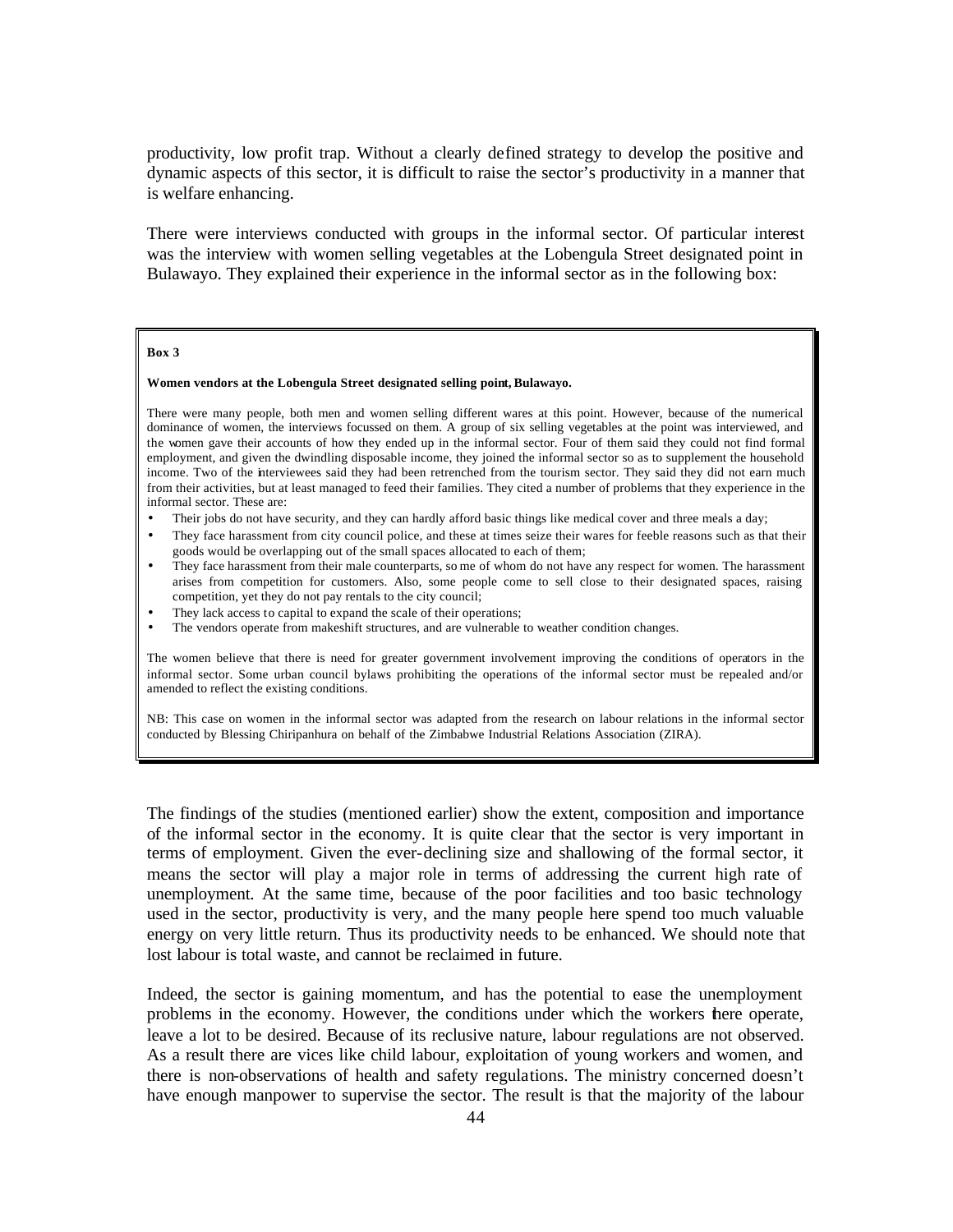force in the country is not covered by the principal labour legislation, hence does not benefit from the conventional and international labour standards. In this regard, there is need for action to address this anomaly. Moreover, there is environmental damage emanating from activities in the sector, which need to be corrected. A case in point is the land degradation resulting from gold panning in the Shurugwi and Zvishavane areas.

### **7. Insecurity in the Labour Market**.

A number of insecurities have been created in the labour market since the introduction of economic reforms. The high rate of unemployment has generally resulted in the loss of job security. For the labour intensive and semi-skilled operations, the situation has been terrible, as employers have taken advantage of the inherent allocative inefficiencies to pay low wages. Collective bargaining becomes threatened as there are a lot of people willing to do the jobs the workers will be doing at even a lower wage rate. Issues of survival have thus taken centre stage, and labour standards have been severely compromised. Businesses are resorting to multi-tasking as a way of reducing employment, but at lower rates of pay. Companies have also scaled down education and training as a way of cutting costs. This results in skill reproduction insecurity, which will affect industry and the whole economy in the long run. While there is access to skill acquisition through technical and vocational training institutions, the syllabi there are usually outdated, with archaic machinery still being used, implying the wrong skills are learnt.

Insecurity in the job market has increased during the reform period, as opportunities to participate in the labour market have always been limited. Using the now cliché statistics available, it is envisaged that while the education system produces about 200,000 – 300,000 school leavers annually, only a tenth manage to enter the labour market. The cumulative effect of this is indeed high levels of unemployment of an educated labour force, which is increasingly becoming restive. Currently, there is open unemployment of university graduates, signifying the lack of labour market security. These, with the retrenchees, find themselves with no option but to join the survivalist informal sector.

Over the years since the reform of the labour regulations to make detachment in the work place easier, employment security has been compromised. With the coming of competition and closure of companies, the labour force has found itself increasingly at the mercy of business. The issue of retrenchments and high unemployment compromise employment and income security.

While the current legislation has provisions that try to eliminate arbitrary loss of employment, the ineffectiveness of the labour administration system and information asymmetry, have increased the insecurity in the labour market. Since the adoption of economic reforms, there has been a growing phenomenon of companies substituting contract labour for permanent employment. Thus permanent employment is under threat and with the lack of an active labour and market policy advocating for the contrary, the situation is likely to worsen. Employers are opting more for casual labour because they will not have the obligation to provide for the workers' pensions and other benefits. Because of the high levels of poverty, and the majority of the workers being poorly remunerated, in the long run, these policy failures will result in very high pressure on the fragile social welfare system.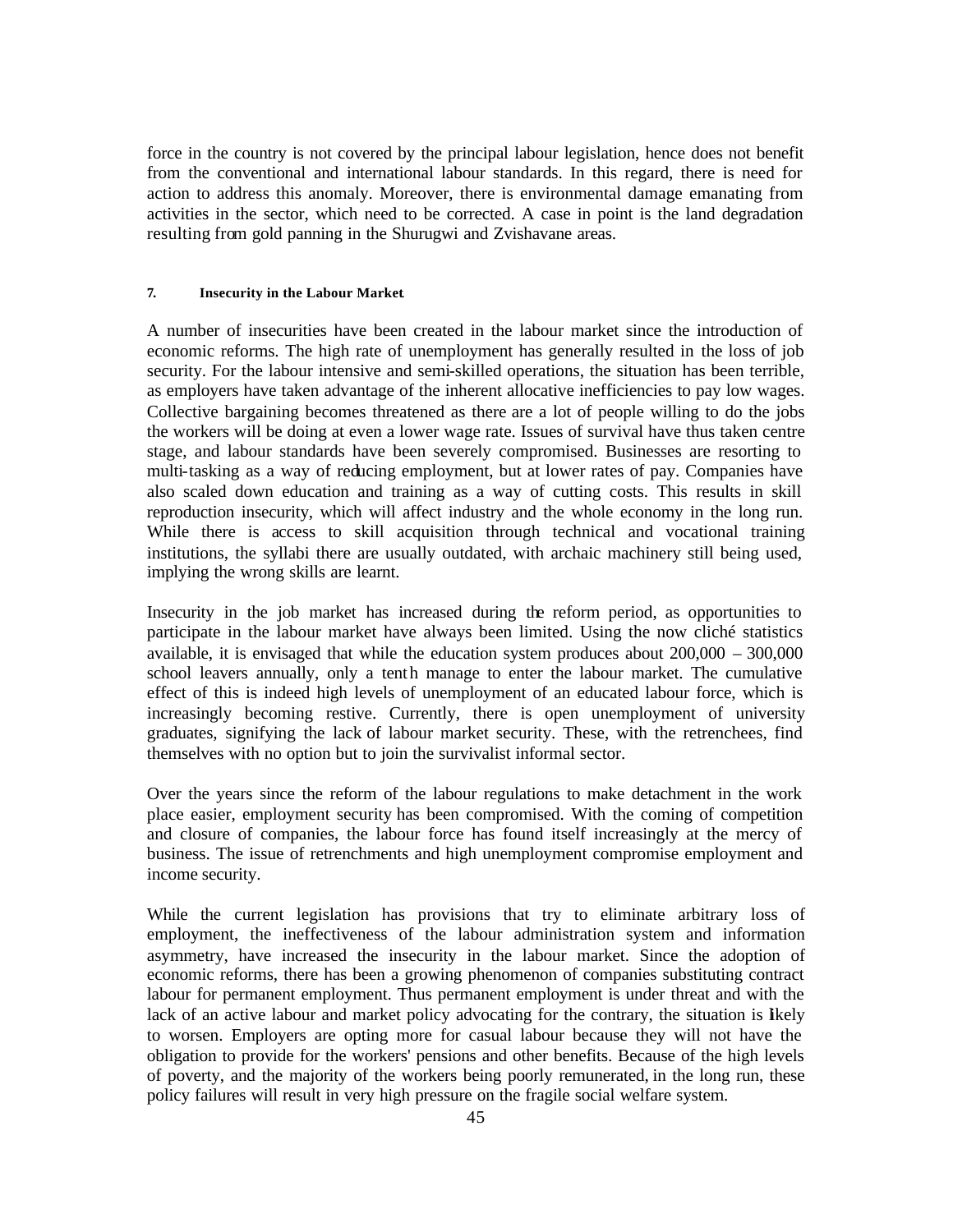Claimed occupational injuries amounted to 19,447 in 1994, and increased by 6% to 20,551 in 1997 suggesting that security at the work place has generally been declining. Companies seem to be ignoring the health and safety protection regulations at the workplace as a cost cutting measure, but endangering the lives of the employees. However, the figures have been declining since then, reaching 13,367 cases in 1999. The number of persons killed is high also, with the highest of 246 persons recorded in 1995, before declining to 151 in 1999. There can be a number of reasons regarding the decline recorded over the years. Firstly, official statistics have to be used with caution, because their accuracy is largely dependent on the method of collection, and many could be going unrecorded. Nonetheless, the decline could be due to increased supervision by the authorities, or due to increased education and training, among other possibilities. The situation on the ground however points towards the contrary, with the 'Millennium Tower' tragedy still fresh in the mind, a construction accident that killed 15 workers at the construction site of the CABS' 'Millennium Tower' office building. Because of the cumbersome procedures to receiving compensation for occupational injury and the quantity of the compensation, some cases go unreported.

Good as the deregulation of the labour market may be, the process has affected a number of security issues that are important for any active labour market policy. A lot in terms of labour standards has been lost than gained from the reforms. Given the new forms of employment under globalisation, which include performance related pay and contract employment, organised labour is viewed as a distortion. Hence employers, armed with the powers to hire and fire, compel their employees to individually waive their right to join trade unions.<sup>11</sup> This leaves such workers exposed to poor representation, and their capacity to influence the work environment is highly compromised. There has also been abuse of the power vested in employers, to the extent that they have been exploiting the weakness of workers (both political and financial), as exemplified by the case in box 4:

#### **Box 4**

 $\overline{a}$ 

### **Challenges of a liberalised labour market: The dispute between Standard Chartered Bank (SCB) Zimbabwe and 211 workers.**

In early 1997, the SCB employees, through a letter copied to the Ministry of Public Service, Labour and Social Welfare and the Bank's board of directors, advised their employer of their intention to engage in collective job action. The major reasons cited for the action were:

- 1. Workers were not satisfied with the new profit sharing scheme, which was to be performance related, and was alleged to have been imperfect to qualify as the sole basis for the distribution of bonus. The bank was also alleged to have been reducing the bonus pool progressively over time;
- 2. Management was alleged to be victimising workers committee members, especially those who were members of the pension fund trustees, after they resisted the appointment of a particular administrator.

We should note that these causes emerge from a structural adjustment context, which emphasises work place flexibility and work related pay. The orthodox policies strive to reduce costs by any means possible, and, as with the fundamental principle of capitalism, maximise profits.

 $11$  The power to hire and fire is prone to, and has been abused by employers. A case in point is that Pioneer Engineering firm owner, Mr. Brand, who after losing a case of underpayment to a Mr. Manjengwa, confined him in a circle at his work place without tea or lunch breaks (the so called 'Circle of Despair'). This was done to try and coerce him into resigning.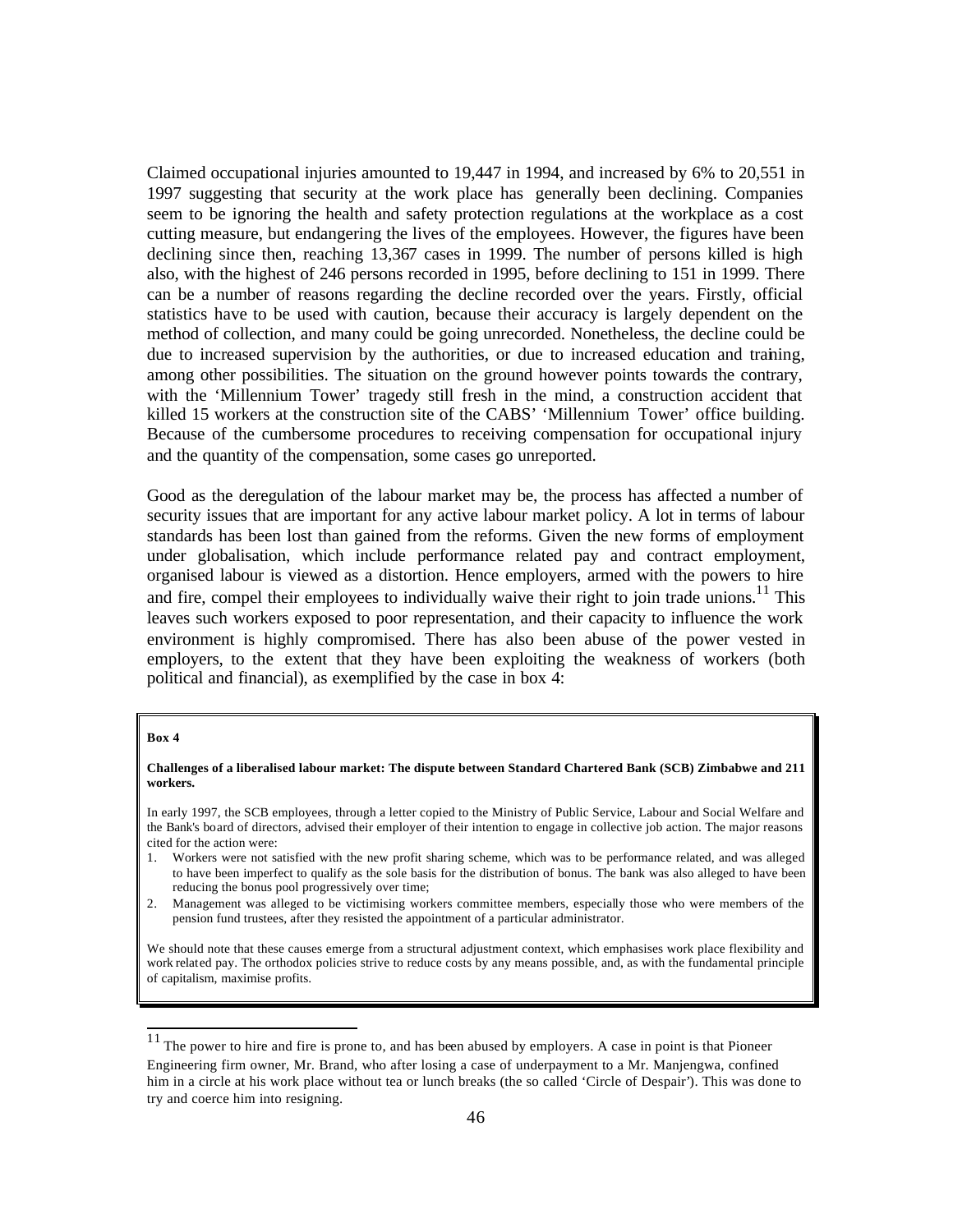On receiving the letter, the bank approached the Ministry of Labour for intervention to avert the strike action, and the ministry recommended compulsory arbitration. The employees went ahead and called for a strike. The bank responded by applying for both a show cause order and a disposal order from the ministry, which were issued. The bank then engages Fawcett Security to deliver the two orders to employees' residence, accompanied by an order to return to work by Monday 28 April 1997, or face disciplinary action. However the bank did not keep an updated register of the addresses of the employees, and hence some did not receive the letters, hence did not take heed of the ultimatum. Consequently, the bank instituted disciplinary action against the employees who had not returned to work from the  $29<sup>th</sup>$  of April 1997. The bank based its action on Statutory Instrument 201 of 1995. The Zimbabwe Banks and Allied Workers Union (ZIBAWU) warned the bank against manipulating the code of conduct, highlighting the difficulties of implementing the code in the absence of the workers committee, and hence suggested dialogue. Nevert heless, the bank went ahead with the disciplinary action, and found the workers guilty of misconduct, and dismissed them. The employees appealed to the Grievance and disciplinary Committee (G & DC) in terms of the same statutory instrument used by the bank.

Since elected workers representatives of the G & DC had been dismissed, the bank went ahead to hand pick and set up ten such committees to hear the appeals, and all ten dismissed the workers. Hand picking of members to the G  $\&$  DC is forbidden by the code of conduct. The employees refused to participate in blatantly flawed process.

The workers appealed to the high court, which declined to hear the matter saying all other channels should be exhausted first. This implied that the case was supposed to go to the national employment council (NEC) first, then to the Labour Relations Tribunal and the Supreme Court. Instead, the workers took their case to the Supreme Court, which upheld the decision by the high court.

The workers took their case to the NEC, before which all their appeals succeeded. The bank appealed to the Labour Relations Tribunal and lost the case. It appealed to the Supreme Court, which ordered the case to be heard before a properly constituted G & DC, and surprisingly awarded the costs to the bank. After only two hearings, the whole G & DC process was abandoned after the current workers committee withdrew citing irregularities in the process. The affected workers then stormed the bank's head office and went on a hunger strike. The hunger strike only stopped after the bank had agreed to set up a committee comprising two representatives for the bank and two for the workers to arbitrate over the case.

There are a number of issues arising from this case:

- Because of structural adjustment, some benefits which used to be enjoyed by workers were being stopped in favour of fashionable globalisation-related forms of payment (performance related pay);
- There seems to have been general lack of commitment on the part of the supreme court, noting its failure and / or unwillingness to deal with the matter conclusively, which has caused prolonged suffering for the workers. The prolongation of injustice was underlaid by the ability of the employer to appeal, because it has the money and the employment regulations have been made loose to allow the employer a lot of free play. The courts perpetuated a cycle of litigation which they could have resolved a long time ago;
- The dispute has been going on since 1997, and still remains unresolved despite the bank having lost twice before competent labour courts. Despite condemnation of the poor conduct of the bank by the International Labour Organisation (ILO) and Union Network International (UNI), the bank remained adamant. So far nine of the affected workers have died, and the majority and their families are living in abject poverty;
- The bank blacklisted the fired workers such that they could not easily get employment in the financial sector. This seems like they committed a crime, when in fact they were just exercising their constitutional rights.

## **7.1 Flexibility in the labour market**

Flexibility is the chief stimulus of liberalisation of the labour market under economic reforms. There are many forms of labour market flexibility, one of which is wage flexibility, and has been covered elsewhere. There are two forms of flexibility that have not been discussed, and these are employment flexibility and work process flexibility. These flexibilities are related to the extent to which they both seek to achieve competitiveness.

Employment flexibility is the reorganisation of work patterns. Because of the premature opening up of the economy, companies were faced with stiff competition form foreign counterparts. This forced many to reorganise work so that they could adapt to new demands and achieve efficiency for competitiveness. Some went on to change work methods and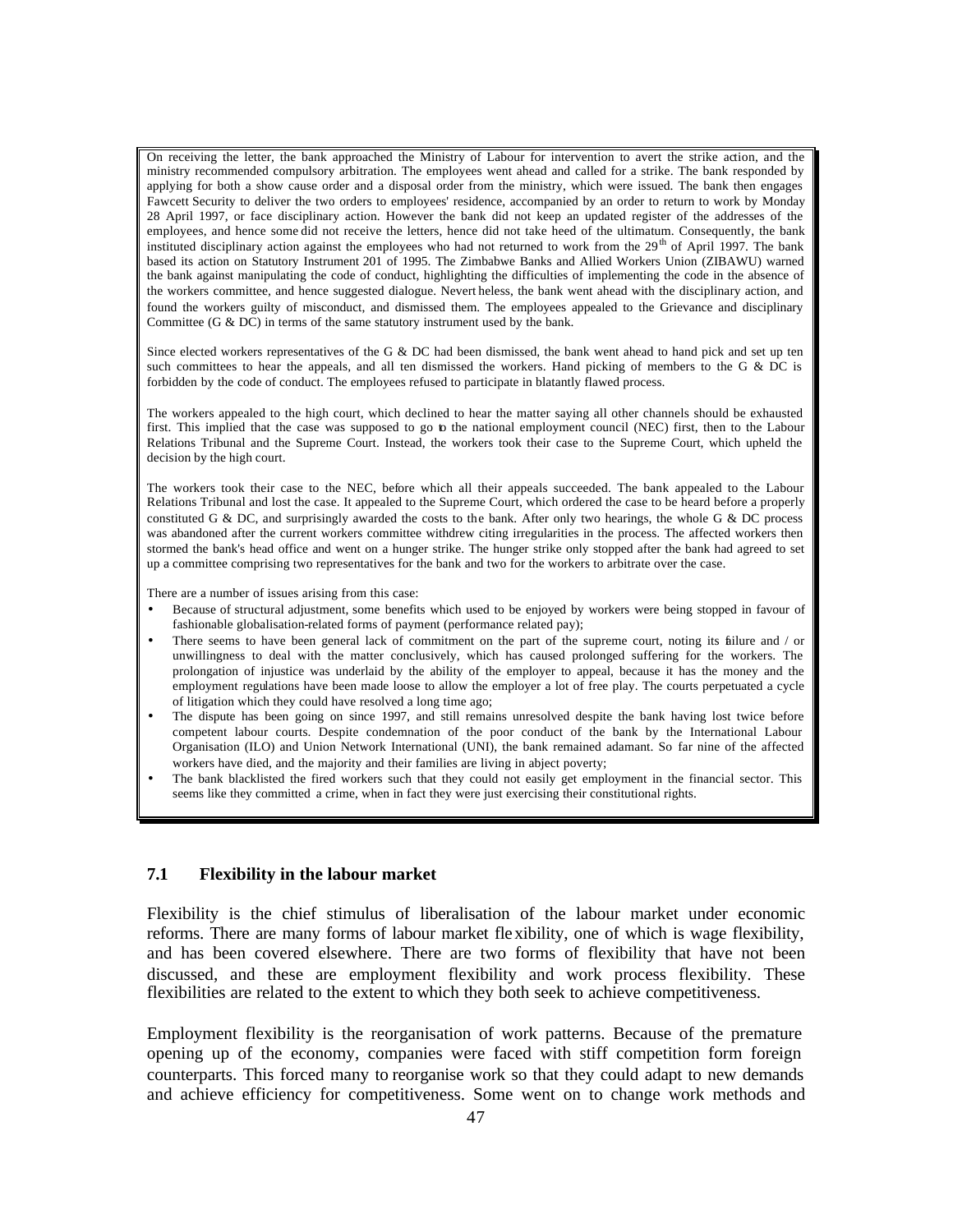processes. They have been making their production processes more capital intensive, which in itself does not promote employment, given the surplus labour in our economy. All the same, this process places new demands on workers, who are forced to adapt to the changes and learn more and new skills. This is in the background of a rigid and largely irrelevant education and training system. We should note that the reorganisation included issues of multi-skilling, multi-tasking, and job rotations. Such changes enlist the total support of the workforce for them to succeed, but not without pressure on them.

Employment flexibility has seen companies reorganising their production processes, and in many cases has been associated with retrenchment. The government has gone to the extent of enhancing this flexibility by legislating retrenchment through statutory instruments 404 of 1990 and 252 of 1992. A twin devil coming with this is the casualisation of labour and the emergence of fixed term employment. It should be noted that while proponents of this flexibility talk of it as preserving and promoting employment, the quality of the employment promoted is low, and insecurity takes the stage. Thus this reorganisation has not brought much joy into the labour market. Companies continue to close operations and relocating mainly to South Africa. Also, regulations are inadequate in so far as training and retraining of retrenchees is concerned, given the failure of the SDF to do so.

# **7.2 Is Labour Market Flexibility Appropriate?**

 $\overline{a}$ 

Considering that wages have other important roles such as being a reward for labour services, an instrument for allocating human resources across sectors, regions and occupations, and an inducement for greater effort and productivity, falling real wages have had adverse effects. Falling real wages, and especially in government, have often triggered adverse adjustments that negate efficiency, thus hindering the recovery process. Such adverse reactions include moonlighting, declining morale, shirking, absenteeism, high labour turnover and outright corruption.<sup>12</sup> The often quoted case in this respect is the extreme example from Uganda, where civil servants were reported to spend only a third or half their normal working time on government duty. The Public Salaries Review Commission (1982-Uganda) established that "the civil servant had either to survive by lowering his standard of ethics, performance and dutifulness, or remain upright and perish. He chose to survive," (Lindauer *et. al.,* (1988); Schiller, (1990)). In this regard, Singer contends that "...it does not follow that squeezing wages is the best way of getting labour out of non-tradables and low productivity sectors ... exploitation wages must themselves be treated as a labour market 'distortion'," (1992). A recent study of labour markets and adjustment by the World Bank came to a similar conclusion, observing that "... beyond a certain point the macroeconomic consequences of real wage declines may lead to an additional cost of adjustment that relies too heavily on labour markets," (Horton *et. al*, 1991). These observations are not far from true in the Zimbabwean situation. The problems identified with regard to labour market flexibility equally apply in the private sector.

 $12$ The Public Service Review Commission of 1989 found that these reactions already exist in the public service in Zimbabwe (see Kanyenze 1993).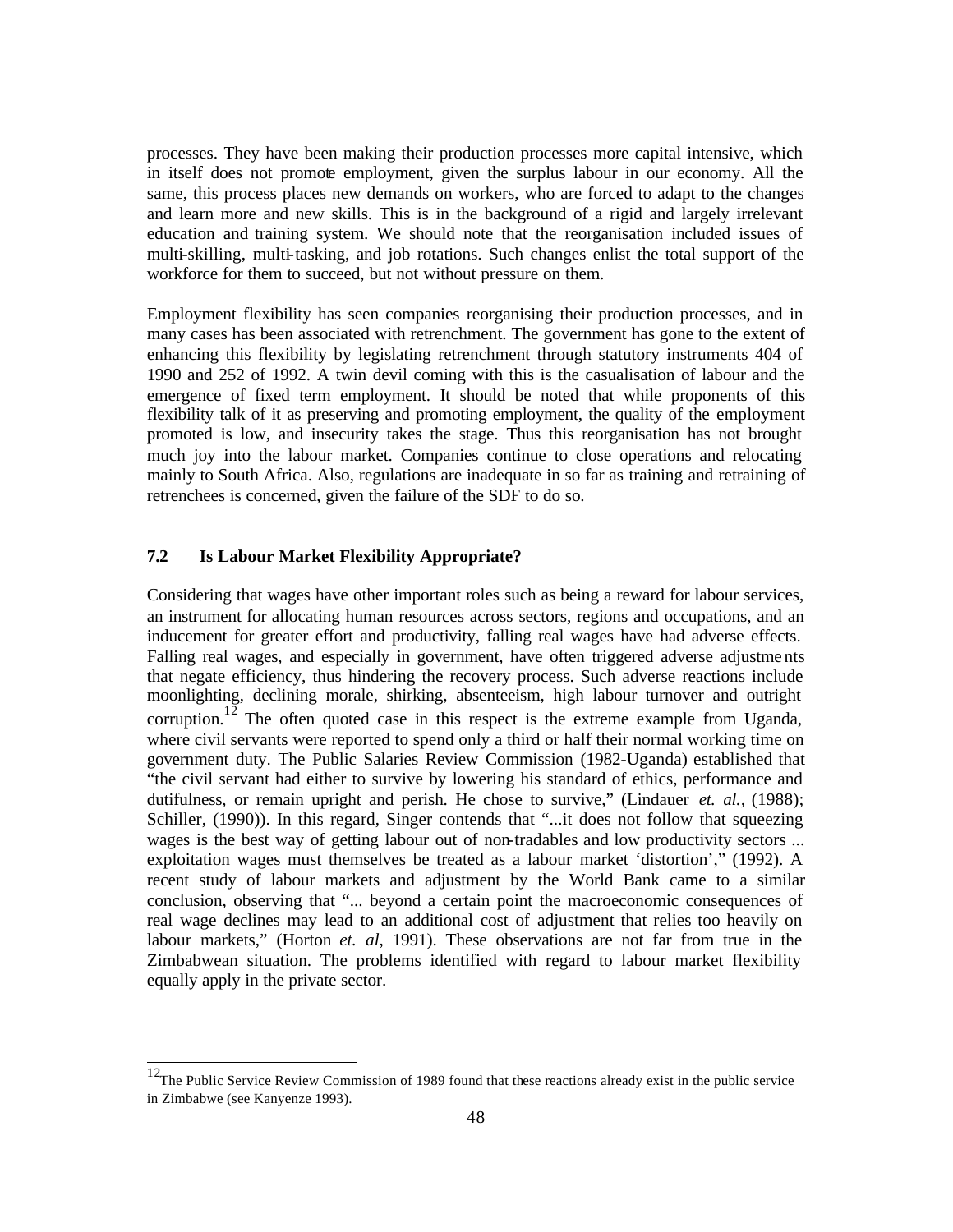The projected employment response did not occur, effectively adding to the social costs of adjustment. This lack of employment response is not only unique to Zimbabwe, as it has been found elsewhere where such programmes have been applied (see Turnham, 1993). In fact, the expected switch from capital-intensity to labour intensity may not occur due to the fact that firms had already adjusted to the absolute shortage of foreign exchange in Zimbabwe by employing an 'optimal' workforce. Any further shifts towards labour intensity would adversely affect the quality of products (Muzulu, 1993).

In any event, promoting the extensive use of unskilled labour is no longer suitable in a world economy where competition is increasingly skill-driven (Lall, 1990: Carnoy *et.al* (ed), 1993). In the face of globalisation, skills need to be updated every now and then. In fact, there is a general shift towards highly skilled labour, able to quickly adjust to technological changes. Thus, sustained growth is increasingly associated with the building of technological capabilities, the provision of incentives especially for research and development, and the establishment of requisite institutions.<sup>13</sup> Within the current division of labour, the location of production is highly influenced by the level of technological capacity existing, and in particular the level of human resource development. In this context, "...labour tends to be seen as much as an innovatory resource whose potential has to be maximised than as a factor whose cost should be minimised," (Kaplinsky and Posthuma, 1993:1). After recognising that action was necessary given the challenge posed by globalisation, and in the context of economic reforms, the ZCTU (1996) advocated for a two tier strategy: one that involves adopting the technology-intensive techniques essential for international competition in the formal sector, while at the same time promoting labour -intensive informal, small and medium scale enterprises in both the rural and urban areas.

# **8 Conclusions and recommendations**

## **8.1 General Observations**

 $\overline{a}$ 

The labour market structure in Zimbabwe has never been the same since the reforms started. The orthodox theory of adjustment places emphasis on the role of the labour market in ensuring that resources switch from the production of non-tradables towards the production of tradable goods. This expenditure and production switching is induced by incentives generated by the real depreciation of the exchange rate, trade liberalisation and restrictive monetary and fiscal policies. The real product wage in the tradable goods sector is expected, *ceteris paribus*, to fall relative to that in the non-tradable goods sector. This shifts income distribution in favour of factors used in the production of tradables. At the same time, within the tradables sector itself, income is redistributed away from workers who are argued to have a high propensity to consume, in favour of capitalists who have a high propensity to save, and therefore investment should rise (Ghani, 1989).

With the given incentives, theory suggests that the tradable goods sector is expected to be more profitable relative to the non-tradable goods sector, resulting in higher investment and

<sup>&</sup>lt;sup>13</sup>These involve human skills - entrepreneurial, managerial and technical - required to operate industries efficiently' (Lall, 1990).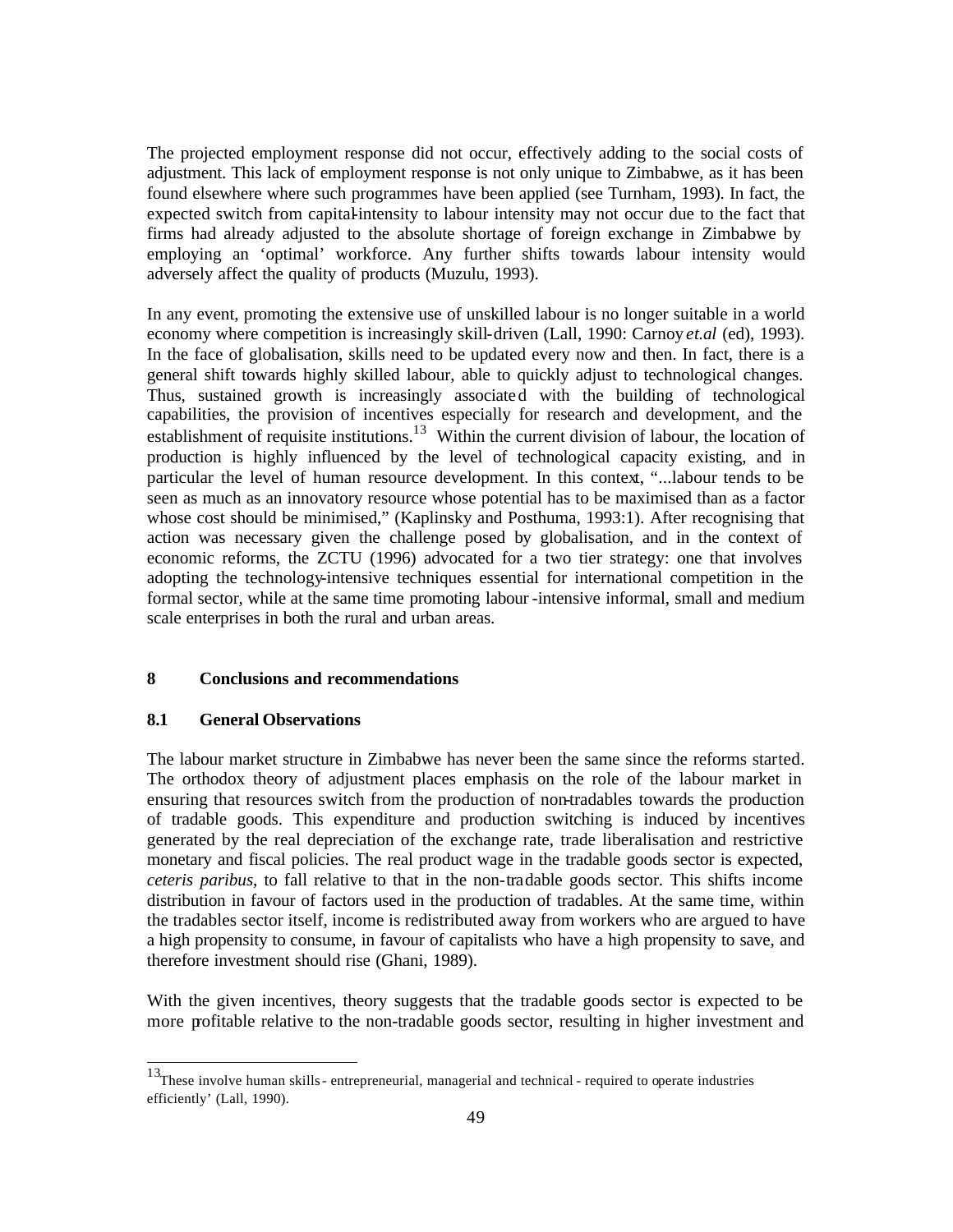consequently high output levels. As a result of these adjustments, employment is expected to rise faster in the tradable sector relative to the non-tradable sector. Interestingly, and based on this premise, a major objective of Economic Structural Adjustment Programmes was to create employment, however this seems not to have been the case after the implementation of the reforms. Some of the sectors in the economy have experienced marginal increases in the employment growth rates, but are still far below expectations.

Despite its failure to implement fiscal reforms, Zimbabwe has gone a long way in terms of policy prescription. The only area where progress is limited is that of civil service and public enterprise reform. The predicted fall in real product wages did occur, implying that real wage rigidity, often blamed for hindering employment creation, did not exist in Zimbabwe. However, the expected employment response did not occur. Real consumption wages fell dramatically during the reforms. The fall in real consumption wages has had adverse effects on aggregate demand in the economy and productivity. This has in fact raised economic contraction.

Contrary to theoretical expectations, the exporting sectors did not perform well during the economic reforms. The observed fall in real labour productivity was not induced by the substitution of labour for capital, which would have resulted in increased employment. This fall in real labour productivity was in fact caused by falling real output, with minor changes in employment. The anticipated employment response did not occur. It is important to recall that the welfare-enhancing effect of reforms is expected to come from rising employment such that the decline in real wages is more than compensated for.

The conjecture of declining real wages and employment implies rising poverty. In order to survive, those adversely affected by the social costs of adjustment resorted to survival strategies by engaging in informal sector activities. Given the lack of a coherent strategy on the informal sector, and with increasing competition, participants in the sector are locked in a low productivity and low profit trap. Women are the most adversely affected. This implies that there is little room for them to effectively participate meaningfully in the development process. The SDF did not do much to alleviate the problem either. As the World Bank observed, "... the SDF appeared to have been tacked on to ESAP more as an afterthought than as an integral part of the overall program," (1995c). In this context, the social costs of adjustment were not mitigated satisfactorily. In the apt words of the World Bank, ESAP "...entailed considerable pain but little visible gain" (1995c).

Of importance is to trace the causes of the failure of ESAP. The severe drought of 1992, and to some extent, that of 1994, contributed to economic contraction. However, drought alone cannot account for its failure. A number of weaknesses have been identified concerning the design of the programme, a serious shortcoming that the World Bank itself now accepts. The World Bank's " Performance Audit Report" provides an interesting self-examination when it contends that, "... The Bank's overall performance was satisfactory, but its shortcomings were in focusing, almost exclusively, on policies and targets. In retrospect, it is clear that the Government needed assistance in formulating specific action plans, as well as institutiona l strengthening to enable it to carry out, in particular successful fiscal and parastatal reform and an effective program to alleviate the burden of adjustment on the poor," (ibid.). The lack of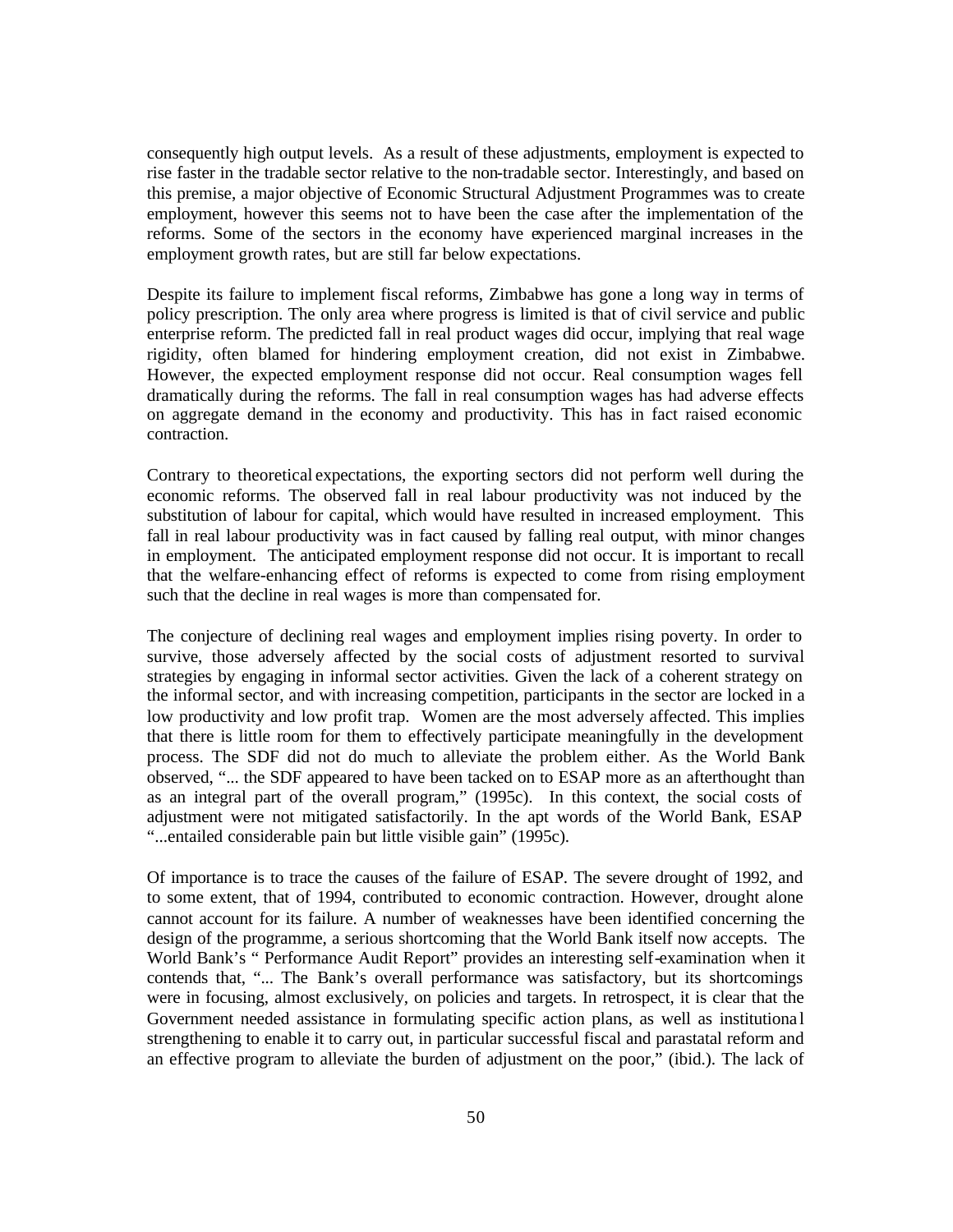institutional capacity, and absence of strategic planning, with so much emphasis on meeting numerical (quantitative) targets, meant that the goal of achieving development was lost.

Hawkins makes a pertinent observation that "... the arbitrary decision to retrench 25% of the civil service is a meaningless exercise. The civil service (parastatals) need a root and branch reform, not just number shedding. The starting point would be to ask what services are needed? What resources are needed to satisfy them? Only then can we say how many public servants are needed in each department. Cutting numbers is not the problem. It is a culture problem, an attitude problem, a matter of getting people to understand that they are there to provide a service, not to obscure and obstruct. Its a qualitative issue, not a quantitative one," (1995). Quantitative targets should therefore be a means to attaining a desired objective, and not the end themselves. In this regard, we may conclude with Kapoor that, "Given the weak implementation capacity in African economies, ...structural adjustment programs, in general, have unrealistic expectations about how fast adjustment can occur; consequently, the political cost of speedier implementation are also often underestimated," (1995).

Another dimension of economic reforms is the issue of sequencing. Toye (1996) argues that for reforms to be sustainable, they must begin with those areas that promise the greatest benefits. Thus, before liberalising the trade regime, the financial sector should be able to provide credit at affordable rates so as to broaden the economic base. Because this did not occur first in our economy, the absence of an enabling macroeconomic environment meant that it was more profitable to "...park resources in the money market or engage in trading speculation, rather than manufacturing, resulting in a destruction, over time, of the productive sectors in the economy," (Kapoor, 1995). Thus the result was an untoward and nonproductive resource allocation process. The speedy liberalisation of the trade regime, did not give local industries sufficient time to adjust, resulting in de-industrialisation. Given that issues of capacity, infrastructural development are medium -long-term issues, the sequencing of reforms becomes of crucial importance. Of paramount importance is the realisation that structural adjustment should be preceded by stabilisation, so as to ensure attainment of set targets and policy effectiveness.

The emphasis of ESAP was, as in the orthodox principles, on " getting prices right" and hence over reliance on ' free markets'. However, successful exporting requires the upgrading of export infrastructure, the provision of export finance, and the development of market intelligence. Industrial development, as the lessons from South East Asia suggest, requires a strategic role of the state in guiding and leading the market through provision of incentives to those productive sectors offering the best returns. Leaving the market alone to dictate the course of economic development did not work, cannot work, and will not work. Instead, the guiding hand of the state will always be necessary.

More importantly, the failure to consult other social partners hindered progress. In the words of the World Bank, "... the Zimbabwe case demonstrates the importance of popular ownership and participation throughout the process of adjustment. An open, transparent dialogue can help generate realistic expectations, reduce uncertainty, and contribute to a unified sense of national ownership of reforms," (World Bank, 1995c). Thus, as the World Bank (1996) found, ESAP was highly unpopular in Zimbabwe. Given its failure, it is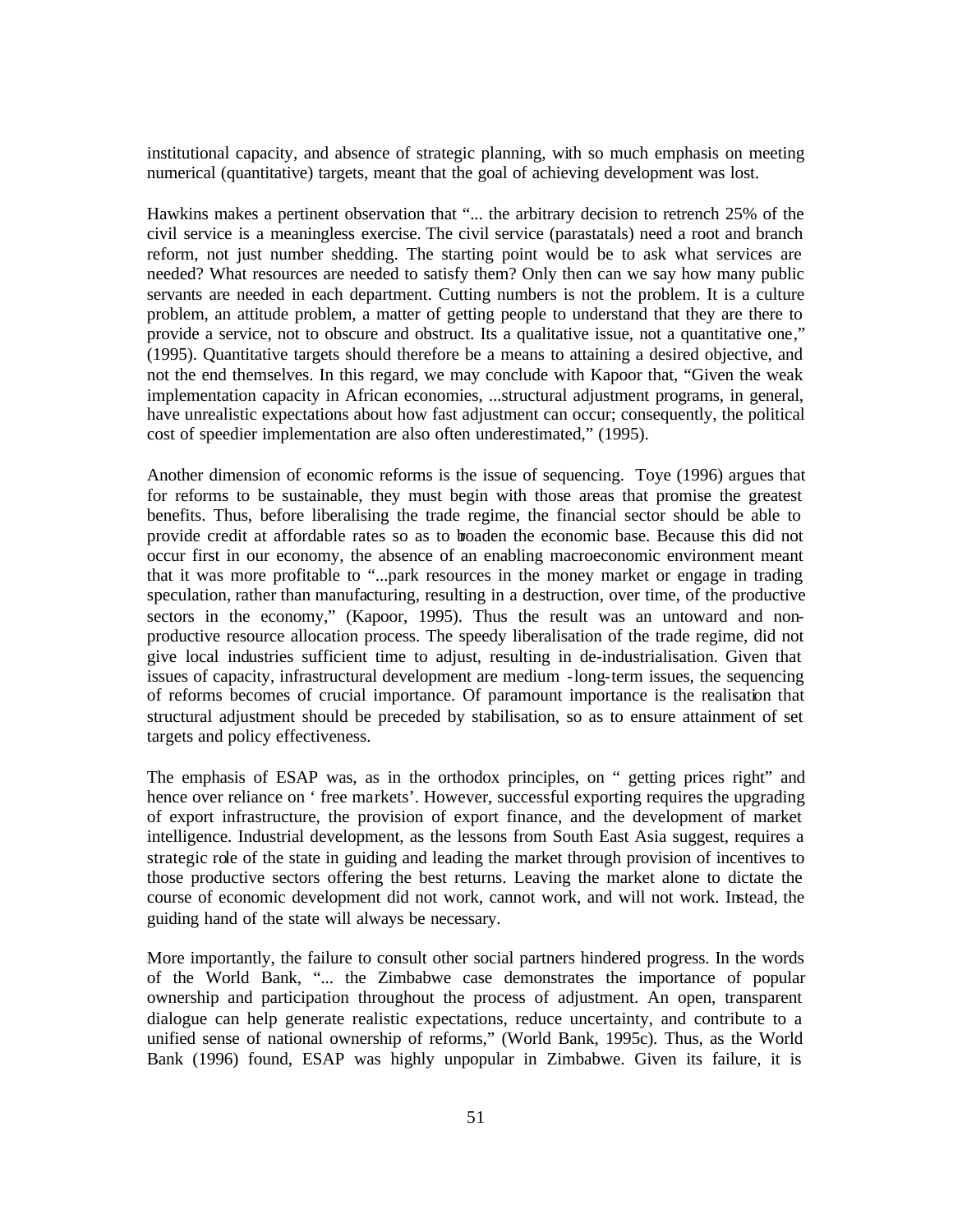necessary that we explore strategies of dealing with the labour market situation currently prevailing because of the reforms.

## **9. The role of the labour market beyond the economic reforms.**

It has been argued that ESAP promotes a passive labour market policy, with a strong emphasis on creating a highly flexible labour market. Most unfortunately, this approach will not enable Zimbabwe to resolve the underlying structural rigidities and inefficiencies arising therefrom. Concentrating exclusively on the formal sector will only further entrench the inherited enclave and dualistic structure of the economy. In the process, the underdevelopment of the non-formal sectors of the economy is sustained, to the detriment of the majority of Zimbabweans.

Beyond the reforms, Zimbabwe has to adopt a two-pronged approach involving both a topdown formal sector driven strategy and a bottom-up transformation of the non-formal sectors. Such an approach provides the most realistic way of resolving the enclave and dualistic legacy of the past, which has been further reinforced under ESAP. This therefore entails the need to promote and upgrade the economy to enhance its international competitiveness and to transform the non-formal sectors so as to tap the hidden potential of the economy. To achieve this two-pronged strategy requires the adoption of a proactive labour market policy. In this regard, it is important to identify elements of the strategy that are necessary in revamping our labour market policies.

## **9.1 Strategic Elements**

### **a) Labour Market Administration through a "Smart Partnership".**

To ensure proper co-ordination and harmony of labour market policies, it is essential that a Labour Market Commission (LMC) be established. The Commission should be tripartite in nature and have an autonomous existence so that it can reach decisions and respond quickly to changes on the labour market. Because of its tripartite nature, labour market administration will therefore be based on close and active participation of the social partners. The direct involvement of the social partners is essential for swift decision-making and smooth implementation. When labour market policy falls under one authority, it is easier to create conditions for co-ordinated effort and develop a common vision. The involvement of workers and employers creates a culture of joint responsibility, which promotes a long-term commitment to problem solving. The problem with the current system is that, while labour market administration is vested in the Ministry of Public Service, Labour and Social Welfare, there is an element of competition from (parallel) programmes elsewhere e.g. from the Ministry of Youth, Gender and Employment Creation, and the Public Service Commission.

### **b) Pursuing an Employment-Intensive Growth Strategy**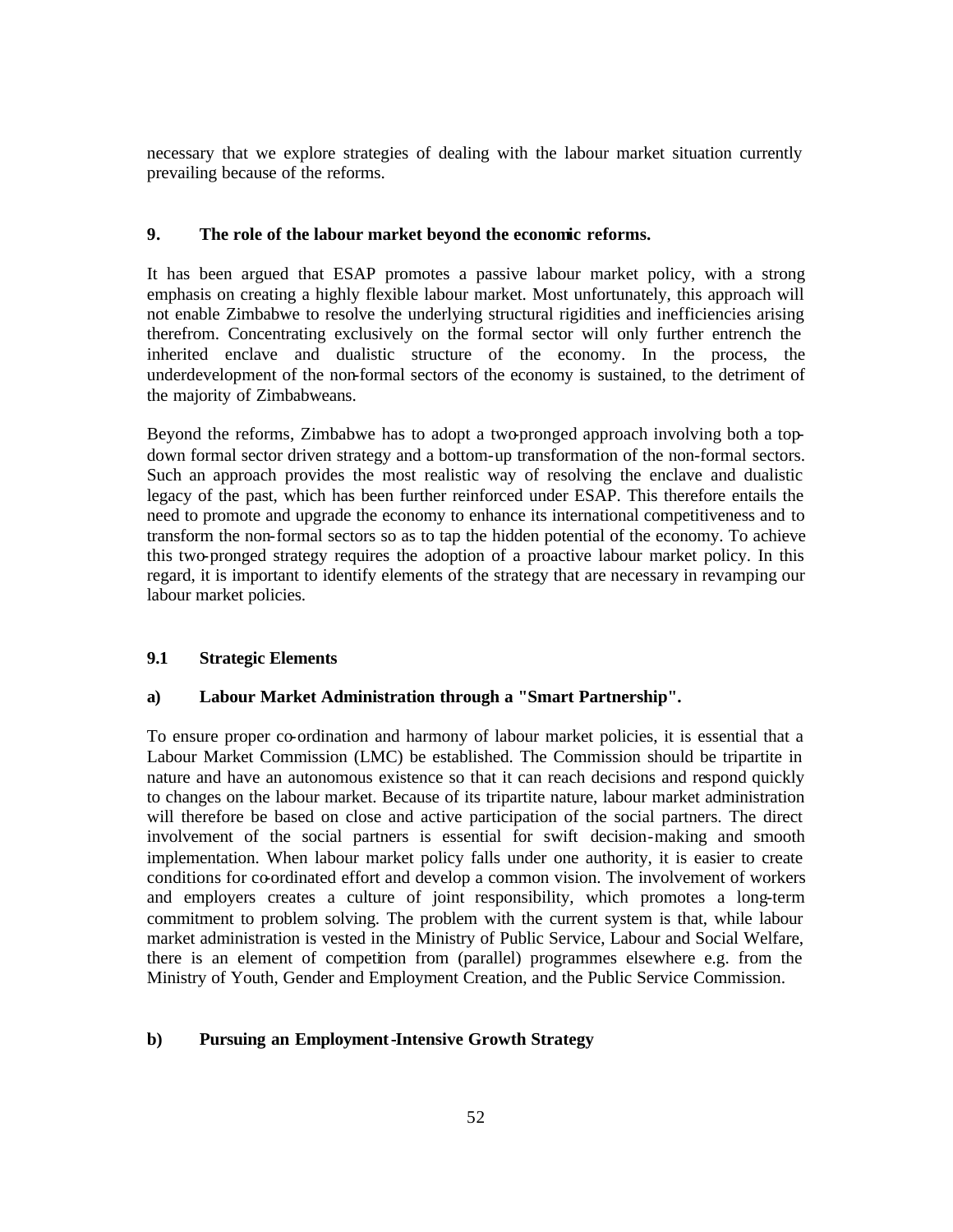After the reforms and stabilisation, the employment strategy should have the following elements: increasing capacity utilisation of existing industries; development of new industries, especially small and medium scale enterprises; promotion of the urban informal sector; creating employment through land reform and raising the productivity of the rural non-farming sector especially through promoting labour intensive community-based works programmes<sup>14</sup>. Other ways of encouraging intensive use of labour, such as through wage subsidies should be explored.

Employment-intensive growth strategies could easily be pursued within the framework of the indigenisation programme. Government agencies that seek to promote (SMEs), such as SEDCO, Zimbabwe Development Bank and the Venture Capital Company of Zimbabwe need to be adequately financed. SMEs remained the cheapest sector with a lot of hope in employment creation and poverty alleviation. The provision of working and seed capital would increase the size of operation, and training would improve on the efficiency and quality of the output. In this regard, linkages with the formal sector can be enhanced, so that the SMEs output finds a ready market in the well established formal sector.

The public works component of the Enhanced Social Protection Programme must be effectively and efficiently implemented. The public works should be in infrastructure development e.g. road construction, dam construction or housing projects. This will create jobs for the poorest in the short run. International agencies like the ILO can be consulted so as to use their expertise in issues of employment intensive programmes and good labour policies and practices.

## **c) Strengthening the Capacity for Policy Analysis, Formulation and Implementation**

Human resource development in Zimbabwe has proceeded with little data on the skill requirements of industry or comprehensive data on the wage structure and changes thereto. This has resulted in mass production of personnel with skills that are hardly relevant to the demands of industry. This has negatively affected the desire for international competitiveness.

Given the limited capacity of government departments in providing timeous, detailed data on occupational structures and tracer studies on the effectiveness of training, it is essential that other organisations be involved. In this case, it is particularly interesting to note that the Institute of Mining Research carried out a detailed study of skill distribution in the mining sector covering the period 1981-1993. The pharmaceutical industry has also recently completed a study on skills in that industry. It is therefore recommended that National Employment Councils, which cover all sectors of the economy, should provide detailed information on occupational and wage structures, skill distribution and requirements on a regular basis. With such a detailed data system, it will be possible to redesign the curriculum,

 $\overline{a}$ 

<sup>&</sup>lt;sup>14</sup>In many African countries, small and medium scale enterprises account for more than 80% of manufacturing employment. In Zimbabwe, they account for less than 10%, suggesting that they have great potential.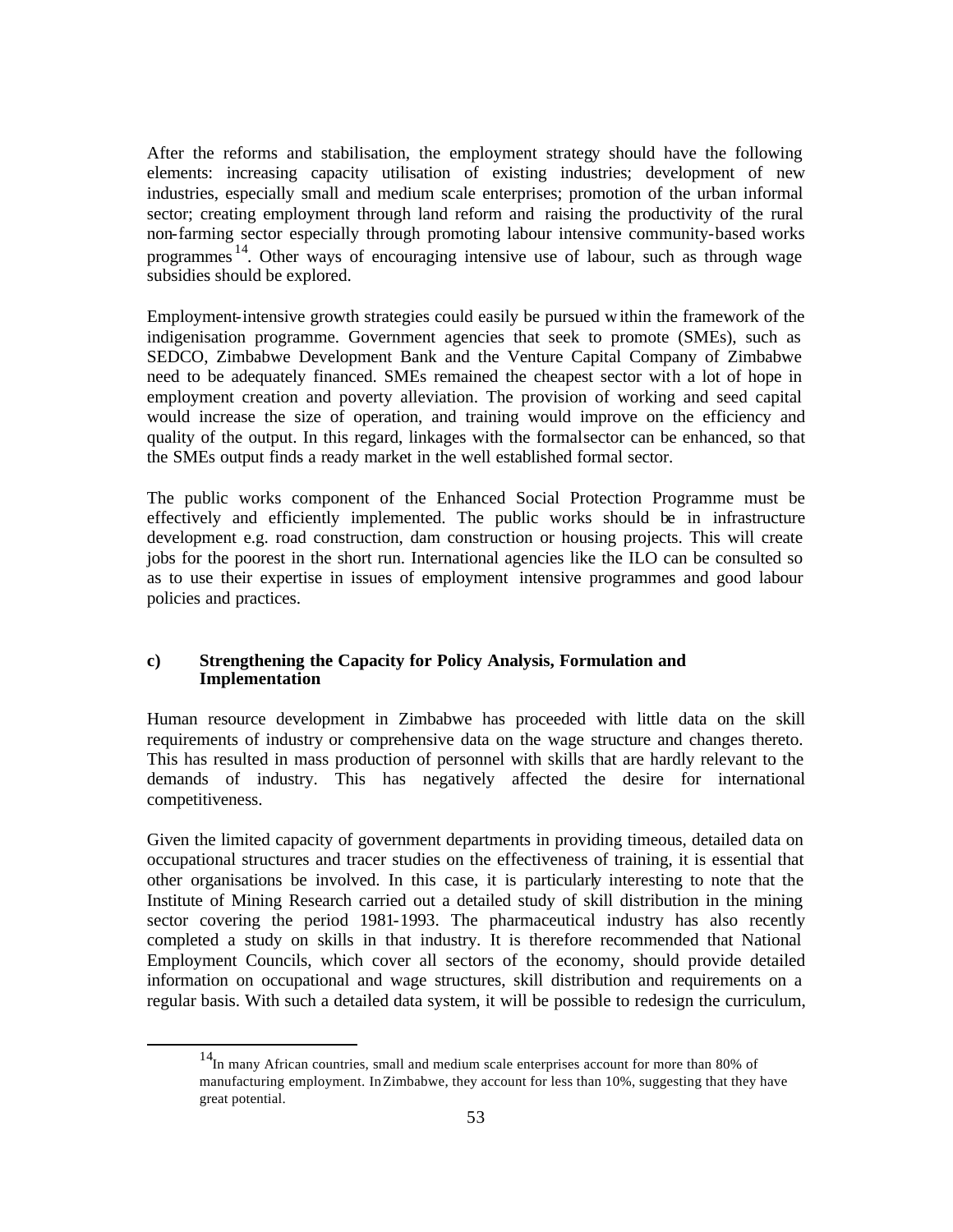and adapt the education and training system to meet the specific and changing needs of industry, the informal, small and medium scale and rural sectors of the economy.

To formulate policies, up-to-date labour market information should be collected to make the labour market more efficient and demand-oriented. In this regard, a centralised and computerised, but accessible labour market information system (LMIS) must be established. A board consisting of stakeholders to ensure it is free from manipulation can manage the system. The LMIS must among other variables, capture the skills requirements and availability, the geographical distribution of skills, training opportunities and available facilities, and the placement opportunities available and filled.

The goal of attaining full employment must be integrated in all labour market programmes.

## **d) Developing an Education And Training System Geared Towards Employment Creation**

The present education and training systems are designed to satisfy the human resource requirements of the formal sector. With high unemployment rates, the phenomenon of discouraged job seekers is on the rise. Under-utilisation of skilled human resources has become common (with even engineers teaching). Formal sector enterprises are becoming more capital intensive as they re-equip and update obsolescent equipment so as to become internationally competitive.

All this calls for the reorientation of the education and training systems, which are mainly geared towards credentialism. Those that may not be good enough to obtain the necessary qualifications are doomed. In this regard, a parallel system that promotes the acquisition of practical skills should be developed. This way, the inefficiencies associated with academicoriented education, where thousands of students have to retake examinations to attain the required qualifications will be avoided. Thus, while this may call for the expansion of the technical and vocational education system, we must be cautious to ensure that the training institutions are adequately staffed, and that they get access to state of the art technology that the students will find in industry. This avoids the waste incurred when they have to be retrained when they enter the job market.

Curricula have to be redefined so as to meet the specific demands of the informal and smallscale sectors. Skill requirements of the small-scale enterprises and informal sectors should be addressed within the formal education and training systems. A culture of entrepreneurship needs to be inculcated from an early stage of a child's education (as in countries like Mauritius). This implies that changes are needed in attitudes at home (parental guidance) and through labour market counselling. Traditional apprenticeships need to be fully recognised as a form of skills acquisition. Those with exceptional ability from this angle must have a chance to distinguish themselves, and linkages with the formal system must be closely intertwined.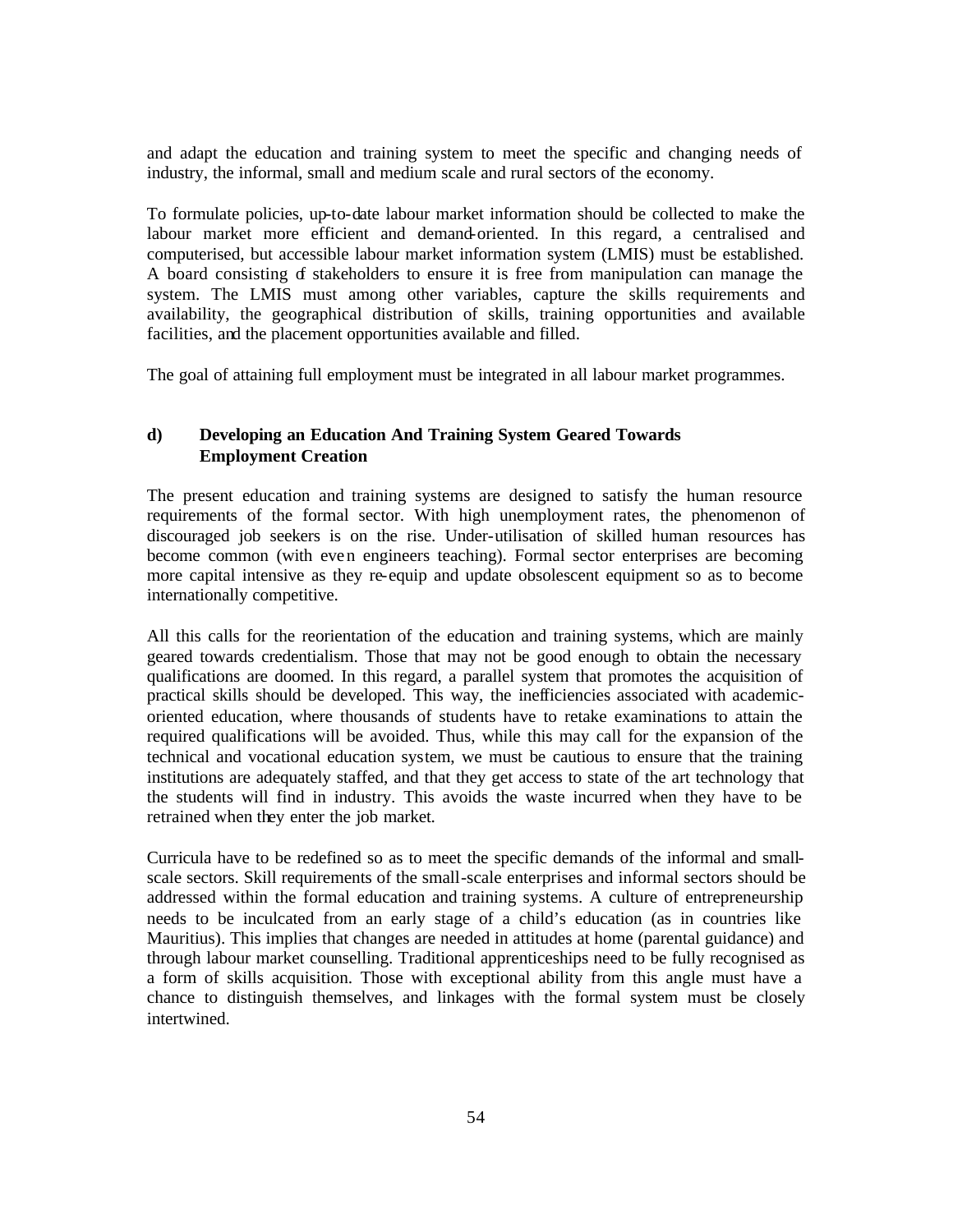### **e) Semi -Autonomous Institutions, Decentralisation and Labour Market Flexibility**

For the curricula to be sufficiently and flexible to adapt to the changing skill requirements, it is essential that the gap between policy makers and "users" of trained personnel be reduced. This can be promoted through involving the stakeholders (workers and employers) in the running of training institutions. In this regard, training institutions should be accorded a semiautonomous existence to enable them to react quickly and timeously to changing skill requirements. National Employment Councils, which are composed of both worker and employer organisations, should play a more active role in designing the training curriculum for their specific sectors. They should take-over the recruitment of apprentices, so as to encourage participation of enterprises.

In addition, given the failure of the Department of Employment Development to provide an efficient and effective job placement service, and in view of the urgency of the rationalisation of government's expenditures, job placement, career guidance and counselling services should be provided by National Employment Councils. While the Ministry of Labour has a department dealing with the issues, in collaboration with employment agencies, visibility is very low, and there is inadequate coverage and orientation of those requiring guidance.

## **f) Role of Private versus Public Sector Training Institutions**

Considering the limited financial resources within the public sector, and in line with current international trends, the private sector should be encouraged to participate more in human resource development. Given the prevalence of market failures and information asymmetry in human resources development, government should put in place a transparent incentive system to promote private sector participation especially in the provision of firm-specific skills. This could be in the form of tax incentives for companies that train people in a certain field.

### **g) Guidelines on Retrenchments, Retraining and Redeployment**

The tripartite Retrenchment Committee should design national guidelines on retrenchments, retraining and redeployment of retrenchees in order to minimise the social costs involved. Assistance for those experiencing hardships should be provided under PAAP. NECs can be encouraged to mobilise resources and discharge the retraining of retrenchees too.

### **h) Technological Capacity Building**

At international level, consensus has now emerged on the importance of re-organising the industrial structure towards the technology intensive production techniques. In terms of human resource development, this entails introducing new courses at tertiary level with a bias towards product design, quality control and marketing. Workers are required to acquire multiskills so that they can perform several tasks. New forms of work organisation must be encouraged to the extent to which they do not constitute exploitation of workers.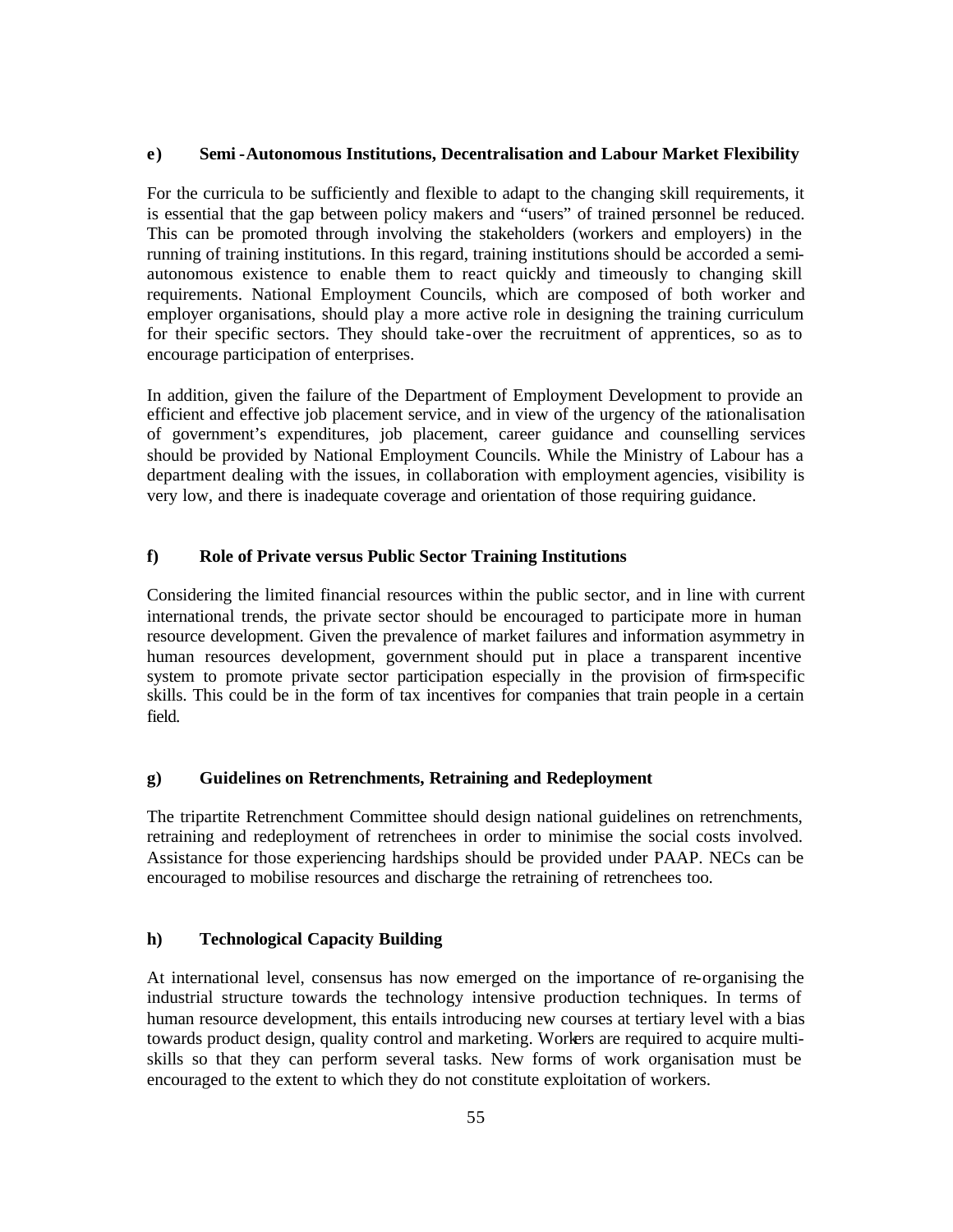Recent studies show that new techniques require radical changes in management attitudes. Within the framework of the fashionable Japanese approaches, firms are shifting from the traditional vertical organisational structure towards a horizontal one, with emphasis on teamwork.

## **i) Consolidating the Institutional Framework**

Zimbabwe has an already developed educational and institutional capacity, but, however, some of these institutions are operating with excess capacity due to shortages of lecturers and equipment. As such, enrolments at some institutions can easily be increased by 70% without any additional capacity being installed. In this regard, priority should be given to improving technologies currently in use in technical colleges. These have been found to be using obsolete technology compared with what industry is now using, which in turn lags behind international trend and standards. New equipment, books and other resources have to be acquired and the curricula must be redesigned so that the training will meet today's world requirements. Working conditions have declined in public sector institutions, so mechanisms have to be developed to improve these conditions, thereby enhancing productivity.

## **j) Creating Opportunities for Disadvantaged Groups**

In order to achieve the required shift in resources towards promoting non-formal sectors, detailed studies of the different needs of these sectors should be undertaken. These studies should, among other things, examine the existing institutions to determine whether they could be re- oriented to serve the non-formal sectors as well.

Affirmative action, especially in recruiting disadvantaged groups with weak links to the labour market, (such as women, the disabled and the youths) needs to be intensified. Incentives (such as tax refunds) should be used to encourage the employment of these disadvantaged groups. Everyone has the right to work, so are the disabled. Labour market policy must entrench this right in a manner that involves workplace adaptation and other measures that enhance their employability. Sweden developed Employability Institutes for such purposes. Special public sector enterprises that could fall under the Industrial Development Corporation should be established to encourage private sector participation in employing disabled persons.

Given all this, it is important that Zimbabwe as a country adopt active labour market policies to ensure that all stakeholders participate effectively in the formulation and implementation of labour market policies.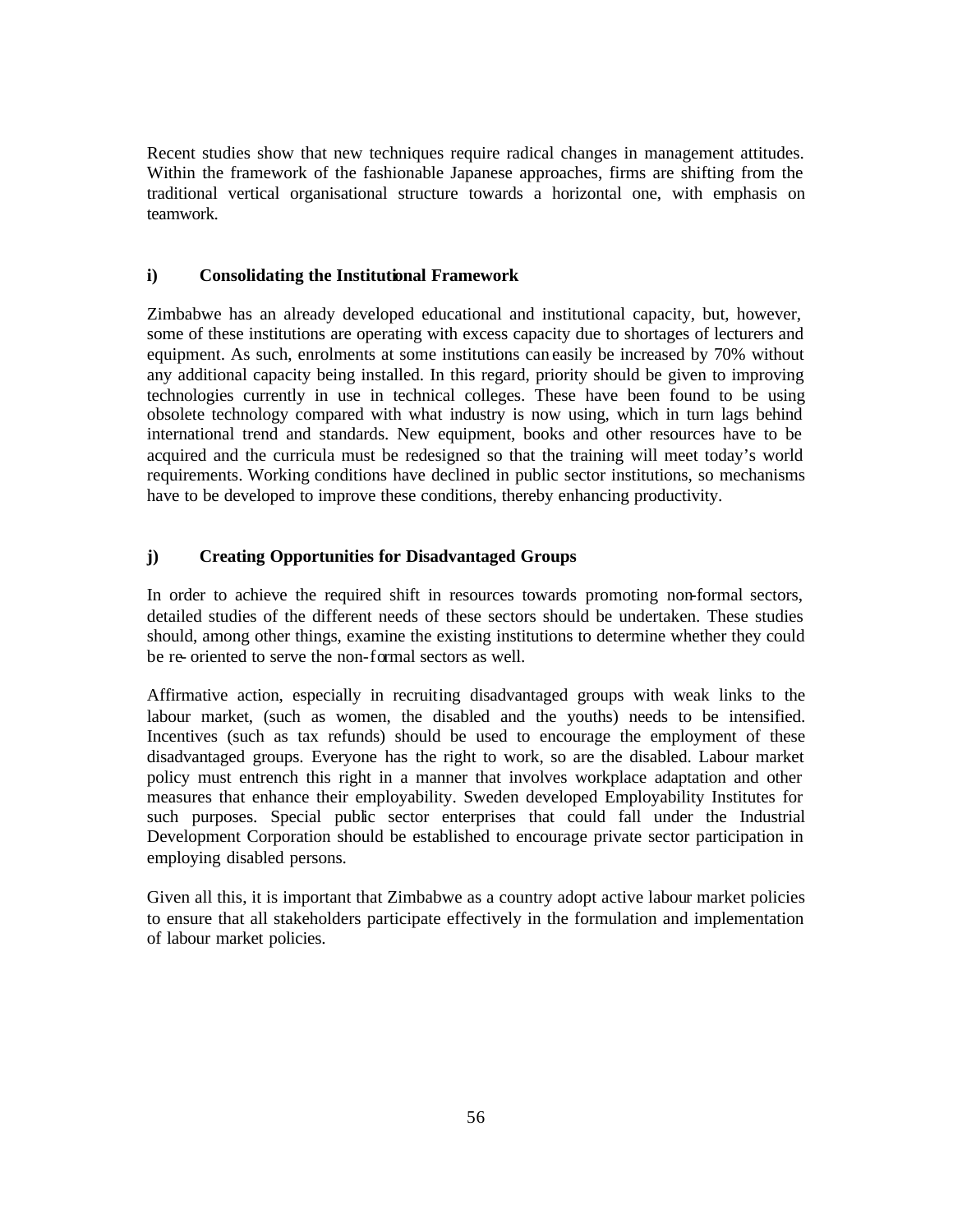# **Appendix**

| YEAR | <b>MALES</b> | <b>FEMALES</b> | <b>TOTAL</b> | <b>FEMALE/ TOTAL (%)</b> |
|------|--------------|----------------|--------------|--------------------------|
| 1980 | 838.5        | 171.4          | 1009.9       | 17.0                     |
| 1981 | 871.9        | 165.9          | 1037.8       | 16.0                     |
| 1982 | 881.8        | 164.1          | 1045.9       | 15.7                     |
| 1983 | 864.5        | 168.9          | 1033.4       | 16.3                     |
| 1984 | 864.4        | 172            | 1036.4       | 16.6                     |
| 1985 | 863.2        | 189.3          | 1052.5       | 18.0                     |
| 1986 | 890          | 194.1          | 1081.1       | 18.0                     |
| 1987 | 889.5        | 195.5          | 1085         | 18.0                     |
| 1988 | 929.5        | 201.5          | 1131         | 17.8                     |
| 1989 | 956          | 209.9          | 1166.1       | 18.0                     |
| 1990 | 977.6        | 214.5          | 1192.1       | 18.0                     |
| 1991 | 1015.8       | 228.2          | 1244         | 18.3                     |
| 1992 | 1012.1       | 224.1          | 1236.2       | 18.1                     |
| 1993 | 997.6        | 242.7          | 1240.3       | 19.6                     |
| 1994 | 1008.8       | 254.5          | 1263.3       | 20.1                     |
| 1995 | 983.7        | 255.9          | 1239.6       | 20.6                     |
| 1996 | 1002.7       | 271.1          | 1273.8       | 21.3                     |
| 1997 | 1036.9       | 286.4          | 1323.3       | 21.6                     |
| 1998 | 1052.6       | 295.9          | 1348.5       | 21.9                     |
| 1999 | 1021         | 293.1          | 1314.4       | 22.3                     |

## **Table A: Employment by gender 1980-1999**

**Source: Central Statistical Office** 

## **Table B: Secondary and Primary School Enrolments.**

|             | 10 A: SECONDARY SCHOOLS |        |              | <b>10 B: PRIMARY SCHOOLS</b> |         |              |
|-------------|-------------------------|--------|--------------|------------------------------|---------|--------------|
| <b>YEAR</b> | Male                    | Female | <b>TOTAL</b> | Male                         | Female  | <b>TOTAL</b> |
| 1980        | 42132                   | 32189  | 74321        | 647761                       | 588233  | 1235994      |
| 1981        | 86550                   | 62140  | 48690        | 892680                       | 822489  | 1715169      |
| 1982        | 134084                  | 93563  | 227647       | 991111                       | 916114  | 1907225      |
| 1983        | 187583                  | 128855 | 316438       | 1060154                      | 984333  | 2044487      |
| 1984        | 248116                  | 168297 | 416413       | 1101899                      | 1030405 | 2132304      |
| 1985        | 287061                  | 194939 | 482000       | 1142480                      | 1074398 | 2216878      |
| 1986        | 320788                  | 216639 | 537427       | 1160166                      | 1104887 | 2265053      |
| 1987        | 354175                  | 250477 | 604652       | 1146361                      | 1104958 | 2251319      |
| 1988        | 373026                  | 267979 | 641005       | 1122662                      | 1089441 | 2212103      |
| 1989        | 386928                  | 283687 | 670615       | 1131986                      | 1091185 | 2223171      |
| 1990        | 381030                  | 291626 | 672656       | 1073452                      | 1046429 | 2119881      |
| 1991        | 397954                  | 312665 | 710619       | 1168450                      | 1126484 | 2294934      |
| 1992        | 368070                  | 289274 | 657344       | 1162565                      | 1143200 | 2305765      |
| 1993        | 355262                  | 284890 | 640152       | 1258465                      | 1178206 | 2436671      |
| 1994        | 361835                  | 296083 | 657918       | 1202569                      | 1163651 | 2366220      |
| 1995        | 386775                  | 324319 | 711094       | 1259891                      | 1222686 | 2482577      |
| 1996        | 404405                  | 346944 | 751349       | 1265891                      | 1227900 | 2493791      |
| 1997        | 421039                  | 367565 | 788604       | 1259888                      | 1231473 | 2491361      |
| 1998        | 442226                  | 387751 | 829977       | 1265177                      | 1223762 | 2488939      |
| 1999        | 443067                  | 391813 | 834880       | 1251533                      | 1208790 | 2460323      |

**Source**: Ministry of Higher Education and Technology.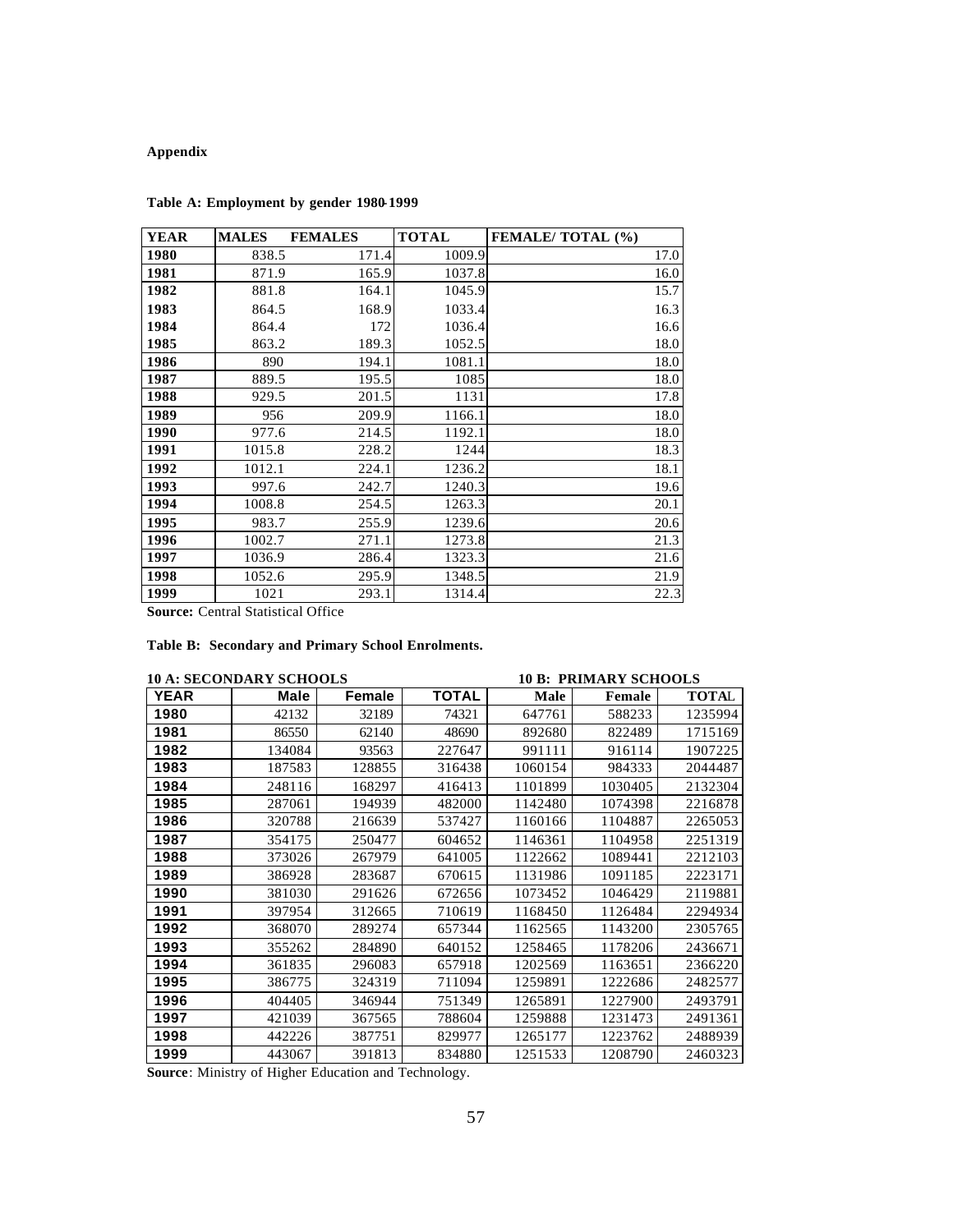### **Table C: Dropout Rates by Grade and Gender: 1990 - 1998**

|      | <b>GRADE 1GRADE 2GRADE 3GRADE 4GRADE 5GRADE 6</b> |                    |      |             |      |             |      |        |      |                    |      |        |  |
|------|---------------------------------------------------|--------------------|------|-------------|------|-------------|------|--------|------|--------------------|------|--------|--|
|      |                                                   | <b>Male Female</b> |      | Male Female |      | Male Female | Male | Female |      | <b>Male Female</b> | Male | Female |  |
| 1990 | 4.5                                               | 7.1                | 0.9  | 0.1         | 2.1  | 0.5         | 2.81 | 1.4    | 6.2  | 6.1                | 1.5  | 2.8    |  |
| 1991 | 14.3                                              | 10.3               | 5.5  | 3.9         | h    | 4           | 5.4  | 2.7    | 3.2  | 0.7                | 6.9  | 8.1    |  |
| 1992 | 10.3                                              | 11                 | 3.5  | 4.2         | 3.7  | 3.3         | 2.8  | 3.1    | 0.4  | 1.1                | 7.1  | 2.3    |  |
| 1993 | 14                                                | 14.3               | 6.7  | 5.8         | 6.3  | 5.6         | 5.3  | 6.2    | 3.7  |                    | 3.2  | 6.3    |  |
| 1994 | 8.5                                               | 8.9                | 2    | 0.5         | 0.8  | 0.3         | 1.2  | 1.1    | 4.2  | 4.2                | 2.4  | 1.6    |  |
| 1995 | 11.5                                              | 12.3               | 4.9  | 4.6         | 4.3  | 3.8         | 3.1  | 1.7    |      | 0.2                | 2.5  | 3.4    |  |
| 1996 | 12.2                                              | 12.6               | 5.2  | 3.3         | 4.8  | 3.5         | 3.4I | 2.6    | 0.6  | 1.4                | 5.5  | 4.6    |  |
| 1997 | 12.1                                              | 13.2               | 4.4  | 3.3         | 3.4  | 3.7         | 1.9  | 2.5    | 0.2  | 1.1                | 5.9  | 8.7    |  |
| 1998 | 12.87                                             | 12.70              | 4.77 | 4.10        | 4.25 | 3.59        | 3.34 | 2.92   | 1.26 | 1.38               | 5.46 | 8.28   |  |

**Source:** Ministry Of Higher Education And Technology.

|  |  |  |  |  |  | Table D: Dropout Rates by Form and Gender: 1990 - 1998 |  |
|--|--|--|--|--|--|--------------------------------------------------------|--|
|--|--|--|--|--|--|--------------------------------------------------------|--|

|      |             | <b>FORM 1</b> | <b>FORM 2</b> |        | <b>FORM 3</b> |        | <b>FORM4</b> |        | <b>FORM 5</b> |          |
|------|-------------|---------------|---------------|--------|---------------|--------|--------------|--------|---------------|----------|
|      | <b>Male</b> | Female        | Male          | Female | Male          | Female | Male         | Female | Male          | Female   |
| 1990 | 6.15        | 10.32         | 4.75          | 8.87   |               | 4.94   | 91.82        | 92.55  | 2.18          | $-17.17$ |
| 1991 | 14.85       | 15.68         | 10.88         | 14.77  | 13.56         | 20.4   | 93.36        | 95.11  | 3.83          | 23.33    |
| 1992 | 11.38       | 11.26         | 5.63          | 9.47   | 10.5          | 18.47  | 92.45        | 94.51  | $-2.83$       | $-6.52$  |
| 1993 | 8.12        | 9.71          | 3.68          | 9.69   | 7.99          | 14.64  | 91.65        | 93.09  | 1.33          | $-5.22$  |
| 1994 | 5.84        | 8.08          | $-0.63$       | 3.27   | 4.13          | 8.49   | 91.67        | 93.16  | 5.34          | 9.02     |
| 1995 | 7.66        | 9.13          | 2.66          | 5.81   | 6.11          | 11.14  | 91.44        | 93.01  | 1.71          | 0.28     |
| 1996 | 7.64        | 7.93          | 4.54          | 7.57   | 9.83          | 14.01  | 91.55        | 92.79  | 4.84          | 8.57     |
| 1997 | 6.56        | 8.13          | 1.67          | 6.9    | 6.93          | 11.92  | 91.56        | 92.53  | 3.67          | 4.67     |
| 1998 | 6.12        | 7.80          | 4.80          | 6.61   | 8.35          | 13.52  | 95.30        | 95.93  | 9.68          | 15.30    |

**Source:** Ministry of Higher Education and Technology.

**Table E:** Annual average employment ('000)

| *1999<br>1998  |
|----------------|
|                |
| 337.7          |
| 59.5<br>61.0   |
| 200.7<br>207.6 |
| 15.5<br>17.1   |
| 69.2           |
| 27.9<br>31.0   |
| 115.3<br>112.9 |
| 51.0<br>44.9   |
| 62.5           |
| 146.4<br>134.9 |
| 28.0           |
| 102.1          |
| 113.2<br>105.4 |
| 1316.1         |
| $-2.4$         |
|                |

**Source:** Quarterly Digest of Statistics, various issues.

\* 1999 figures are provisional.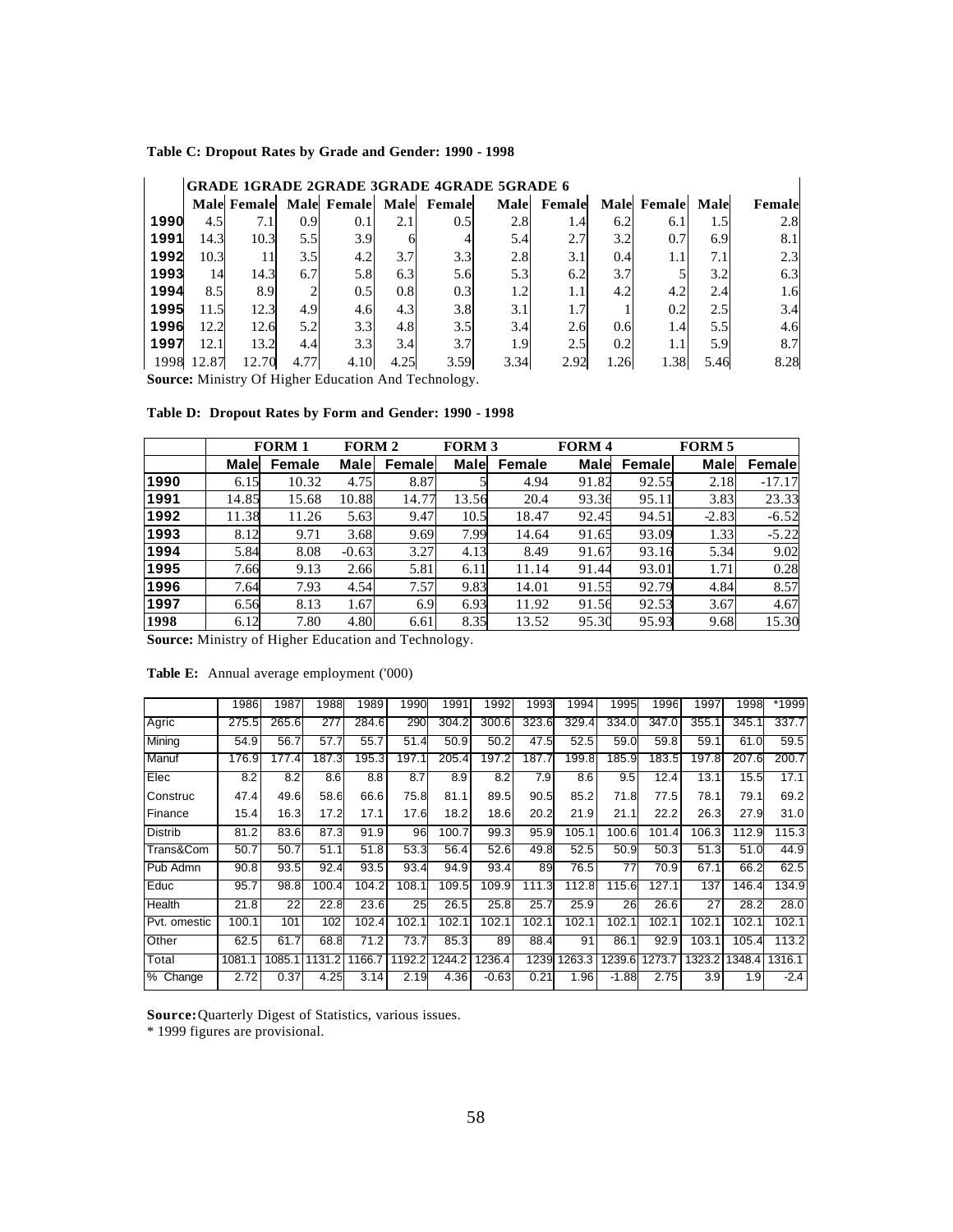### **REFERENCES**

- Amjad R, & Edgren G, 1991: "The Role of Labour Markets in Employment Generation and Human Resources Development in Asian Countries", in *Standing G. & Tokman V.(eds).*
- Banuri T, & Amadeo E.J, 1991: "Worlds Within the Third World: Labour Market Institutions in Asia and Latin America", in Banuri T. (ed), *Economic Liberalization: No Panacea,* World Institute of Development Economics Research, Oxford, Claredon Press.
- Bennell P, Nyakonda D, 1991: *The Vocational School Fallacy Revisited: The Employment Experiences of Secondary Technical School Graduates in Zimbabwe,* Working Papers in Economics, Department of Economics, University of Zimbabwe.
- Caillods F, 1994: "Converging Trends Amidst Diversity in Vocational Training Systems," in *International Labour Review, Vol. 133 No.2*, Special Issue: Competitiveness, Equity and Skills.
- Chiripanhura B.M. (2001): Labour Relations in the Informal Sector in Zimbabwe, ZIRA Research Project, (unpublished).
- Chew D.C.E, 1990: "Internal Adjustment to Falling Civil Service Salaries: Insights From Uganda", in *World Development,* Vol.18 No.7.
- Chisvo M, & Munro L, 1994: *A Review of Social Dimensions of Adjustment in Zimbabwe, 1990-94,* UNICEF, Harare.
- Chitauro J.J, 1994: *Report by the Secretary for Higher Education on the Joint Visit by A Ministry/NAMACO Delegation to Singapore, Malaysia and Indonesia (19/9/93-30/9/93,* Paper Presented at the NAMACO Conference, Elephant Hills Hotel, Victoria Falls, July 31 to August 3.Chowdhury A, & Islam I, 1993: *The Newly Industrialising Economies of East Asia, Routledge,* London and New York.
- Colclough C, 1991: "Wage Flexibility in Sub-Saharan Africa: Trends and Explanations", in Standing G. & Tokman V. (Eds), *Towards Social Adjustment: Labour Market Issues in Structural Adjustment,* Geneva, ILO.
- Collier P, 1995: "Resource Allocation and Credibility", Part of Interim Report of the AERC study on *Regional Trade and Trade Liberalization in Sub -Saharan Africa.*
- de Moura Castro C, & de Andrade A.C, 1990: "Supply and Demand Mismatches in Training: Can Anything Be done?" in *International Labour Review, Vol. 129 No.3.*
- Fashoyin T. (2000): 'Labour Market Flexibility and Labour Standards in Africa', in *Industrial Relations and Structural Adjustment Programmes in Africa: Problems and Prospects*, bu Sibanda A. and Nyamukapa D. (eds).
- Fallon P.R, & Lucas R.E.B, 1993: "Job Security Regulations and the Dynamic Demand for Industrial Labour in India and Zimbabwe", in *Journal of Development Economics, No.40.*
- Fallon P.R, & Riveros L.A, 1989: "Adjustment and the Labor Market", *World Bank WPS 214.*
- Ginneken van W, 1990: "Labour Adjustment in the Public Sector: Policy Issues for Developing Countries", in *International Labour Review, Vol.129 No.4.*
- GoZ, 1990: *Manpower Review, 1980s,* Ministry of Higher Education.
- GoZ, 1991a: *Framework for Economic Reform, 1991-95,* Harare, Government Printers.
- GoZ, 1991b: *Human Resource Development Plan,* Ministry of Higher Education, 1991-95.
- GoZ, 1993: *Report On the Study Into The Provision and Utilisation of Facilities in Technical and Vocational Institutions,* Ministry of Higher Education.
- GoZ 1994: *The Way Forward to the 21st Century: Draft Policy on Indigenisation of the Economy.*
- Green R.H, & Kadhani X, 1986: "Zimbabwe: Transition to Economic Crisis, 1981-1983: Retrospect and Prospect" in *World Development,* Vol. 14 No.8.
- Gunning J. W, and Mbengegwi C, (eds), 1995: *The Manufacturing Sector in Zimbabwe: Industrial Change Under Structural Adjustment,* University of Zimbabwe & University of Amsterdam.
- Herbst J, 1990: *State Politics in Zimbabwe*, University of Zimbabwe Publications, Harare.
- Horton S, Kanbur R, & Mazumdar D, 1991: "Labour Markets in An Era of Adjustment: An Overview", *The World Bank, PRE Working Paper Series, WPS 694.*
- ILO, 1989: *Report of the Tripartite Symposium on Structural Adjustment and Employment in Africa,* Geneva.
- ILO/JASPA, 1990: *African Employment Report,* World Employment Programme.
- ILO, 1993: *Structural Change and Adjustment in Zimbabwe*, ILO, Geneva.
- IMF, 1993: *Annual Report,* Washington D.C.
- IMF, 1995: *Statement by IMF Staff Representative at the Zimbabwe ConsultativeDonor Meeting, Paris, March 8-10.*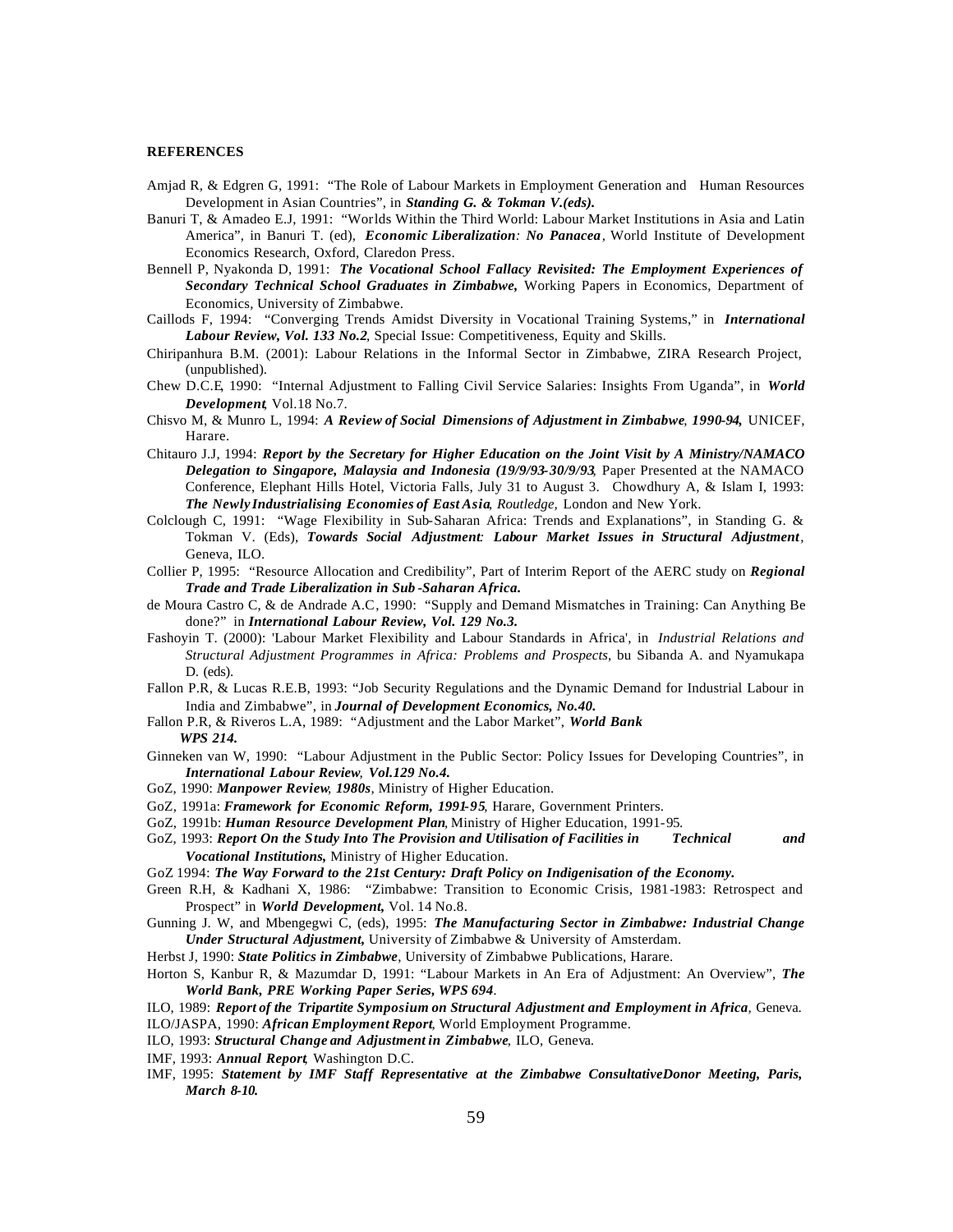Kanyenze G, 1993: *The Impact of Economic Stabilisation on the Wage Structure in Zimbabwe,* Unpublished DPhil Thesis, University of Sussex.

Kanyenze G, 1995: *Human Resource Development in Zimbabwe: Beyond the Economic Structural Adjustment Programme*, Background Paper For the ZCTU Beyond ESAP Project.

Kaplinsky R, and Posthuma A, 1993: *Organisational Change in Zimbabwean Manufacturing* (mimeo).

- Kavran D, 1989: *Report of the Public Service Review Commission of Zimbabwe, Under the Chairmanship of Professor D. Kavran*, Vol 1, Harare.
- King 1990: "In-Service Training in Zimbabwe: An Analysis of Relationships Among Education and Training, Industry, and the State", *Education and Employment Division, Population and Human Resources Department,* The World Bank.
- Kondo T.F. (2000): *'The worker-driven and people-centred Development Process for Zimbabwe',* ZCTU Publication (internal document).

Lall S, 1990: *Building Industrial Competitiveness in Developing Countries* (Paris: OECD).

- Lindauer D.L, & Nunberg B. (eds), 1994: *Rehabilitating Government: Pay and Employment Reform in Africa,* World Bank Regional and Sectoral Studies, Washington D.C.
- Lucas B, 1994: "The Impact of Structural Adjustment on Training Needs", in *International Labour Review,* Vol.133 No. 5-6, Geneva.
- Mashakada T, 1995: *Labour Market Information and Labour Market Programmes Beyond ESAP:* Background Paper For the ZCTU Beyond ESAP Project.
- Mashakada T, 1996: *The Institutional Impact of ESAP in Zimbabwe,* Draft Paper.
- Mhone G.C.Z, 1993: *The impact of Structural Adjustment on the Urban Informal Sector in Zimbabwe*, ILO, Geneva.

Mhone G.C.Z, 1994: *"Indigenisation and Affirmative Action"*, SAPEM Vol. 7 No.11 (August).

 Mhone G.C. Z, 1995: *Beyond ESAP: An Alternative Strategy***,** Background Paper for ZCTU Beyond ESAP Project.

Moyo S, 1990: *Agricultural Employment Expansion: Smallholder Land and Labour Capacity Growth*, Monograph series No. 2, ZIDS, Harare.

- Moyo S, & Mudzonga L, 1994: *A SIDA Assessment of ZIMFEP,* Harare.
- Mudenge I.S.G, 1994: *Closing Remarks Delivered by the Minister of Higher Education,* Fourth Annual NAMACO Conference, Elephant Hills Hotel, Victoria Falls, July 31 to August 3.
- Muzulu J, 1993: *Exchange Rate Depreciation and Structural Adjustment: The Case of the Manufacturing Sectorin Zimbabwe, 1980-91,* Unpublished DPhil Thesis, University of Sussex.
- Muzulu J, 1995: *Beyond ESAP: Financial Policies For Sustainable Development*, Background Paper for the ZCTU Beyond ESAP Project.
- Muzulu J, 1996: *Beyond ESAP: Industrial Policies For Rapid Growth and Development,* Background Paper for the ZCTU Beyond ESAP Project.
- Ncube M, Collier P, Gunning J.W, & Mlambo K, 1995: *Trade Liberalization and Regional Integration in Zimbabwe,* AERC Project on Regional Trade and Trade Liberalization in sub-Saharan Africa.
- Ncube N, 1994: *Stock Take of the Zimbabwe ESAP: The Human Resources Salient Points and New Investments Versus Manpower Requirements,* Paper presented at the NAMACO Conference, Elephant Hills Hotel, Victoria Falls, July 31 to August 3.
- Ndlovu S.D, 1994: *Cooperation Between the Public and Private Sector inHuman Resources Development,*  Paper Presented at the NAMACO Conference, Elephant Hills Hotel, Victoria Falls, July 31 to August 3.
- Nyagura L.M, & Mupawaenda A.C, 1994: *A Study of the Factors Affecting the Education of Women and Girls in Commercial Farming Areas of Zimbabwe,* A Report to Ministry of Education and Culture, Harare.
- Porter M, 1990: *The Competitive Advantage of Nations,* The Free Press, Macmillian, New York.
- Oxfam, 1994: *Paying For Health: Poverty and Structural Adjustment in Zimbabwe,* Oxfam, UK.
- Raftopoulos B, 1986: "Human Resources Development and the Problem of Labour Utilisation", in Mandaza I. (eds), *The Political Economy of Transition, 1980-1986*, CODESRIA.
- Raftopoulos B, 1994: *The Problems and Challenges of Human Resource Utilisation in Zimbabwe,* Paper Presented at the NAMACO Conference, Elephant Hills Hotel, Victoria Falls, July 31 to August 3.
- Raftopoulos B, 1995: *Beyond ESAP: Governance and Indigenisation in Zimbabwe,* Background Paper for the ZCTU Beyond ESAP Project.

Richards P, & Amjad R, 1994: *New Approaches to Manpower Planning and Analysis,* ILO, Geneva. Robinson D, 1990: "Civil Service Remuneration in Africa" in *International LabourReview,* Vol.129 No.3.